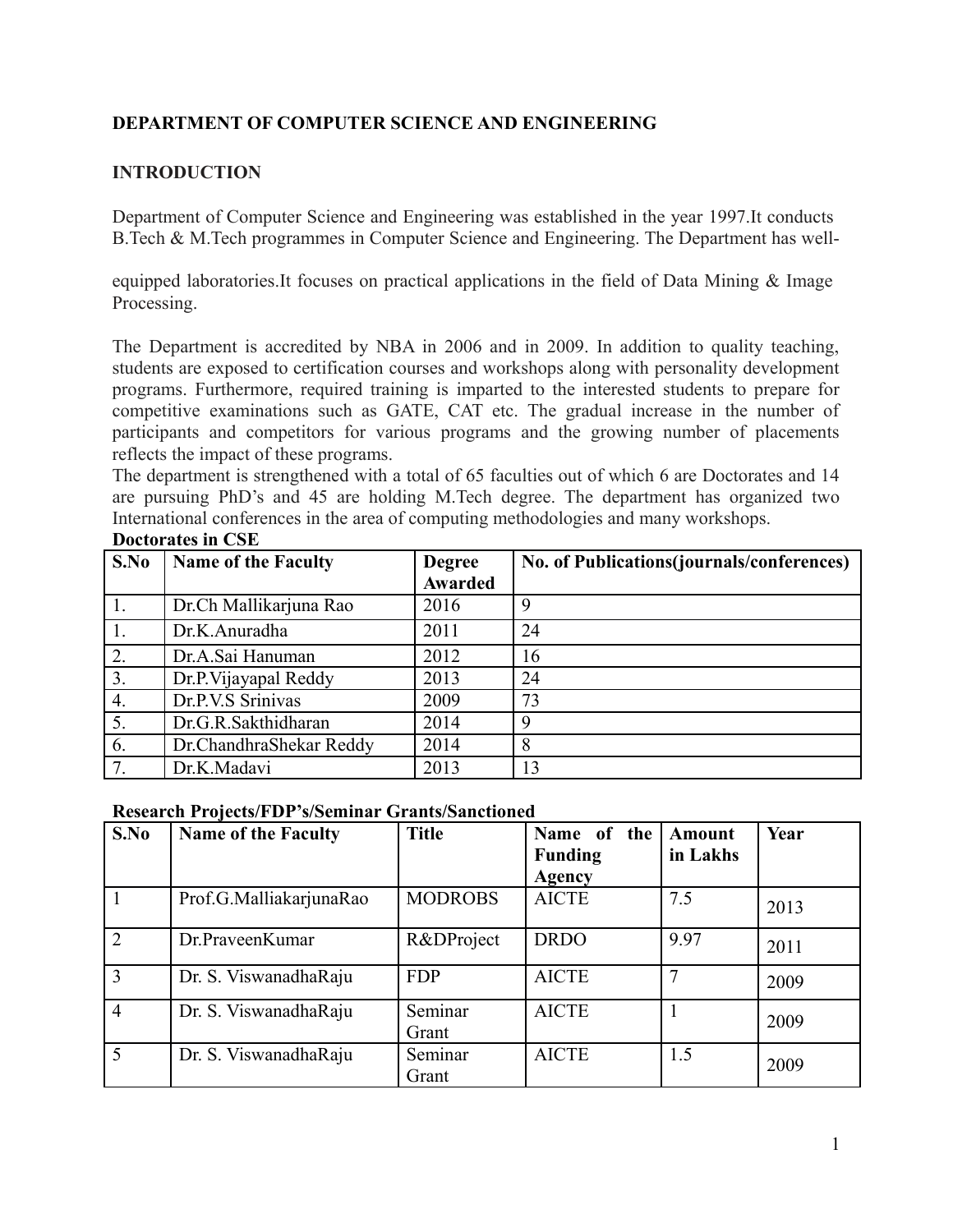| S.No           | <b>Name of the Faculty</b> | <b>Title</b>                                                                 | of<br>Name<br>the<br><b>Funding Agency</b> | <b>Amount</b> | Year |
|----------------|----------------------------|------------------------------------------------------------------------------|--------------------------------------------|---------------|------|
| 1.             | Dr.K.Anuradha              | Series of lectures in<br>Java                                                | <b>TEQIP-II</b>                            | 37,000        | 2013 |
| 2.             | Dr.K.Anuradha              | Java Programming                                                             | <b>TEQIP-II</b>                            | 47,915        | 2013 |
| 3              | G. MallikarjunaRao         | Software<br>System<br>Development                                            | <b>TEQIP-II</b>                            | 34,000        | 2013 |
| $\overline{4}$ | P.L.Srinivasa Murthy       | <b>Android Applications</b>                                                  | <b>TEQIP-II</b>                            | 14,000        | 2013 |
| 5              | Ch. MallikarjunaRao        | Conference<br>National<br>on Emerging Trends of<br>Computing<br>Technologies | <b>TEQIP-II</b>                            | 1,20,000      | 2013 |

#### **Resource Mobilization for Research(TEQIP-II)**

# **FACULTY AND THEIR PUBLICATIONS**



**Dr. Ch. MallikarjunaRao**, (ID-169) **Professor and Head Of Department CSE.** 

**Qualifications:Ph.D JNTUA-2016**, **BE** (Computer Science and Engineering) (Dr.B.A.M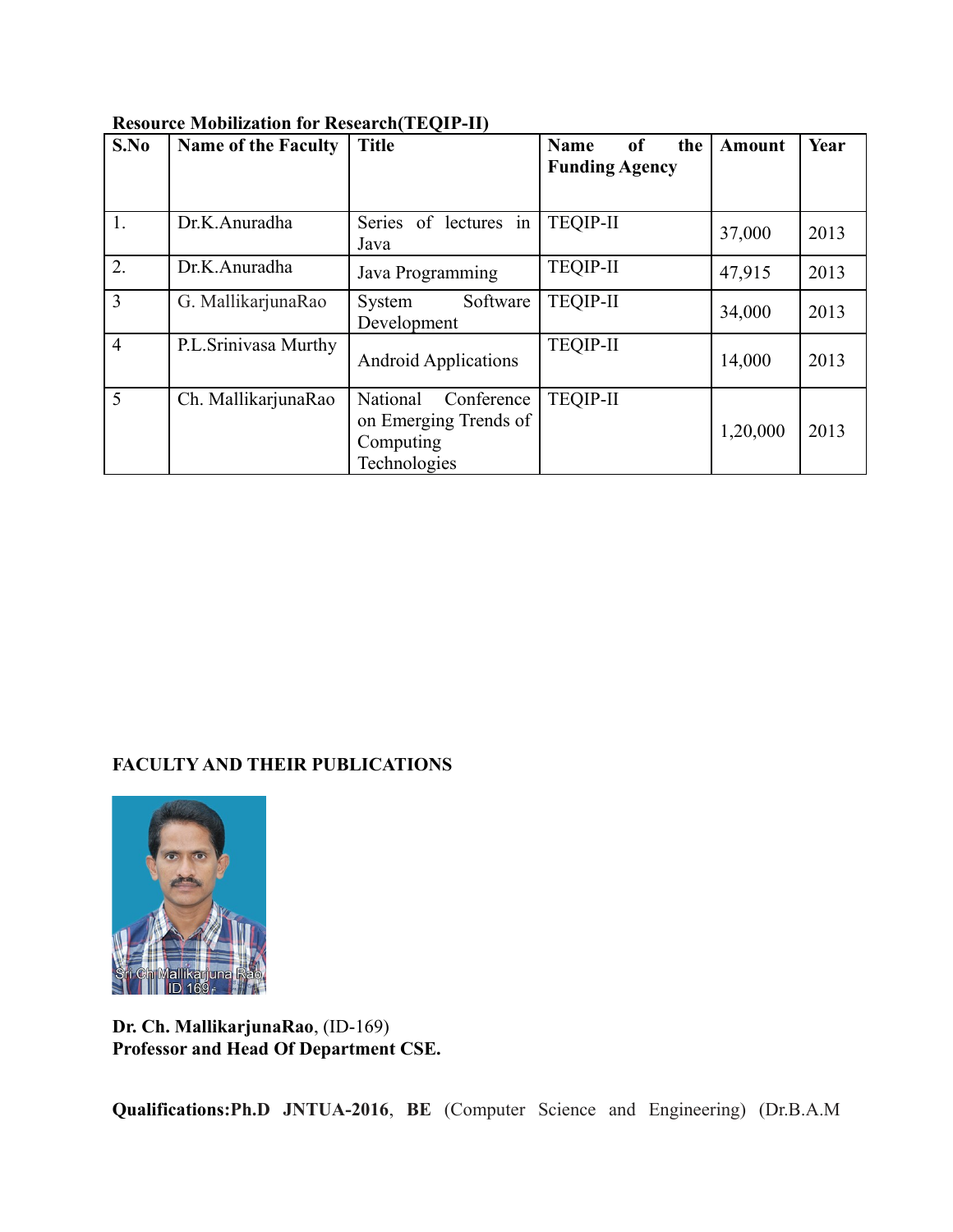University, Aurangabad, 1998),Computer Science and Engineering, **D.E.C.E** (Diploma in Electronics & Communication Engg), (State Board of Technical Education, Bangalore, 1994), **M.Tech** (Computer Science and Engineering) (JNTU-A, , 2007).

**Experience: 18**years

**Research Interest:** DataWarehouse andMining, Databases, Software Engineering, Software Testing, Machine Learning, Cloud Computing,Big Data

**Journal Publications/Conference Proceedings:**9

**Certifications:** Oracle Certified Associate(OCA) Microsoft Certified Professional in VB. (MCP)

#### **Journal Publications International**

- 1. Mallikarjuna Rao, Ch "**GPGPU Based Real Time Video Tracking System"** in International Journal of Computer and Information Engineering -IJCIE-2016.
- 2. MallikarjunaRao G **" Data Mining in Genomics and Poteomics"** DOI 10.4172/2153- 0602.C1.003, November 30<sup>th</sup> –December 1<sup>st</sup> 2015.
- 3. Mallikarjuna Rao, Ch.; Ananda Rao, A.; "Analysis of Various Crop Yields in different Spatial locations of Karimnagar district in Ap", International Journal of Computer Science Issues (IJCSI),11(4),2014,130-135.
- 4. Mallikarjuna Rao, Ch.; Ananda Rao, A.; "Analysis of Spatial Data using Clustering Algorithms". International Journal of Advanced Computing (IJAC) , 6(1), 2014, 7-12.
- 5. Mallikarjuna Rao,Ch.; Ananda Rao.A ; "Crop Yield Analysis of the Irrigated Areas of All Spatial Locations in Guntur District of AP." , International Journal of Engineering Research and Applications (IJERA), 4(6), 2014, 01-07.
- 6. Mallikarjuna Rao, Ch.; Ananda Rao, A.; "A Hybrid Approach for Analysis of dynamic changes in spatial data", International Journal of Database Management Systems(IJDMS) , 2014, 45-59.

#### **Conference Proceedings International**

- 1. Mallikarjuna Rao, Ch "GPGPU Based Real Time Video Tracking " 18th International Conference Pattern Recognition and Image Processing-ICPRIP,  $24<sup>th</sup>$  -25<sup>th</sup> March 2016, USA.
- 2. Ch.MallikarjunaRao" A Novel Approach for spatial Data Mining and representation,ICACM-2013.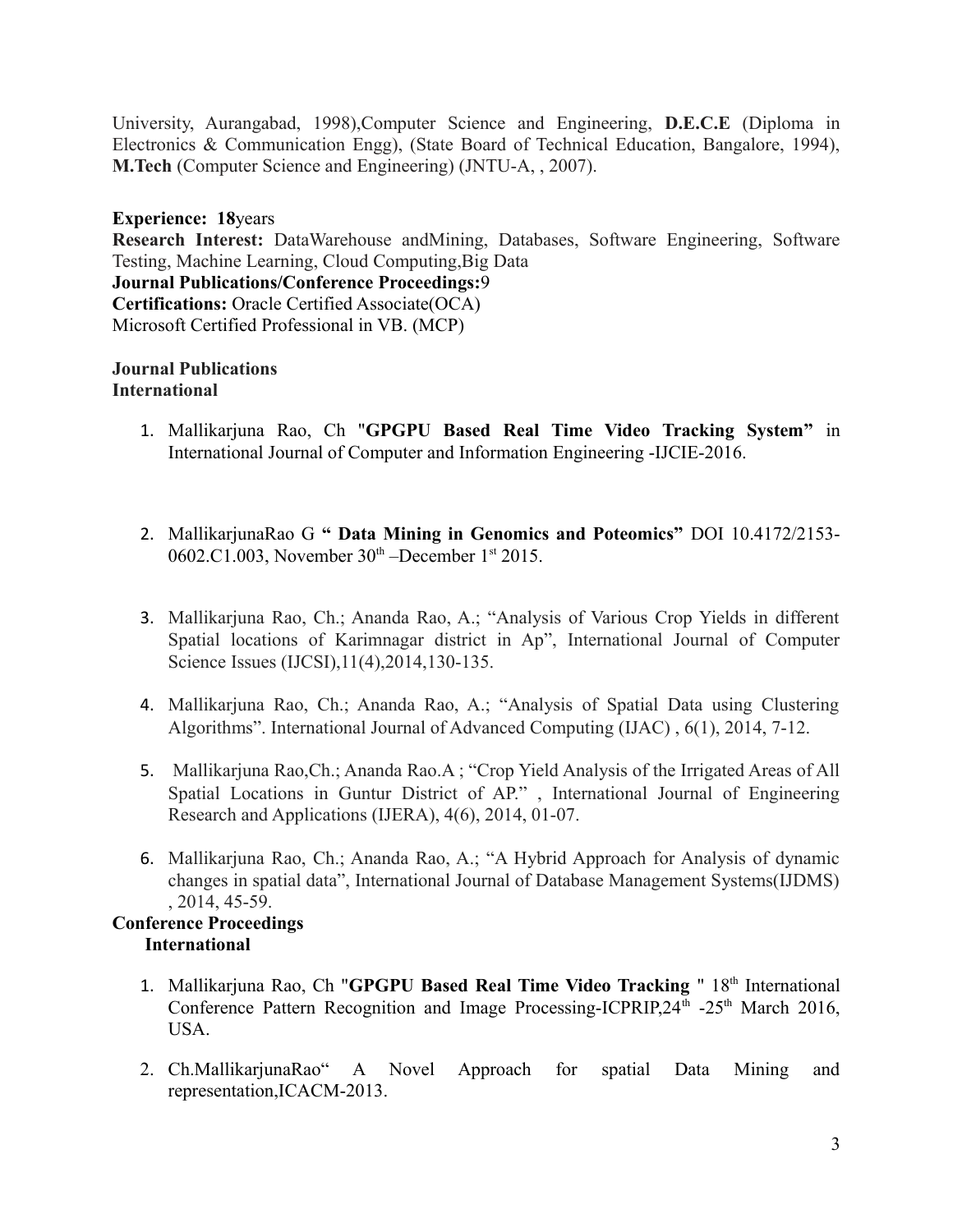3. Mallikarjuna Rao, Ch.; Ananda Rao, A.; "An Innovative Approach for representing and mining Spatial data", International Conference on Advanced Computing Methodologies (ICACM), 2013. 428-432.



**Dr.K.Anuradha**, (ID-617) Professor and Dean-Academic Affairs.

**Qualifications:Ph.D** (Computer Science and Engineering) (JNTU- Anantapur, 2011), **Ph.D** (Mathematics) (JNTU-Hyderabad, 2006), **M.Tech**(Computer Science and Engineering) (BITS - Mesra, Ranchi, 2001), **M.SC**(Mathematics) (Nagarjuna University, 1987).

**Experience: 28** years **Research Interest:** Data Mining **Journal Publications/Conference Proceedings:** 22 **Certifications:** Oracle Certified Java Standard Edition 6 Programmer(OCJP) Oracle Certified Associate(SQL,PL/SQL)(OCA) Oracle Certified Web Component Developer(OCWCD)

#### **Books Published**

 Dr.K.Anuradha, "Formal Languages & automata Theory", CBS Publishers, New Delhi.

# **Journal Publications**

# **International**

- 1. Dr.K.Anuradha, A new method to optimize the Reliability of Software Reliability Growth Models using Modified Genetic Swarm Optimzation published at International Journal of Computer Applications, volume 145, No.5, July 2016.
- 2. Dr.K.Anuradha, A Review on Software Fault Detection and Prevention Mechanism in Software Development Activities published at IOSR Journal of Computer Engineering (IOSR-JCE)e-ISSN: 2278-0661,p-ISSN: 2278-8727, Volume 17, Issue 6, Ver. V (Nov – Dec. 2015), PP 25-30
- 3. Dr.K.Anuradha, An Efficient Method for Software Reliability Growth Model Selection using Modified Particle Swarm Optimization Techniques, published at International Review on Computers and Software, Dec, 2015.
- 4. Dr.K.Anuradha , A Review on Systematic Quality Software Designing and Development Practices published at IOSR Journal of Computer Engineering (IOSR-JCE)e-ISSN: 2278-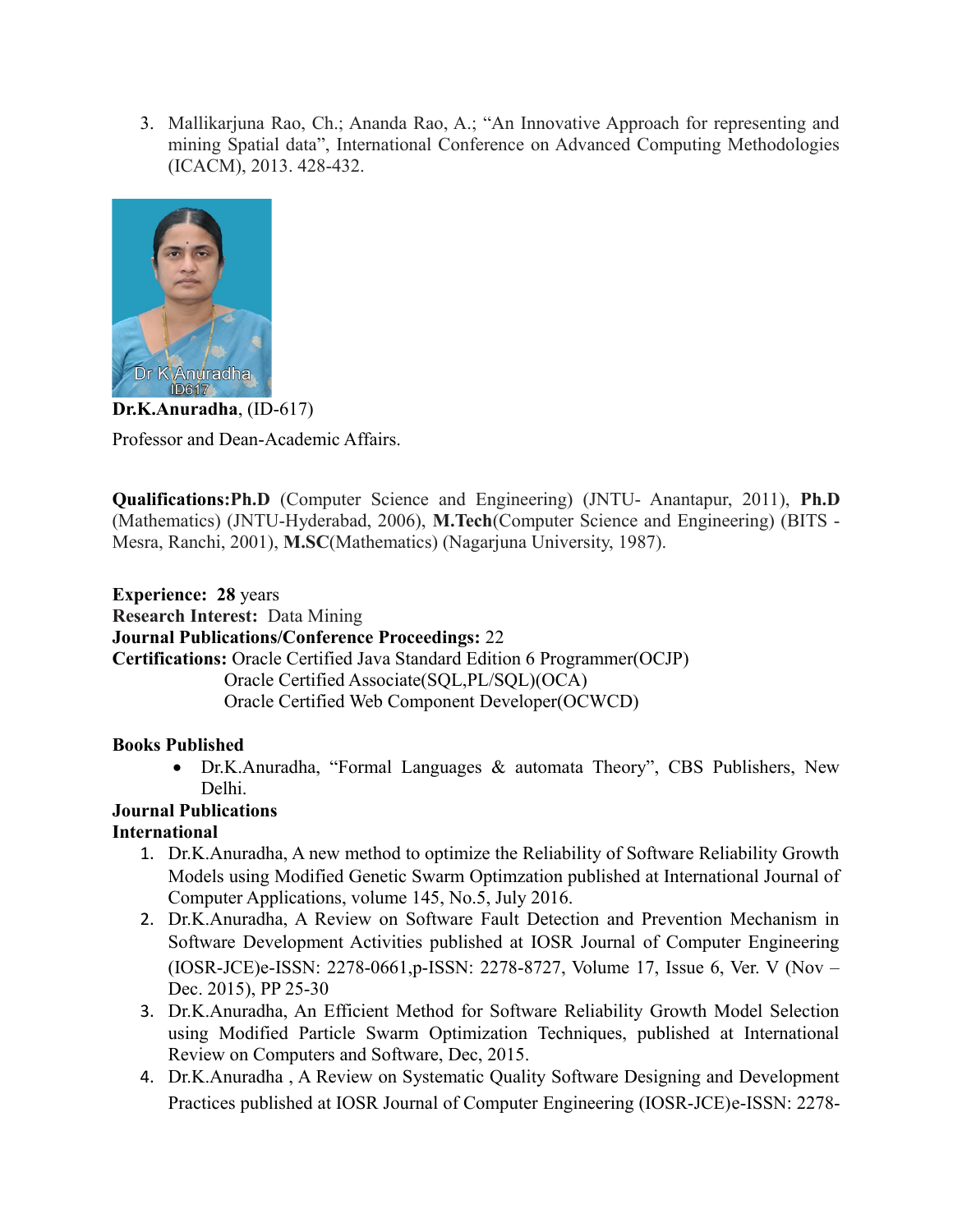0661, p-ISSN: 2278-8727, Volume 17, Issue 5, Ver. IV (Sep. – Oct. 2015), PP 88-95.

- 5. Dr.K.Anuradha, A Review on System Quality Software Designing and Development Practices, published by IOSR Journal of Coputer Engineering, volume 17, Issue 5,Ver.IV(Sep-Oct 2015),PP 88-95.
- 6. Dr.K.Anradha, "**Farthest Neighbor Approach for finding initial centroids in KMeans**" International Journal of Data Engineering, 2014.
- 7. Dr.K.Anuradha, "**Anoverview of security architecture mining using agile Technology**" International Journal of Engineering & Science Research, 2013.
- 8. Dr.K.Anuradha, **"A Framework for Deep Web Crawler Using Genetic Algorithm"** International Journal of Electronics and Computer ScienceEngineering,2012.
- 9. Dr..K.Anuradha, **" An improved Approach for Document Retrieval Using Suffix Trees "**International Journal of Advanced Computer Science and Applications, Vol. 2, 2011.
- 10. Dr.K.Anuradha, **"Analysis of Stemming Algorithm for Text Clustering"**, International Journal of Computer Science Issues, Vol. 8, 2011,IF: 0.242.
- 11. Dr. K. Anuradha , **" Neighbor Based Text Document Clustering "**, International Journal of Computer Science and Information Security, Vol. 9, 2011.
- 12. Dr.K.Anuradha,**"Rank Analysis Through Polyanalyst using Linear Regression"**, International Journal of Computer Science and Network Security, Vol. 9, 2009.
- 13. Dr.K.Anuradha, **"Steady Flow of a Thermo-Viscous Fluid Around a Moving Circular Pipe"**, International Journal of Computational Intelligence Research & Applications, Vol.1, 2007.
- 14. Dr.K.Anuradha, **" Steady Flow of a Thermo-Viscous Fluid Between Two Parallel Plates in Relative Motion"**, International Journal of Mathematical Sciences, Vol. 5, 2006.

#### **National**

- 1. Dr.K.Anuradha, **"Steady Flow of A Thermo-Viscous Fluid Around and Within a Rotating Sphere"**, Indian Journal of Mathematics and Mathematical Sciences,Vol.2, 2006.
- 2. Dr.K.Anuradha, **"Steady Flow of A Thermo-Viscous Fluid Through A Moving Circular Pipe"**, Indian Journal of Mathematics and Mathematical Sciences, Vol. 2, 2006.

# **Conference Proceedings**

#### **International**

- 1. Dr.K.Anuradha, A Hybrid method for Parameter Estimation of Software Reliability growth model using Modified Genetic Swarm Optimization with the aid of Logistic Exponential Testing, ICRAINS, May 2016.
- 2. **Dr. Kodali. Anuradha An Efficient Method for Parameter Estimation of Software Reliability Growth Model Using Artificial Bee Colony Optimization**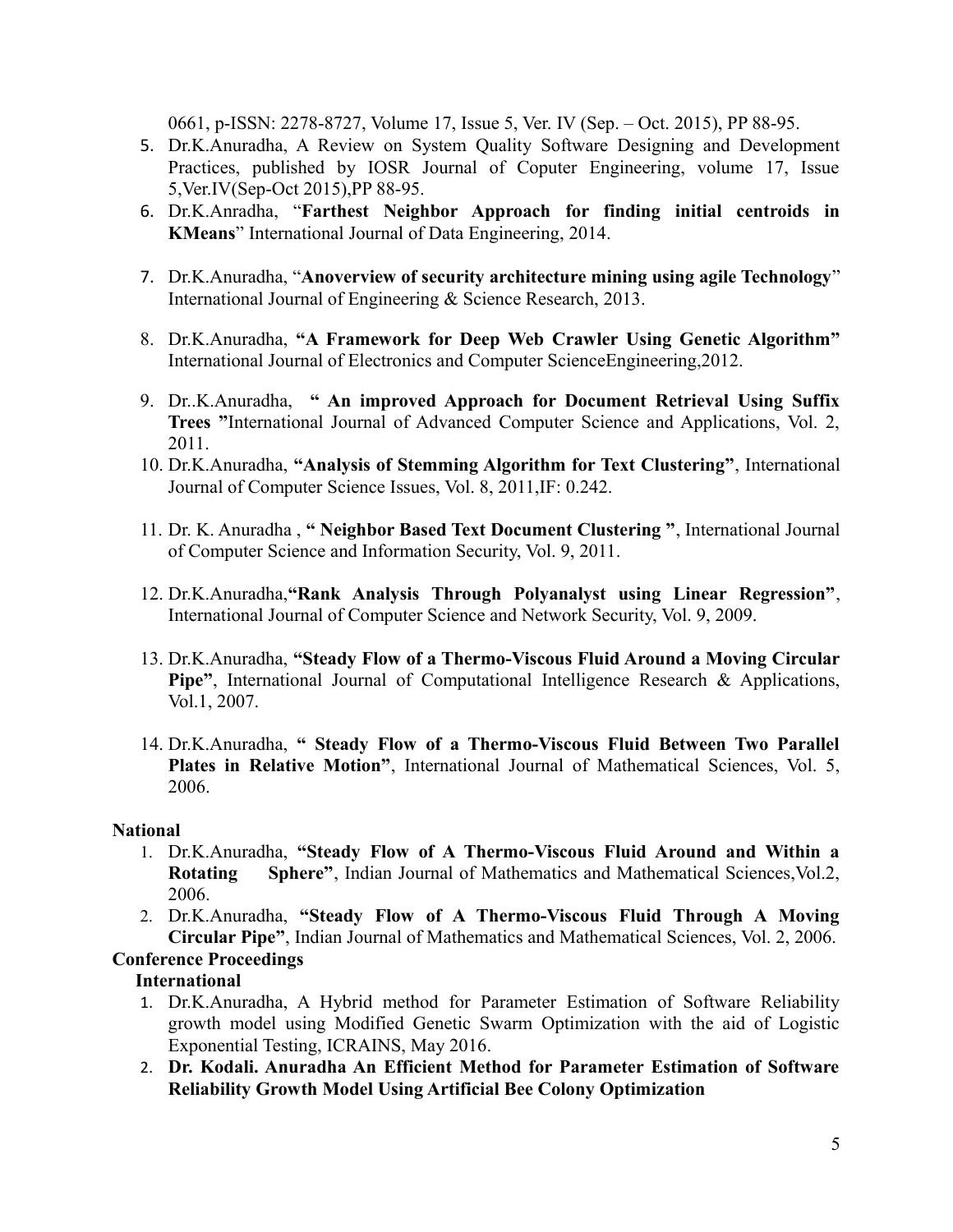- 3. Dr.K.Anuradha, "**An efficient Method for Parameter Estimation of Software Reliability Growth Model Using Artificial Bee Colony Optimization**", ICICT-2014.
- 4. Dr.K.Anuradha, "**Adapative PSO based Association Rule Mining Technique for Software Defect Classification using ANN**", ICICT-2014.
- 5. Dr.K.Anuradha, **"Study on Agile Process Methodology & Emergence of Unsupervised Learning to Identify Patterns from Object Oriented System."** International conference on ICT and Critical Infrastructure in CSI 2013,48<sup>th</sup> Annual convention of CSI associated with Visakhapatnam Steel Plant (Springer Lncs),ISSN:2194-5365,ISBN:978- 3-319-03107-1,2013.
- 6. **Dr. K.Anuradha Study on Agile Process Methodology and Emergence of Unsupervised Learning to Identify Patterns from Object Oriented System published in proceedings of 48th Annual convention of CSI – volume II, Advances in Intelligent Systems & computing 249 Springer International Publishing Switzerland 2010**
- 7. Dr.K.Anuradha, **"Impact of Data Mining techniques for Polio Cases Analysis"**, International Conference on Health GIS, 2009.

#### **National**

- 1. Dr.K.Anuradha et.al **"Text Document Clustering with a Variant Partitional Approach"** National Conference on "Advanced Computing and Pattern Recognition"ACPR-14 in Association with CSI and ISTE (8-9 Jan 2014).
- 2. Dr.K.Anuradha, **"Text Document Clustering with an improved K Modes Approach"** National Conference on "Modern Trends in Computer Science and Technology" in Association with CSI, 2013.
- 3. Dr.K.Anuradha,**"A Variant Agglomerative Approach for Text Document Clustering"** National Conference on "Modern Trends in Computer Science and Technology" in Association with CSI, 2013.



#### **Dr.Akundi Sai Hanuman Professor of CSE (ID-111)**

**Qualifications: Ph.D** (Computer Science and Engineering ) (ANU-2012),

**M.Tech**( Computer Science and Engineering ) ( JNTU Hyderabad-2001

**Experience:** 15 years (Teaching), 5 years (Industry).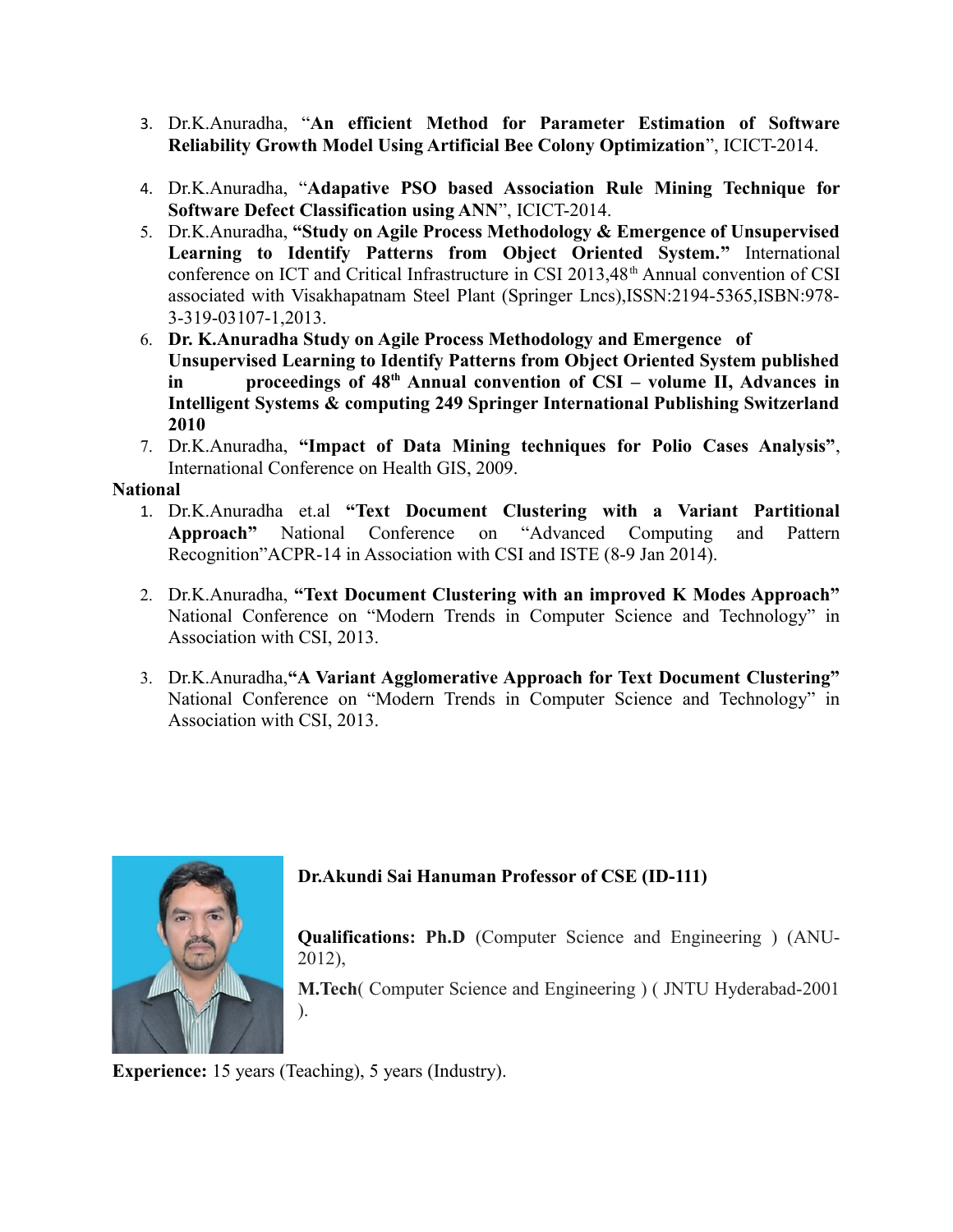**Research Interest:** Data Mining, Optimization Techniques, Distributed Systems, Database Management Systems, Operating Systems.

#### **Books Published**

1. A Text book on "Operating Systems",Hi-Tech Publications(Author)

2. A Text book on "Operating System and SystemPrograming",Hi-Tech Publications(Co-Author).

#### **Journal Publications/Conference Proceedings: 17**

# **Journal Publications**

#### **International**

- 1. Sai Hanuman, Dr. A VinayaBabu, et al. "**Efficient Knowledge Discovery using Data Clustering for Transportation Planning**", International Journal of Computer Science and communication(IJCSC), Volume 2, Number 2, Sep 2011. Published by Computer Science journals, IF: 0.45.
- 2. A. Sai Hanuman, Dr. A VinayaBabu, et al. "**Improving performance of Dynamic Clustering using Adaptive Differential evolution**", International Journal of Computing and IT (IJCIT), Volume 3, Number 2, Jul-Dec 2011.
- 3. A. Sai Hanuman, Dr. A VinayaBabu, et al. "**Data Clustering using almost parameter free Differential Evolution technique**", International Journal of Computer Applications (IJCA), Volume 8, Number 13, Page 1-7, October 2010. Published by Foundation of Computer Science.

# **Conference Proceedings**

#### **International**

- 1. **"International Conference on Advanced Computing Methodologies 2011**"(2 days Conference organized by GRIET).
- 2. A. Sai Hanuman, Dr. A VinayaBabu, et al. "**Integrated PSO and DE for Data Clustering**", IEEE International Conference on Machine Learning and Computing (ICMLC 2011), Singapore, V2, PP 443 – 447.
- 3. A. Sai Hanuman, et al. "**Constrained and Unconstrained function Optimization using PSO**", International Conference on Swarm, Evolutionary and Memetic Computing (SEMCCO- 2010).
- 4. A. Sai Hanuman, et al. 14thPacific Asia Conference on**"Knowledge Discovery and Data Mining" (**PAKDD-2010**)** (Four days Conference organized by IIIT, Hyderabad).
- 5. A. Sai Hanuman, Dr. A VinayaBabu, et al. **"Efficient Use of Open Source Software for Knowledge Discovery from Complex Databases"**, IEEE International Advance Computing Conference (IACC 2009), March 2009, (Page 1745 – 1750).
- 6. A. Sai Hanuman, et al. **"International Conference on Advanced Computing Technologies ICACT-2008"**(Two days Conference organized by GRIET).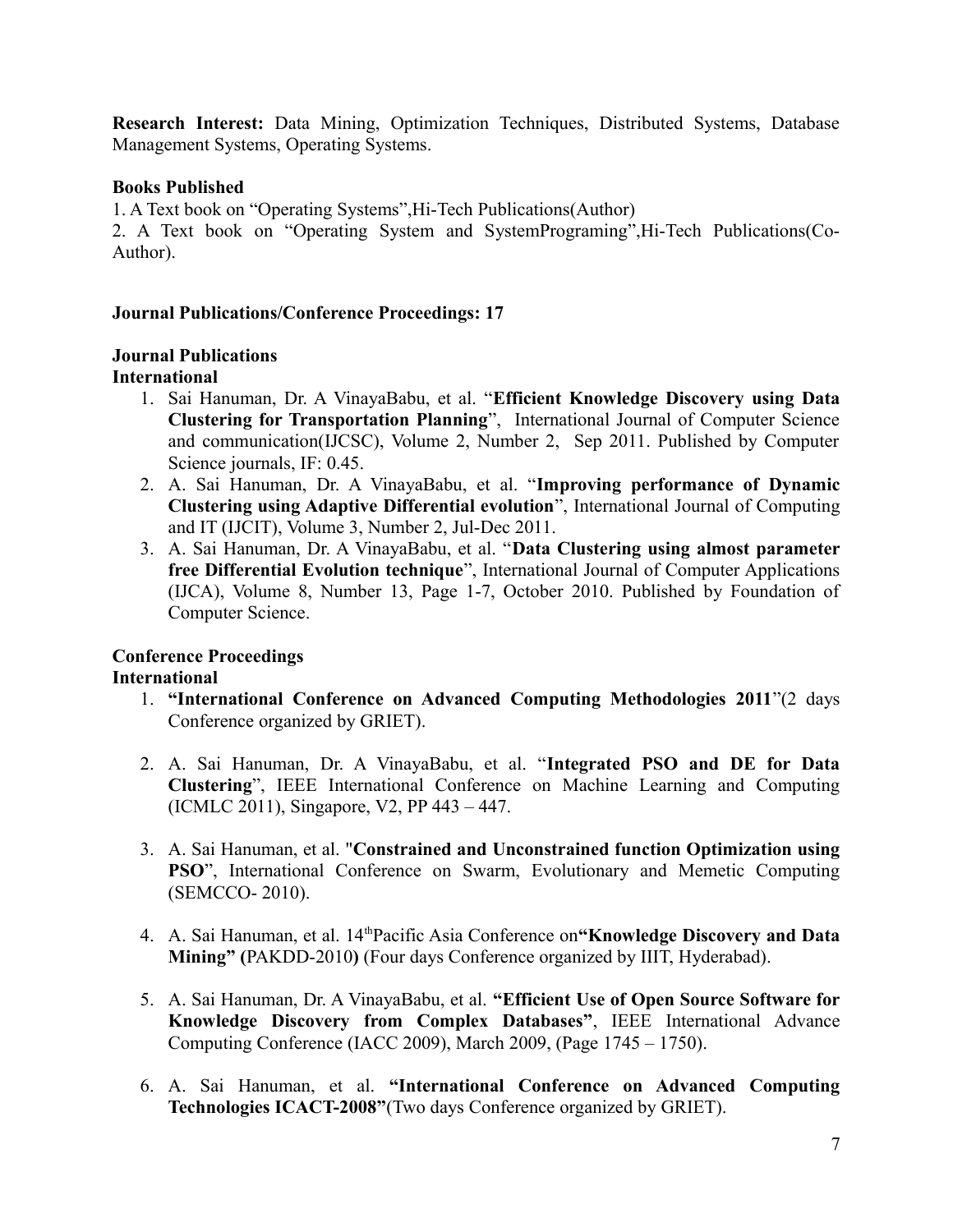- 7. A. Sai Hanuman, et al. "**Use of Data Mining Techniques in understanding Home Interview Surveys Employed for Travel Demand Estimation**", International Conference DMIN 2008**,** World Congress in Computer Science, Los Vegas, USA**.**
- 8. A. Sai Hanuman, Dr. A VinayaBabu, et al. "**The Role of Data Mining in CRM for Efficient Campaign Management**", International Conference, ICACT 2008.
- 9. A. Sai Hanuman,et al. Dr. A VinayaBabu, et al. "**Data Mining in a Regression Framework**", International Conference, ICACT 2008.
- 10. A. Sai Hanuman, "**Application of Data Mining Techniques to Transportation Demand Modeling Using Home Interview Survey Data**", International Conference, ICSCI 2008.

#### **National**

- 1. A.Sai Hanuman et.al **"Text Document Clustering with a Variant Partitional Approach"**National Conference on Advanced Computing and Pattern Recognition ACPR-14 in Association with CSI and ISTE (8-9 Jan 2014).
- 2. A. Sai Hanuman et al. "**The Evolution of Open Source Software for Data Mining An overview**", National Conference on Research Areas in Computer Science, SRM University, INDIA April 2008.

#### **Dr.P. Vijayapal Reddy, Professor of CSE (ID-1160)**

**Qualifications: Ph.D**(Computer science and Engineering, JNTUH, Hyderabad 2013), **M.Tech**( Computer Science and Technology, Andhra University campus college 2002), **B.Tech**( Computer science and Engineering , Nagarjna University 1998) **Experience:** 17 years **Research Interest:** Information Retrieval, Natural Language Processing, Optical Character Recognition*.* **Journal Publications/Conference Proceedings:** 24 **Certifications:** Oracle Certified Java Standard Edition 6 Programmer (OCJP).  *Oracle Database SQL Certified Expert (OCA).*

**No. of guest lectures:** 07

**No. of conferences as a program committee member:** 08

*Patents:* 

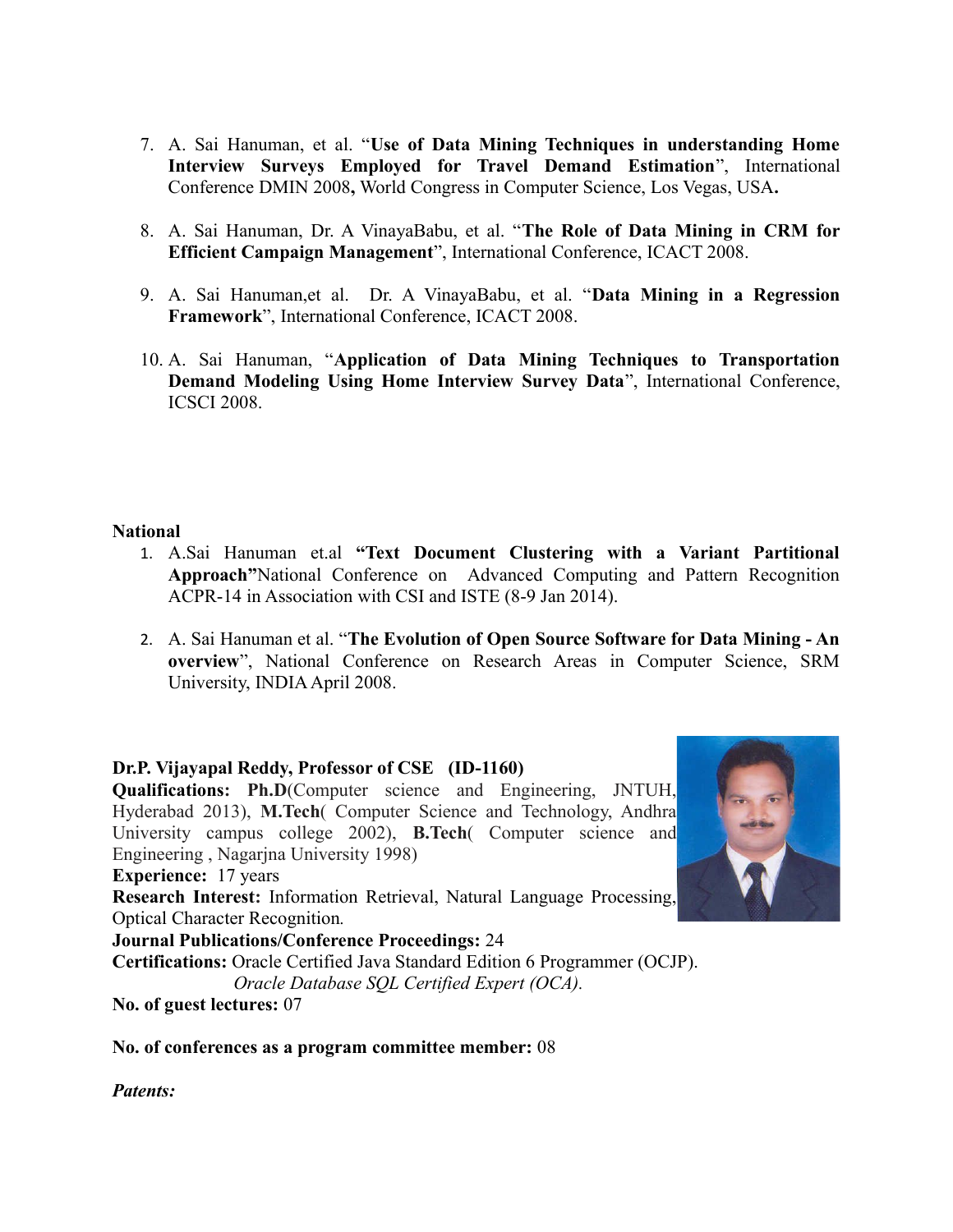- **1.** *Published with the title "Process for Data Confidentiality using Probabilistic Cryptographic Technique" with application number as 976/CHE/2015.*
- **2.** *Published with the title "A model for data secrecy using hybrid cryptographic technique" with application number as 1905/CHE/2015.*

# **Text Books published:**

- **1. "**Java made easy", Kenbride publications, Hyderabad.
- **2.** "Computer Organization", Kenbride publications, Hyderabad.
- **3.** "ITworkshop", Kenbride publications, Hyderabad.

## **Journal Publications**

## **International**

1. P.Vijayapal Reddy, "Capturing the semantic structure of documents using summaries in Supplemented Latent Semantic Analysis", WSEAS Transactions on computers, pp. 314-323, Vol 14, 2015.

2. P.Vijayapal Reddy et al., "Authorship Attribution based on Data Compression for Telugu Text", International Journal of Computer Applications (0975 – 8887) Volume 110 – No. 1, January 2015.

3. P.Vijayapal Reddy, "A Survey on Authorship Analysis ", International Journal of Computer Science information and Engg., Technologies, pp. 152-156 , March 2014.

4. P.Vijayapal Reddy et al.," Influence of domain information on Latent Semantic Analysis of Hindi text ", International Journal of Computer Science information and Engg.,pp. 34 - 37, July,2014.

5. P.Vijayapal Reddy et al., " Influence of functional words, term weighting measures and classifiers on Text classification ", International Journal of Computer Science information and Engg. Technologies, pp. 23-32, November, 2014.

6. P.Vijayapal Reddy et al.," Influence of machine learning techniques on Authorship attribution for Telugu text features ", International Journal of Advanced Research in Computer Engineering & Technology (IJARCET) Volume 3 Issue 11, pp. 3633 – 3640, November 2014.

7. P.Vijayapal Reddy et al., " Text classification with summaries generated using latent semantic analysis ", International Journal of Research Sciences and Advanced Engineering [IJRSAE], Volume 2, Issue 8, pp. 264 - 271, OCT 2014 - DEC 2014.

8. P.Vijayapal Reddy et al., "A Survey on Term Weighting Schemes in Information Retrieval", International Journal of Computer Science information and Engg., Technologies, pp. 21- 23, April, 2013.

9. P.Vijayapal Reddy et al.," Text Classification using Text Summarization– A case study on Telugu Text ", International Journal of Advanced Research in Computer Science and Software Engineering , Volume 3, Issue 7, pp. 1399 – 1403, July 2013.

10. P.Vijayapal Reddy et al.," A Statistical model for gist generation: A case study on Hindi news Articles", International Journal of Data Mining & Knowledge Management Process (IJDKP) Vol.3, No.5, pp. 15 – 23, September 2013.

11. P.Vijayapal Reddy et al.," A comparative study of term weighting methods for automated telugu text categorization with effective classifiers ", International Journal of Data Mining & Knowledge Management Process (IJDKP) Vol.3, No.6, pp. 95 -105, November 2013.

12. P.Vijayapal Reddy, "A Study on Implementation of Text Summarization Techniques on Indian Languages", International Journal of Computer Science information and Engineering Technologies, pp. 22-25, January 2012.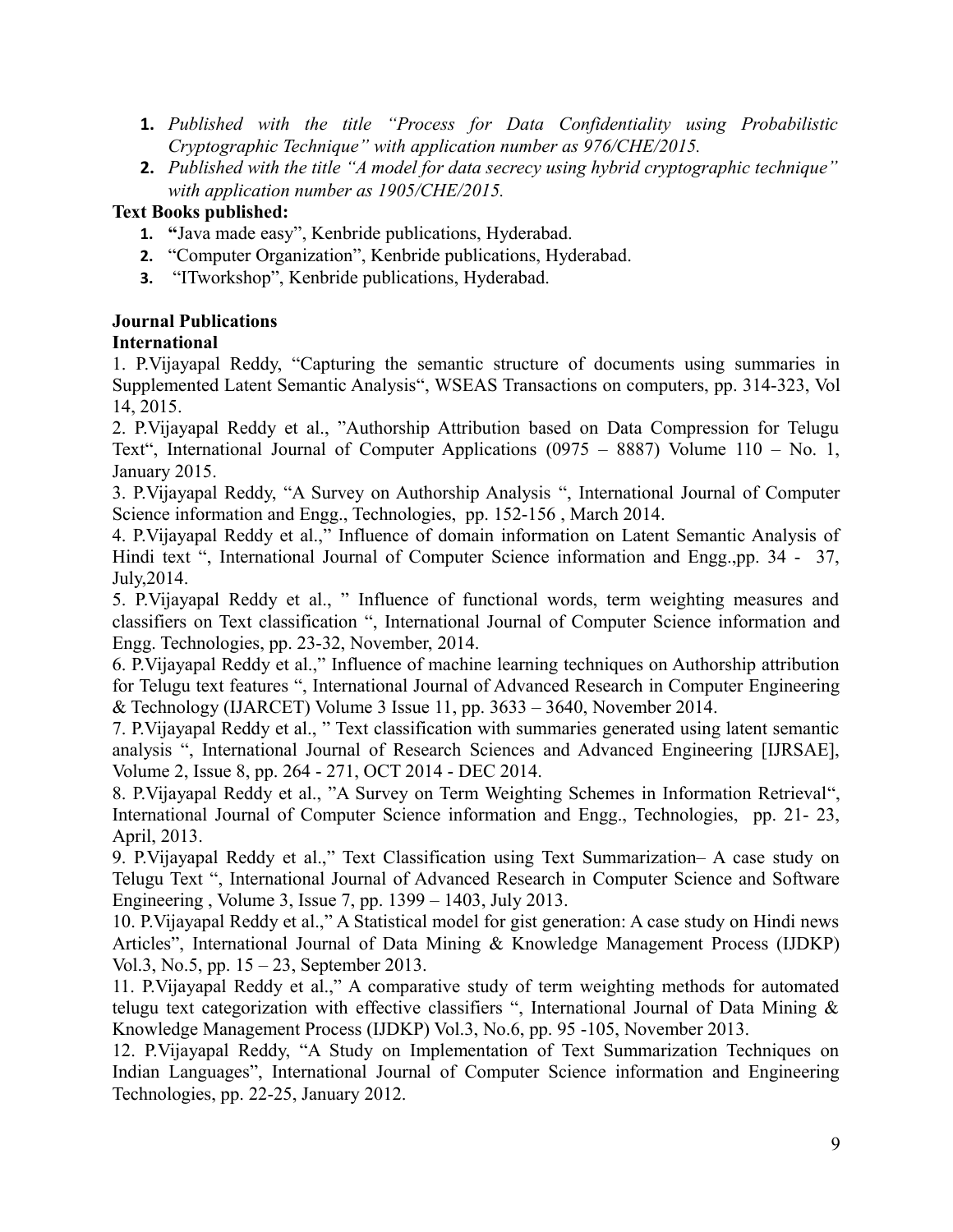13. P.Vijayapal Reddy et al.,"Analysis of BMW Model for Title Word Selection on Indic Script",International Journal of Computer Applications (0975 – 8887) Volume 18– No.8, March 2011.

14. P.Vijayapal Reddy et al., " Learning Approaches toward Title Word Selection on Indic Script", International Journal on Computer Science and Engineering (IJCSE), Vol. 3 No. 3, pp. 1063 – 1067, Mar 2011.

15. P.Vijayapal Reddy et al., "Statistical translation based headline generation for Telugu ", IJCSNS International journal of Computer Science and Network Security, Vol. 11 No.6, pp. 295  $-299$ , June 2011.

16. P.Vijayapal Reddy et al., " Including category information as supplements in latent semantic analysis of Hindi documents", International journal of Computational Science and Engineering, Inderscience publications, January 2016, Vol 12, No.2 pp. 104-112

17.P.Vijayapal Reddy et al., " Influence of Supplementary Information on the Semantic Structure of Documents", nternational Journal of Advanced Research in Computer and Communication Engineering Vol. 4, Issue 7, July 2015

18. P.Vijayapal Reddy et al., " Broswer based Instant messenger Design using WEBRTC", International Journal of Conceptions on Computing and Information Technology Vol. 4, Issue. 1, January' 2016; ISSN: 2345 – 9808.

# **Conference Proceedings**

#### **International**

1. P.Vijayapal Reddy et al., " Influence of lexical, syntactic and structural features and their combination on Authorship Attribution for Telugu Text ", Elsevier International Conference on Intelligent Computing, Communication & Convergence (ICCC-2014), Procedia Computer Science 48 (2015), pp. 58-64.

2. P.Vijaya pal Reddy et al., " A Comparative Study on Relevance Measure with Compression Ratiofor Telugu Text Summarization using Maximal Marginal RelevanceTechnique", International Conference on Advances in Soft Computing & Communication Technologies, pp. 57 – 60, August 27-28, 2014.

3. P.Vijayapal Reddy et al., "Empirical Evaluations Using Character and Word N-Grams on Authorship Attribution for Telugu Text ", Springer InternationalConference on Intelligent Computing and Applications, 22–24, pp. 613 – 623, December2014.

4. P.Vijayapal Reddy et al., " An empirical evaluation of dimensionality reduction using latent semantic analysis on Hindi text ", IEEE International Conference on Asian Language Processing, pp. 21 – 24, 2013.

5. P.Vijayapal Reddy et al., " Corpus based Extractive document summarization for indic script", IEEE International Conference on Asian Language Processing, pp. 154 – 157, 2011.

6. P.Vijaya pal Reddy et al., " Approaches of Dimensionality Reduction for Telugu Document Classification ", IEEE International Conference on Asian Language Processing, pp. 259 – 264, 2009.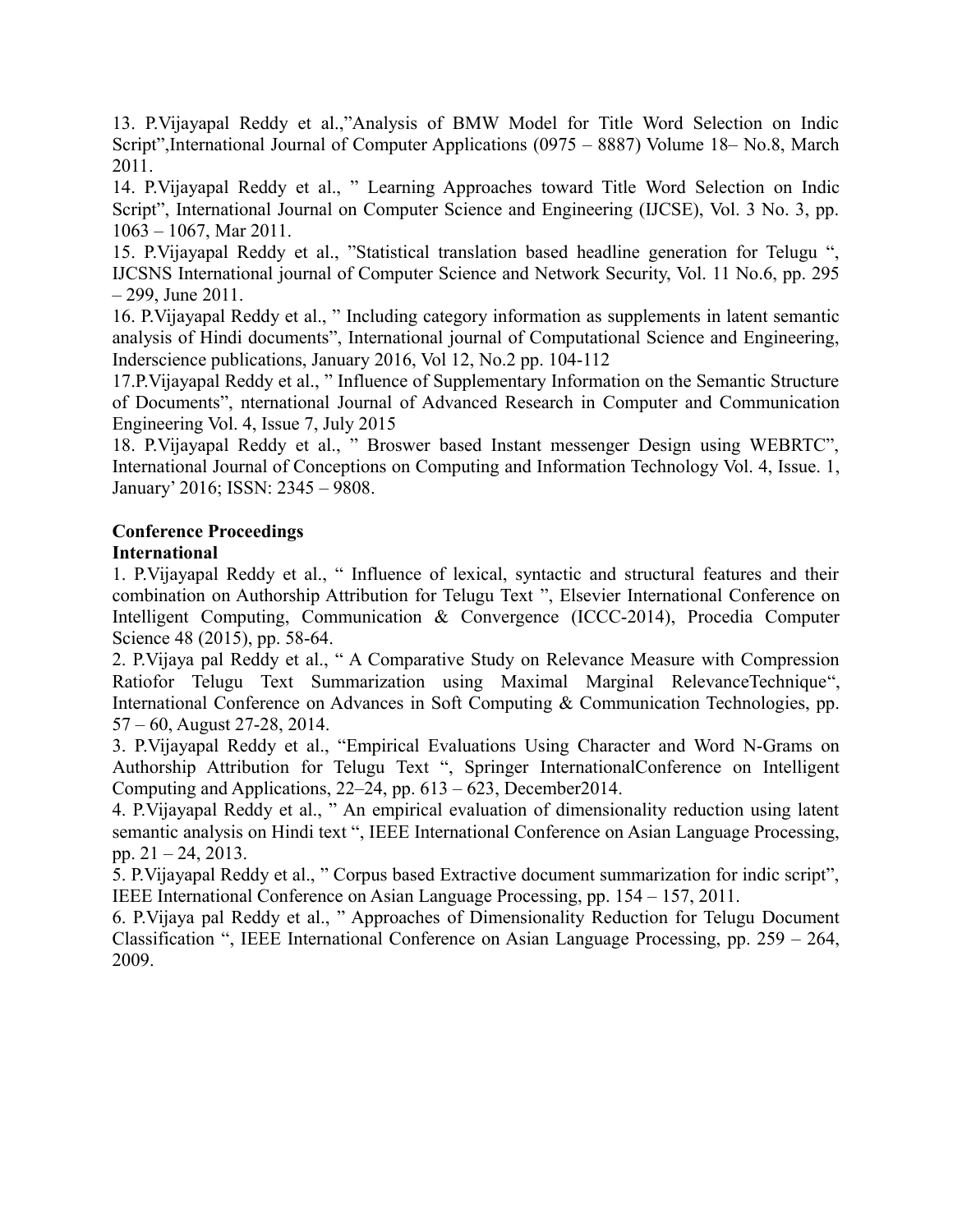#### **Dr. P.V.S. Srinivas, Professor**

**Qualifications**: Ph.D (Computer Science & Engineering From JNTUH, Hyderabad in 2009), M.Tech (Computer Science & Engineering, from JNTUH in 2003).

**Total Experience:** 25 Years (Industry: 2 Years, Teaching: 23 Years & Research: 5 Years).

Research Interest: Computer Networks & Cloud Computing.

No. of Times Invited for Guest Lectures: 21.

No. of Journal Publications/Conference Proceedings: 73

Session Chair:Acted as Session Chair in the I st I International Conference on Computational Intelligence and Informatics , organized by Dept. of CSE, JNTUH College of Engineering , Hyderabad during 28-30 May 2016. **Journal Publications**

#### **International**

- 1. PodiliV S Srinivas,D Vamsi Krishna,P L P Goutham andG Nethrika "Implementation of OSPF and CSPF Protocols in Ad Hoc Networks" International Journal of Technology and Engineering Science [IJTES], Volume 3[6], pp: 3501-3504, June 2015, ISSN: 2320-8007, Impact Factor :1.4
- 2. Govardhan Reddy K, PVS Srinivas, Chandra Sekaraiah K"Congestion Avoidance and Data Prioritization Approach for High Throughput in Mobile Ad Hoc Networks" pp. 8469-8486,International Journal of Applied Engineering Research, ISSN 0973-4562 Volume 10, Number 3 (2015) . Impact Factor :0.4
- 3. Govardhan Reddy K, PVS Srinivas, Chandra Sekaraiah K"Traffic Normalization Approach for Congestion Avoidance in Mobile Ad Hoc Network" pp 1353 To-1359,IJCNS, ,ISSN: 2051-6878, Vol.25, Issue.2.Impact Factor : 2.567
- 4. P. V. S. Srinivas<sup>1</sup>, A.Priyanka<sup>2</sup> "Deep investigation filtering rules Implementation for Detection of unwanted messages" pp 1332- 1334,IJCNS,ISSN: 2051-6878, Vol.34, Issue.2.Impact Factor : 2.567.

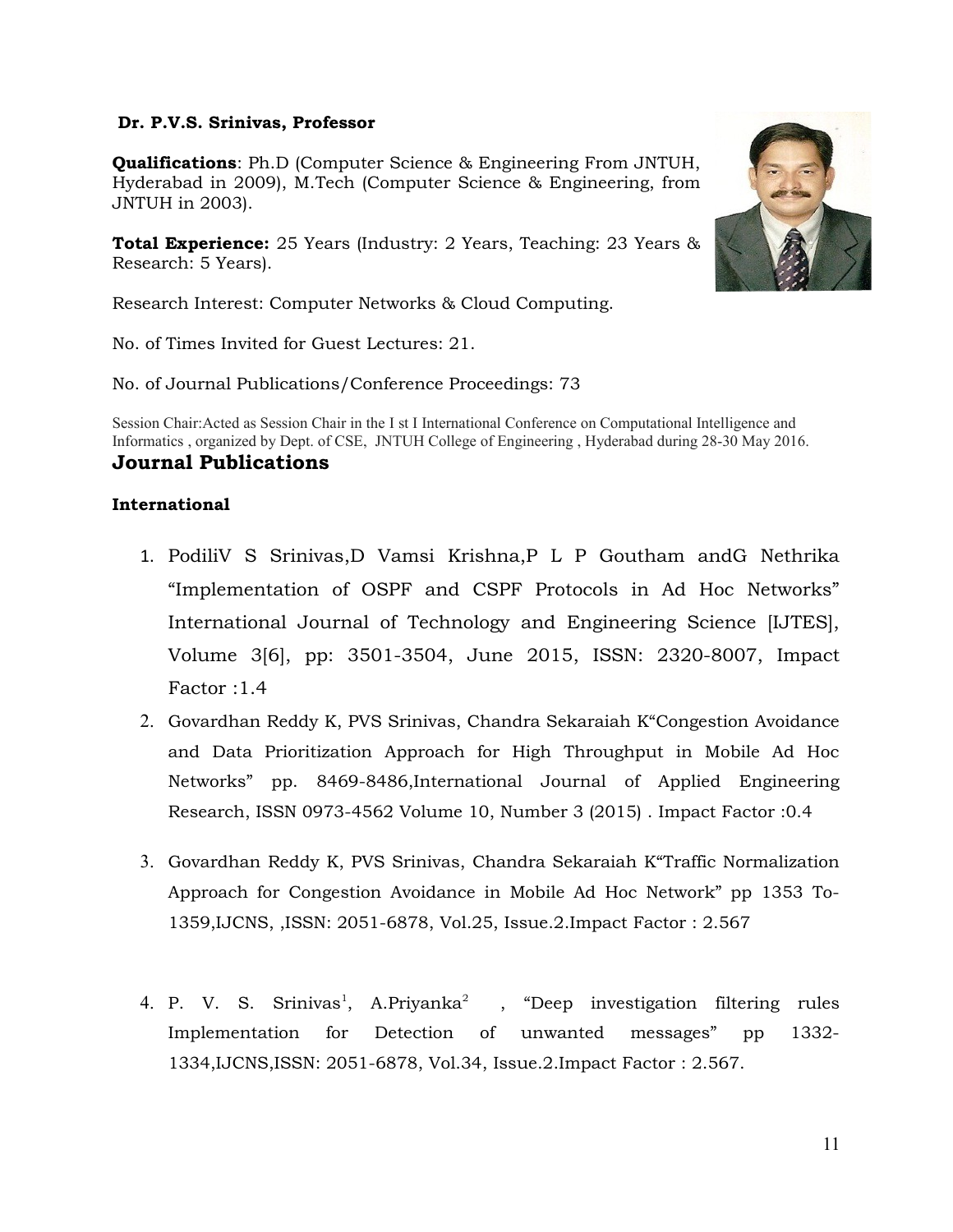- 5. P. V. S. Srinivas<sup>1</sup>, S.Bhargavi<sup>2</sup> "Ensuring Transfer Reliability and Congestion Control in Opportunistic Networks" pp 2454-2462, IJTES ISSN: 2320 – 8007. Impact Factor: 0.4.
- 6. P. V. S. Srinivas<sup>1</sup>, D. Naga Swetha<sup>2</sup> "Efficient Adaptive Routing Packet Transmission in Wireless Networks" pp 575-579, IJSER, ISSN 2229-5518. Impact Factor: 0.8.
- 7. P.V.S. Srinivas<sup>1</sup>, Y.V.S.V.Sarma<sup>2</sup> "Real Time Data Transmission to Remote Client Groups with Cryptographic Techniques", IJSAE, pp 1993-2000, ISSN (e): 2321-7545. Impact Factor: 3.59.
- 8. V.Venkaiah, A.Pramod Reddy, P.V.S.Srinivas,"Clustering that depends upon various viewpoints similarity measure", IJCATR,ISSN 2319–8656 (Online),PP 5- 8 Impact Factor :0.5.
- 9. L.C.Usha Maheshwari, M.Jyothi,P.V.S.Srinivas," Search Hop count routing in peer to peer networks with performance guarantees" IJCST, ISSN : 0976 – 8491(Online),pp 396-399, Impact Factor :5.9.
- 10. J.H.Reena, K.Govardhan Reddy, P.V.S.Srinivas, "Autogeneous Reconfigurable Wireless Mesh Network", IRJES, ISSN (Online) 2319-183X,pp 39-49, Impact Factor :0.6.
- 11. G. Sri Sanjeevini, B. Jayalakshmi, P.V.S. Srinivas,"Investigation on Mobile Phone Video Streaming", International Journal of Computer Science and Mobile Computing Vol.2 Issue. 11, November- 2013, pg. 46-62. ISSN 2320–088X, Impact Factor: 0.9.
- 12. B Sai Sindhuri, A Sandhya Rani, P.V.S. Srinivas , " Secure Cloud System for Robust and Highly Scalable Storage, Retrieval and Forwarding with Cooperation, International Journal of Scientific & Engineering Research, Volume 4, Issue 10, October-2013, ISSN 2229-5518.pp 1300-1304, Impact Factor : 0.8.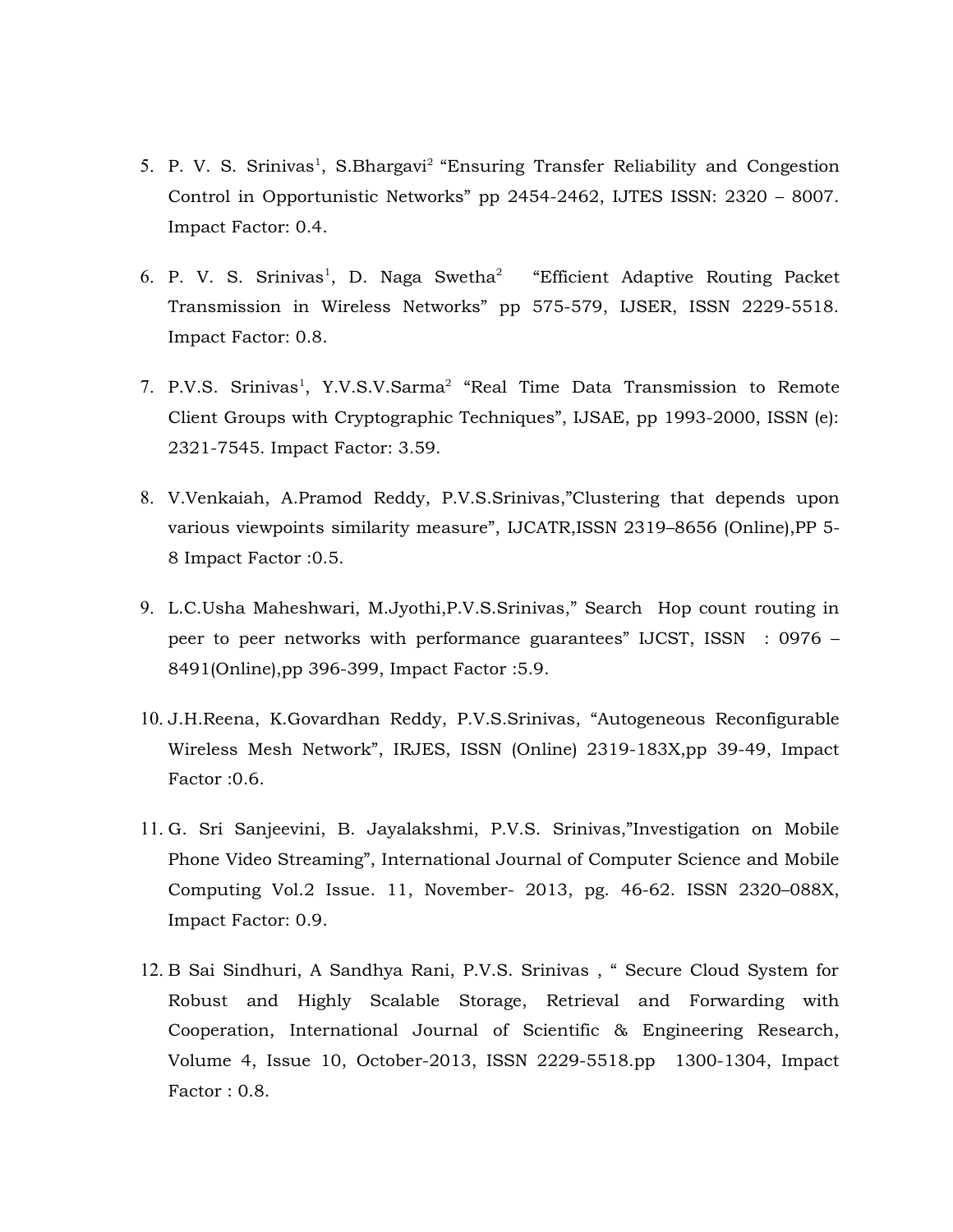- 13. Roja Ramani.A, P.V.S. Srinivas ,"Reliable Data Transmission Over Wireless Network Using Image Steganography", International Journal of Computer Applications Technology and Research, Volume 2– Issue 5, 587 - 590, 2013, Impact Factor : 0.6.
- 14. P.V.S.Srinivas," Optimization of Resource Allocation in MANETs",IJTES,Vol 2 Issue No 5 ,MAY 2014,pp 1760-1765, Impact Factor : 0.4.
- 15. Churukanti Ravinder Reddy, P.V.S. Srinivas ,"Optimality of Training Cost and Evidence Results Identification Using Cutting Plane and Structural SVM Approach", International Journal of Engineering Research & Technology (IJERT), Vol. 2 Issue 9, September – 2013, ISSN: 2278-0181,pp 995-998, Impact Factor : 0.4.
- 16. Md.Akram ali, CH.Pravallika, P.V.S.Srinivas, "Multi-Attribute Based Access Control Policy Enforcement for File Accesses in Cloud",International Journal of Engineering Science and Innovative Technology (IJESIT) Volume 2, Issue 5, September 2013,ISSN: 2319-5967,pp 206-214. Impact Factor: 0.4.
- 17. P.V.S.Srinivas," Secure-On Demand Multicast Routing Protocol for Mobile Ad-Hoc Networks" International Journal of Technology and Engineering Science [IJTES], pp 165-170, ISSN: 2320 – 8007, Impact Factor : 0.4.
- 18. K.Sowjanya, P.V.S.Srinivas, "Client-Side Validation and Verification of PHP Dynamic Websites" American Journal of Engineering Research Vol 2, Issue 9, ISSN (e): 2320-0847, ISSN (p): 2320-0936.pp-76-80, Impact Factor : 0.5.
- 19. SrinivasMRSP, P.V.S.Srinivas "Efficient Power Allocation Strategy Based Co-Operative Networks" American Journal of Engineering Research Vol 2, Issue 9, ISSN (e): 2320-0847, ISSN (p): 2320-0936.pp-100-102, Impact Factor : 0.5.
- 20. P.V.S.Srinivas,"An Innovative Approach for Maximizing Throughput in Wireless Networks" Advances in Computational Sciences and Technology (ACST),Vol 2,Issue 2, ISSN 0973-6107, Impact Factor : 0.5.
- 21. K.Vinuthna, P.V.S.Srinivas "Frequent Item set mining Models: Contemporary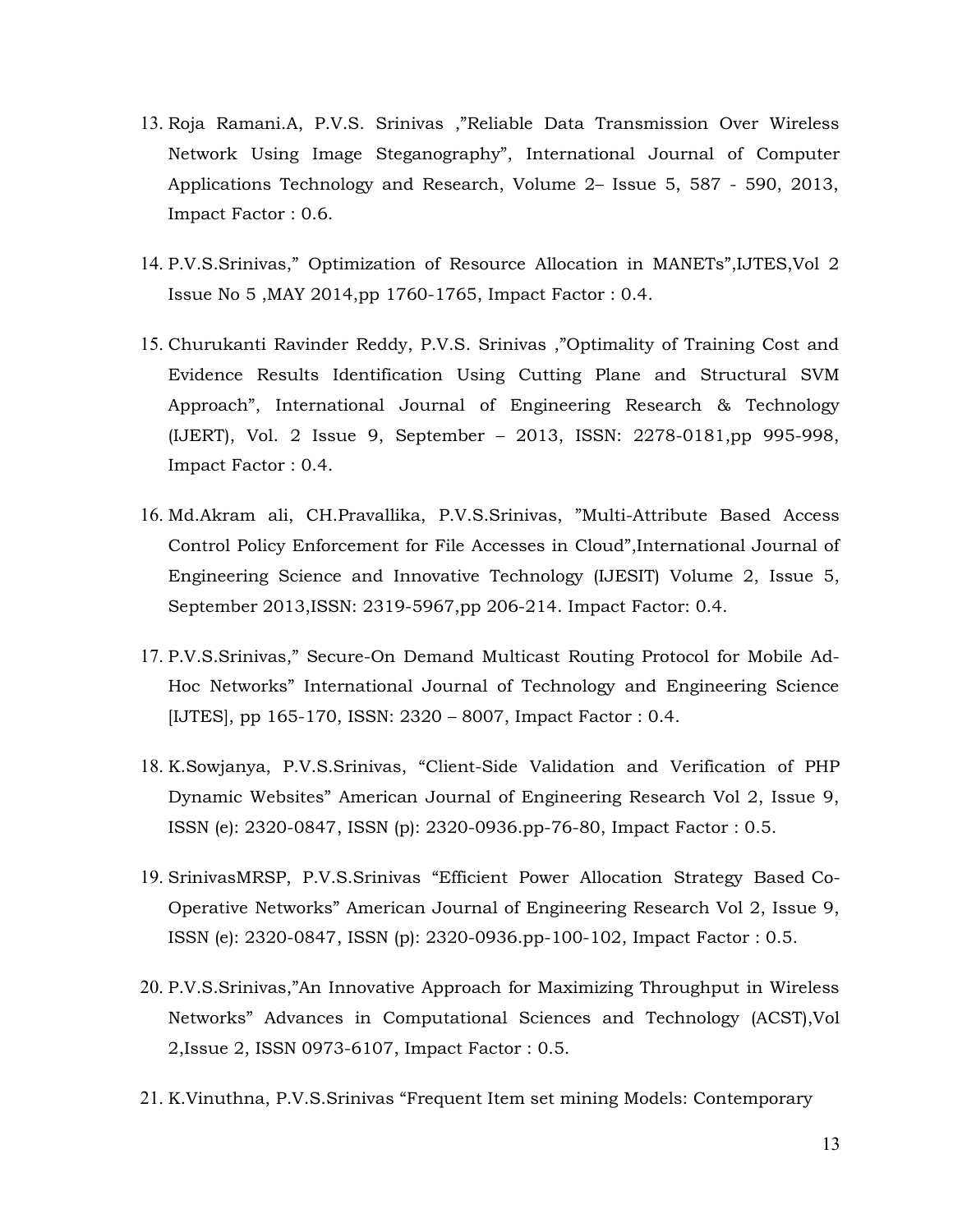- 22. affirmation of the recent literature" International Journal of Scientific & Engineering Research (IJSER) Volume 4, Issue 2, February-2013 1 ISSN 2229- 5518. Impact Factor : 0.8.
- 23. B.M.G.Prasad, P.V.S.Srinivas "ESAHR: Energy Efficient Swarm Adaptive Hybrid Routing Topology for Mobile Ad hoc Networks" Global Journal of Computer Science and Technology, Vol 12, No 15-E (2012). Impact Factor : 1.
- 24. P.V.S.Srinivas," A WTA Mac Protocol With Energy Efficiency In Wireless Networks", Vol 4,No 1, ISSN 0973-6972, Impact Factor : 0.4.
- 25. K.M.V. Madan Kumar, P.V.S. Srinivas, C.Raghavendra Rao, " MMP-TREE FOR SEQUENTIAL PATTERN MINING WITH MULTIPLE MINIMUM SUPPORTS IN PROGRESSIVE DATABASES. International Journal of Computer Science, Engineering and Applications (IJCSEA) Vol.2, No.5, October 2012. Pp 61-73. DOI : 10.5121/ijcsea.2012.2506. Impact Factor : 0.8.
- 26. K.M.V. Madan Kumar, P.V.S. Srinivas, C.Raghavendra Rao "Sequential Pattern Mining With Multiple Minimum Supports by MS-SPADE" International Journal of Computer science issues Vol. 9, Issue 5, No 1, September 2012.ISSN (Online): 1694-0814. Pp 285-292. Impact Factor : 0.2.
- 27. B. M. G. Prasad, P.V.S. Srinivas, "SAHR: Swarm Adaptive Hybrid Routing Protocol for Mobile Ad-hoc Networks", International Journal of Computer science issues Vol. 9, Issue 5, No 1, September 2012.ISSN (Online): 1694-0814 Pp 293-298. Impact Factor : 0.2.
- 28. P.V.S.Srinivas,"Effective methods to enhance Security and QoS in Wireless Networks",IJWNC Vol 4 Issue 1, ISSN 0975-6507, Impact Factor : 0.369.
- 29. K.M.V. Madan Kumar, P.V.S. Srinivas, C.Raghavendra Rao, "Sequential Pattern Mining with Multiple Minimum Supports in Progressive Databases", International Journal of Database Management Systems (IJDMS), ISSN: 0975- 5705, 2012. Impact Factor : 0.6.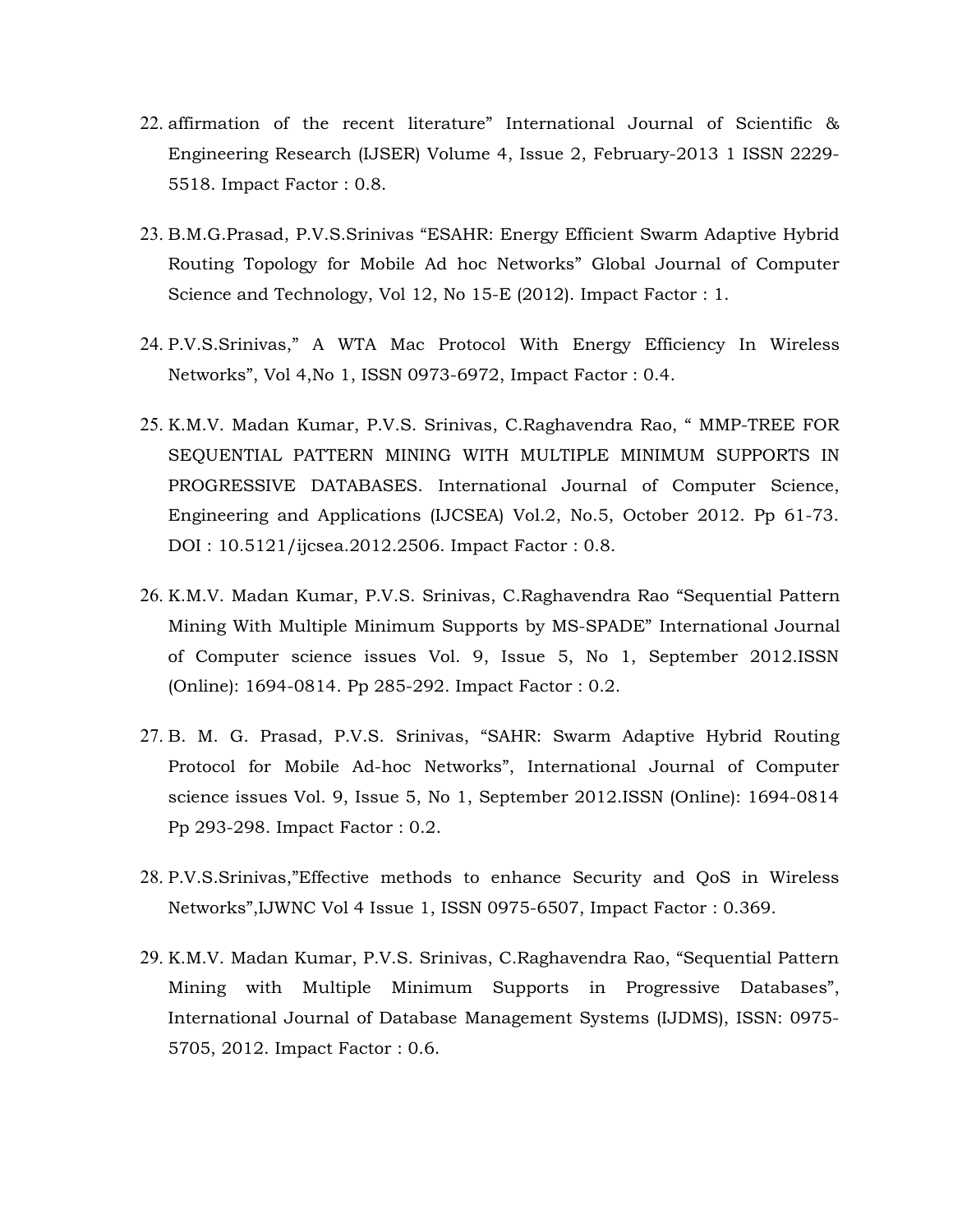- 30. K. Srinivas, P.V.S. Srinivas, A. Govardhan, V. Valli Kumari, "Periodic Web Personalization for Meta Search Engine", IJCST, Vol.2 Issue 4, Oct-Dec, 2011. Impact Factor : 0.8.
- 31. K.M.V. Madan Kumar, P.V.S. Srinivas, "Algorithms for mining sequential patterns" International Journal of Information sciences and Application.Vol 3, No.1, 2011. Pp 59-69. Impact Factor : 0.7.
- 32. B. M. G. Prasad, P.V.S. Srinivas "Reliable Network Design optimization using binary particle Swarm Optimization" International Journal of Information sciences and Application.Vol 3, No.1, 2011. Pp 71-82. Impact Factor : 0.7.
- 33. K.M.V. Madan Kumar, P.V.S. Srinivas "Sequential Pattern Mining in incremental and progressive data bases" International Journal of Computational Intelligence and Research (IJCIR) Volume 7, Number 3 (2011).pp 319-328. Impact Factor : 0.4.
- 34. K.Srinivas, P.V.S. Srinivas, A.Govardhan, "Web Service Architecture for a Meta Search Engine", International Journal of Advanced Computer Science and Applications, Vol.2 No. 10, 2011. Impact Factor : 0.8.
- 35. Nookala Srinivasa Rao, G. R. Babu, P.V.S. Srinivas, "Study of Electromagnetic Radiation and Specific Absorption Rate of Mobile Phones with Fractional Human Head Models via Green's Functions", Journal of Computer Science 7 (8), ISSN 1549-3636, 1275-1283, Science Publications, 2011. Impact Factor : 0.5.
- 36. Y. Narasimha Reddy, P.V.S. Srinivas, "Intrusion Minimized and Congestion Control (IMCC Protocol) in Wireless Sensor Network for High Quality Data rate Streaming", International Journal of Advances in Science and Technology, Vol.2 No.5, 2011. Impact Factor : 0.6.
- 37. M. Nagaratna, P.V.S. Srinvias, V. Kamakshi Prasad, C. Raghavender Rao, " Computation of multiple paths in MANETs using Node-Disjoint Method", International Journal of Computer Science Issues, Vol.8, Issue.3, No.1, May, 2011. Impact Factor : 0.7.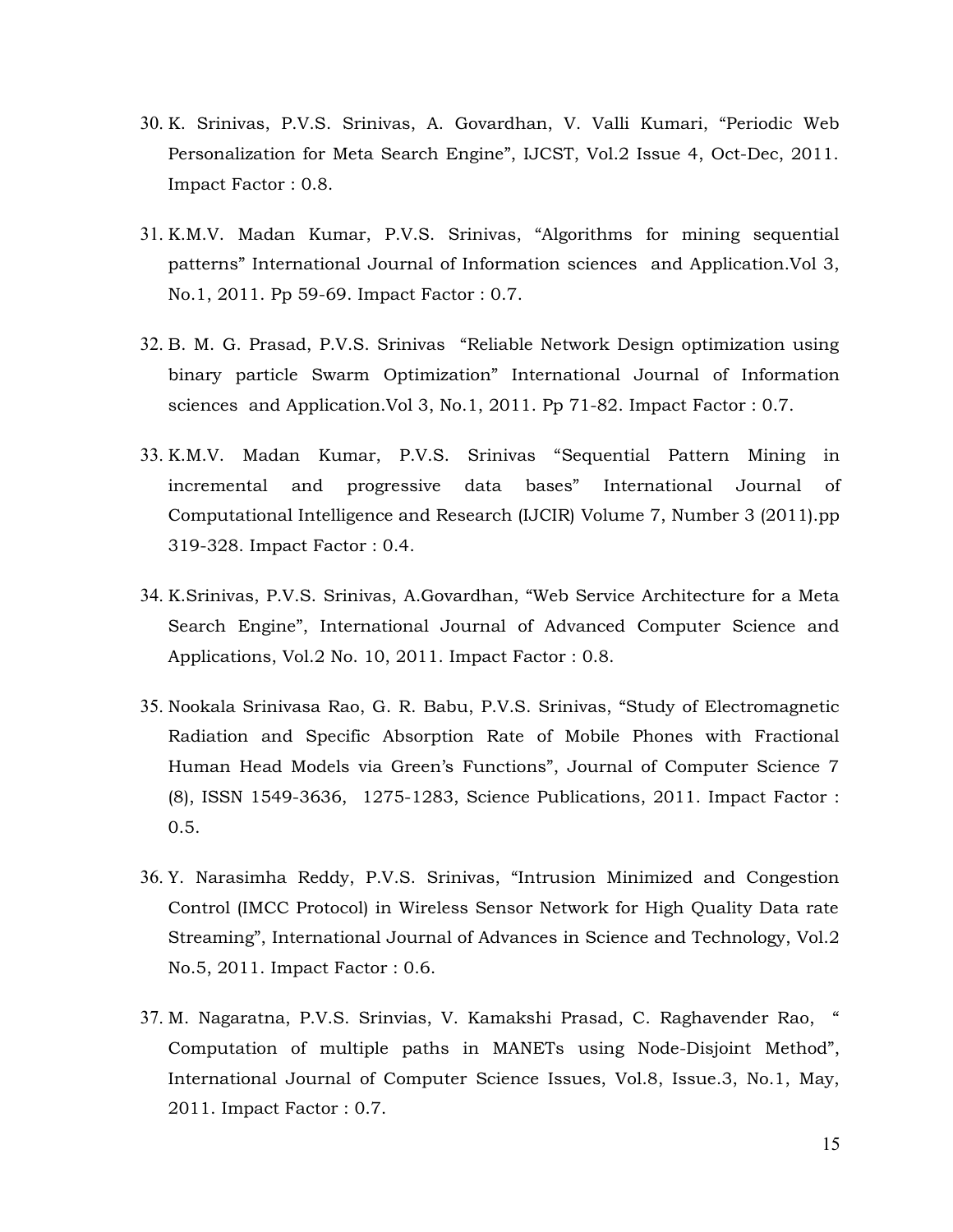- 38. K. Srinivas, P.V.S. Srinivas, A. Govardhan, "A survey on The Performance of various Meta Search Engines", International Journal of Computer Science Issues, Vol.8, Issue.3, No.2, May, 2011. Impact Factor : 0.7.
- 39. N. Ram Ganga Charan, S. Tirupathi Rao, P.V.S. Srinivas, "Deploying an Application on the Cloud", International Journal of Advanced Computer Science and Applications, Vol.2, No.5, 2011. Impact Factor : 0.6.
- 40. M. Ashwini, S. Vasundara, P.V.S. Srinivas, "Load balancing through shortest path in regular Mesh topology", International Journal of Emerging Technologies and Applications in Engineering, Technology and Sciences(IJ-ETA-ETS), ISSN:0974-3588, Vol.4, Issue.1, Jan-Jun, 2011. Impact Factor : 0.5.
- 41. N. Sainath, V. Sridhar Reddy, P.V.S. Srinivas,"Defending Against Polymorphic Internet Worms", IJIST.3.4.190-206., 2010. Impact Factor : 0.8.
- 42. N.Sainath, S. Murali Krishna, P.V.S. Srinivas, "A Framework of Cloud Computing in the Real World", Advances in Computational Sciences and Technology, ISSN:0973-6107, Vol.3 No.2, 175-190, Research India Publications, 2010. Impact Factor : 0.5.
- 43. N.Sainath, S. Murali Krishna, P.V.S. Srinivas, "Redtacton-A Human Area Networking Technology", International Journal of Applied Engineering Research, ISSN:0973-4562, Vol.5 No.10, 1725-1736, Research India Publications, 2010. Impact Factor : 0.4.
- 44. K.Srinivas, C.R. Rao, P.V.S. Srinivas, "Multi Policy Attribute Based access Control Mechanism for Grid Computing", IJMSA.4.10.1825-1835, 2010. Impact Factor : 0.5.
- 45. D. Sandhya Rani, M. Sampath Kumar, P.V.S. Srinivas, "Billmate in Voice Software System", International Journal of Emerging Technologies and Applications in Engineering, Technology and Sciences(IJ-ETA-ETS), ISSN:0974- 3588, Vol.3, Issue.2, Jul-Dec, 2010. Impact Factor :1.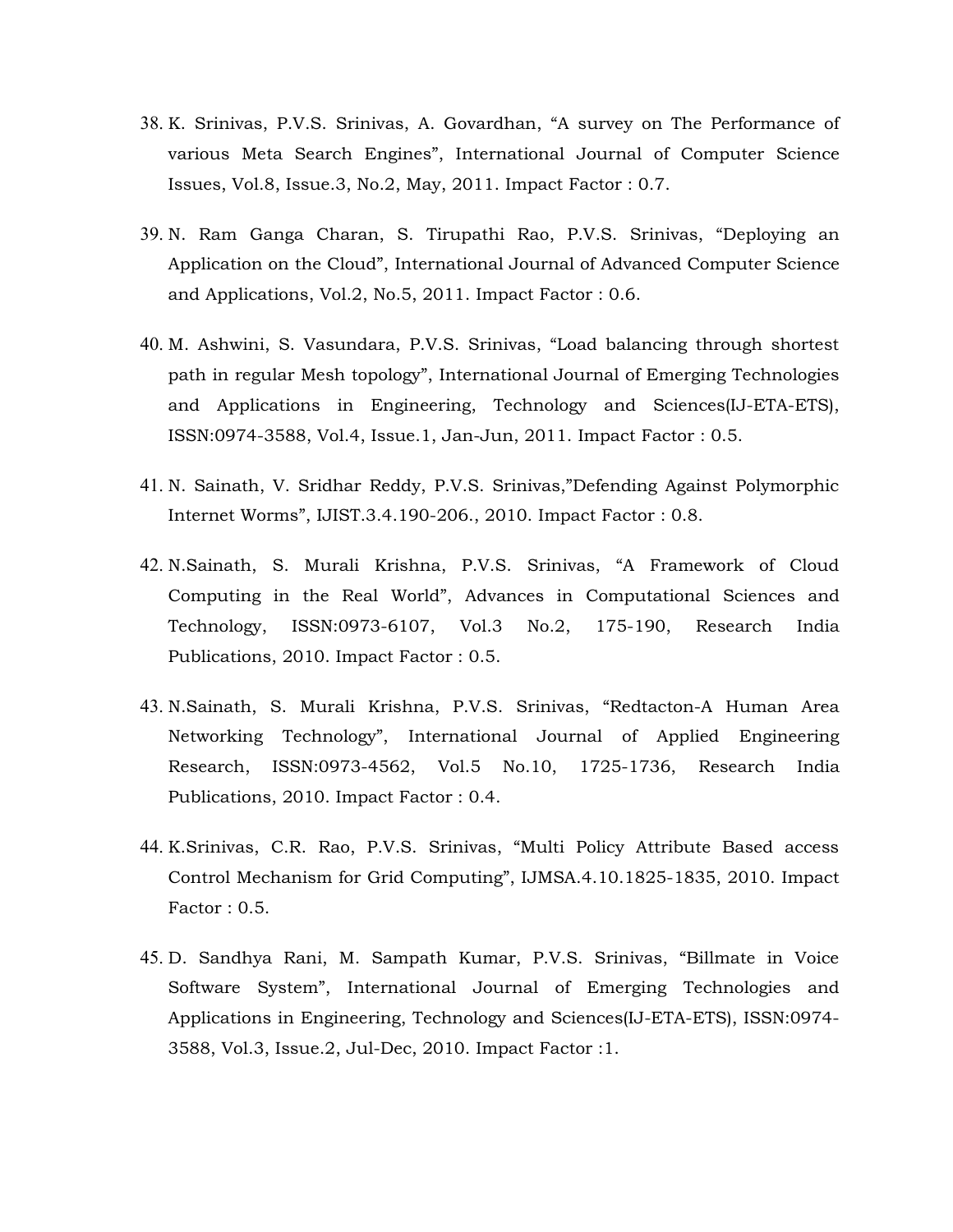- 46. M. Gayathri, M. Venkata Krishna Reddy, P.V.S. Srinivas, ["Retrieval of User](http://www.ripublication.com/ijaerv5/ijaerv5n3_16.pdf) [Profiles by using Web Mining Techniques"](http://www.ripublication.com/ijaerv5/ijaerv5n3_16.pdf), International Journal of Applied Engineering Research, Vol.5, No.3, 2010. Impact Factor :0.4.
- 47. M. Balraju, A. Govardhan, N. Subhash Chandra, S. Mahaboob Basha and P.V.S. Srinivas, ["Loss Controllable Image Compression for Color Images Using](http://www.ripublication.com/ijes/ijesv1n1_8.pdf) [Block Based Binary Plane Technique"](http://www.ripublication.com/ijes/ijesv1n1_8.pdf), International Journal of Engineering Studies, Vol.1, No.1. 2009. Impact Factor : 0.4.
- 48. N. Sainath, P.V.S. Srinivas, "Implementation of Honey ports to Provide Network Security", IJ-CA-ETS, 2010. Impact Factor :1.
- 49. M. Bala Raju, S. Mahaboob Basha, N. Subhash Chandra, A. Govardhan, P.V.S. Srinivas["Effect of Region Specific Compression of Medical Images Using Block](http://www.ripublication.com/acst/acstv2n2_1.pdf) [Based Binary Plane Technique"](http://www.ripublication.com/acst/acstv2n2_1.pdf), Advances in Computational Sciences and Technology(ACST), Vol.2, No.2, 2009. Impact Factor : 0.5.
- 50. P.V.S.Srinivas, V.Kamakshi Prasad, C.RaghavendraRao, "Backup Path Discovery Methods in Mobile Adhoc Networks", Advances in Computational Sciences and Technology(ACST),Vol:1,Issue:2,PP.91-99, 2009. Impact Factor : 0.5.
- 51. P.V.S.Srinivas, V.Kamakshi Prasad, C.RaghavendraRao, "Performance Evaluation of Backup Path Discovery Algorithm in Mobile Adhoc Networks", IJ-ETA-ETS,Vol:1,Issue:1,PP.42-48, 2009. Impact Factor :1.
- 52. P.V.S.Srinivas, V.Kamakshi Prasad, C.RaghavendraRao, "Security Challenges for Routing Protocols in ADHOC Networks", International Journal of Applied Engineering and Research(IJAER),Vol:3,Issue:1,PP.1424-1439, 2009. Impact Factor : 0.4.
- 53. P.V.S.Srinivas, V.Kamakshi Prasad, C.RaghavendraRao, "Multipath Source Routing in Mobile Ad Hoc Networks", Advances in Wireless and Mobile Communications(AWMC),Vol:1,Issue:2,PP.79-85, 2008. Impact Factor : 0.4.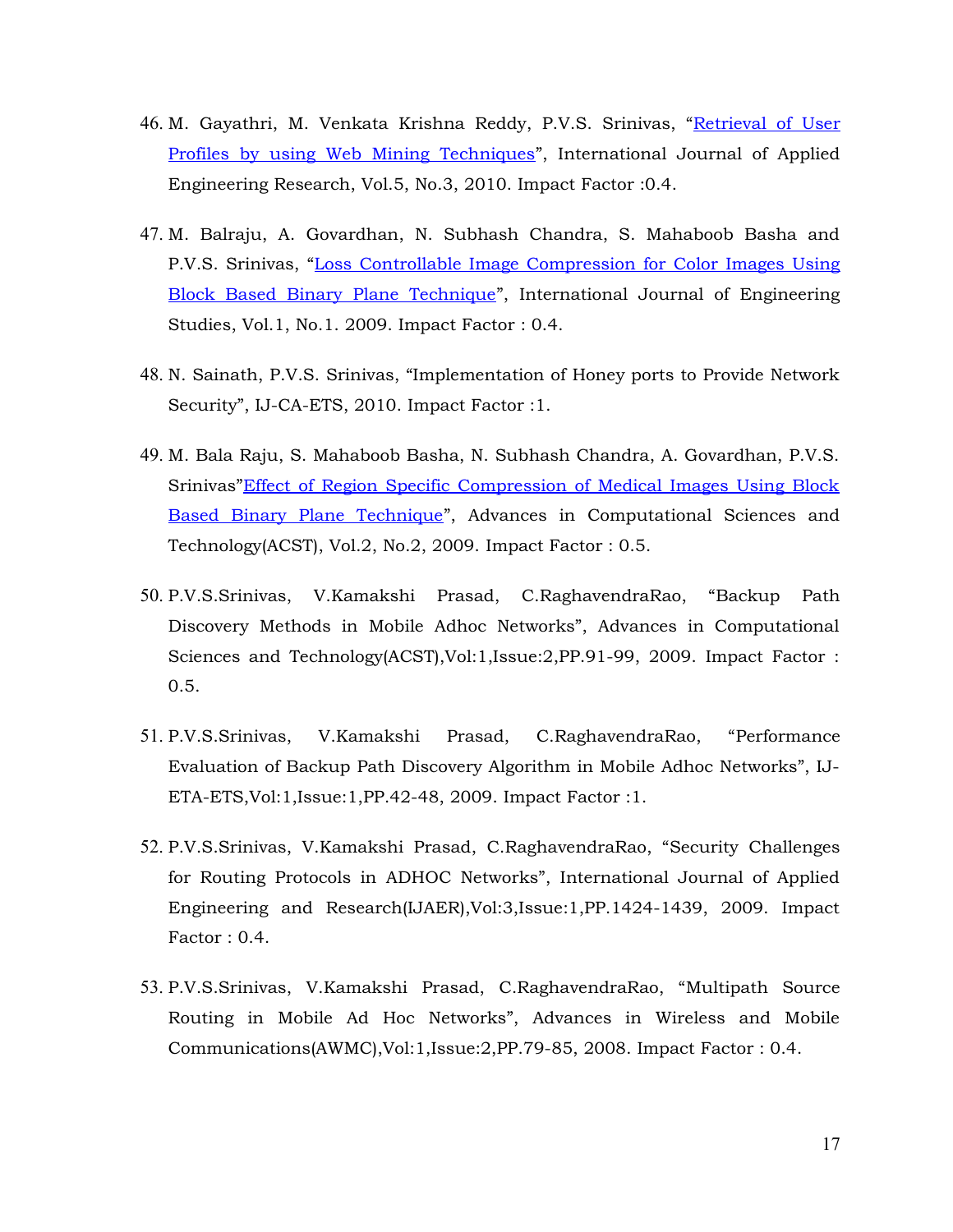- 54. M. Venkata Krishna Reddy, L.Raghavender Raju, P.V.S. Srinivas, "Implementation of Partial Completion Filter for Detecting DDoS Attacks", IJ-CA-ETS,Vol:2,Issue:1,PP.495-497.ISSN:0974-3596, 2009. Impact Factor :1.
- 55. P.V.S. Srinivas "Open Source Knowledge Portal Design" pp 1522-1526, IJTES , Vol 2 Issue 2, Feb 2014, Impact Factor : 0.4.
- 56. M. Venkata Krishna Reddy, L.Raghavender Raju, P.V.S. Srinivas, "On Scalable Attacks Detection in Network Security", IJCMSA, Vol:3, Nos:3&4,PP.177-182, 2009. Impact Factor : 0.5.

#### **Conference Proceedings International**

- 1. Podili VS Srinivas,CH.Pravallika,K.Srujan raju, **"Trusted Execution Environment for data protection in cloud" ,**Springer Conference-INDIA 2016, Information Systems Design and Intelligent Applications,Volume 435 ,Advances in Intelligent Systems and Computing(AISC series), pp 657 -665,February 2016, DOI 10.1007/978-81-322-2757-1\_65
- 57. Maddhi Sunitha, Tmberveni Venugopal, Podili VS Srinivas " MECAR: Maximal Energy Conserved and Aware Routing in Ad Hoc Networks" IEEE & Springer Conference ,INDIA-2015.
- 58. Govardhan Reddy Kamatam, Podili VS Srinivas, Chandra Sekaraiah K "Data Prioritization for congestion control in Mobile Ad Hoc Networks" Elsevier Publications,ERCICA2014 ISBN 9789351072638,Pp 773-779.
- 59. Govardhan Reddy Kamatam, Podili VS Srinivas, Chandra Sekaraiah K "Self Congestion Prediction Algorithm for Efficient Routing in Mobile AD-Hoc Network" pp 804-809,International Conference on Control, Instrumentation, Communication and Computational Technologies,2014.
- 60. B.Pooja,M.Vasavi,P.V.S.Srinivas,"Risk Attentive Acknowledgement for MANET routing Attacks" pp 36,All India seminar on "latest trends and technologies in Computer Science & Engineering",2014.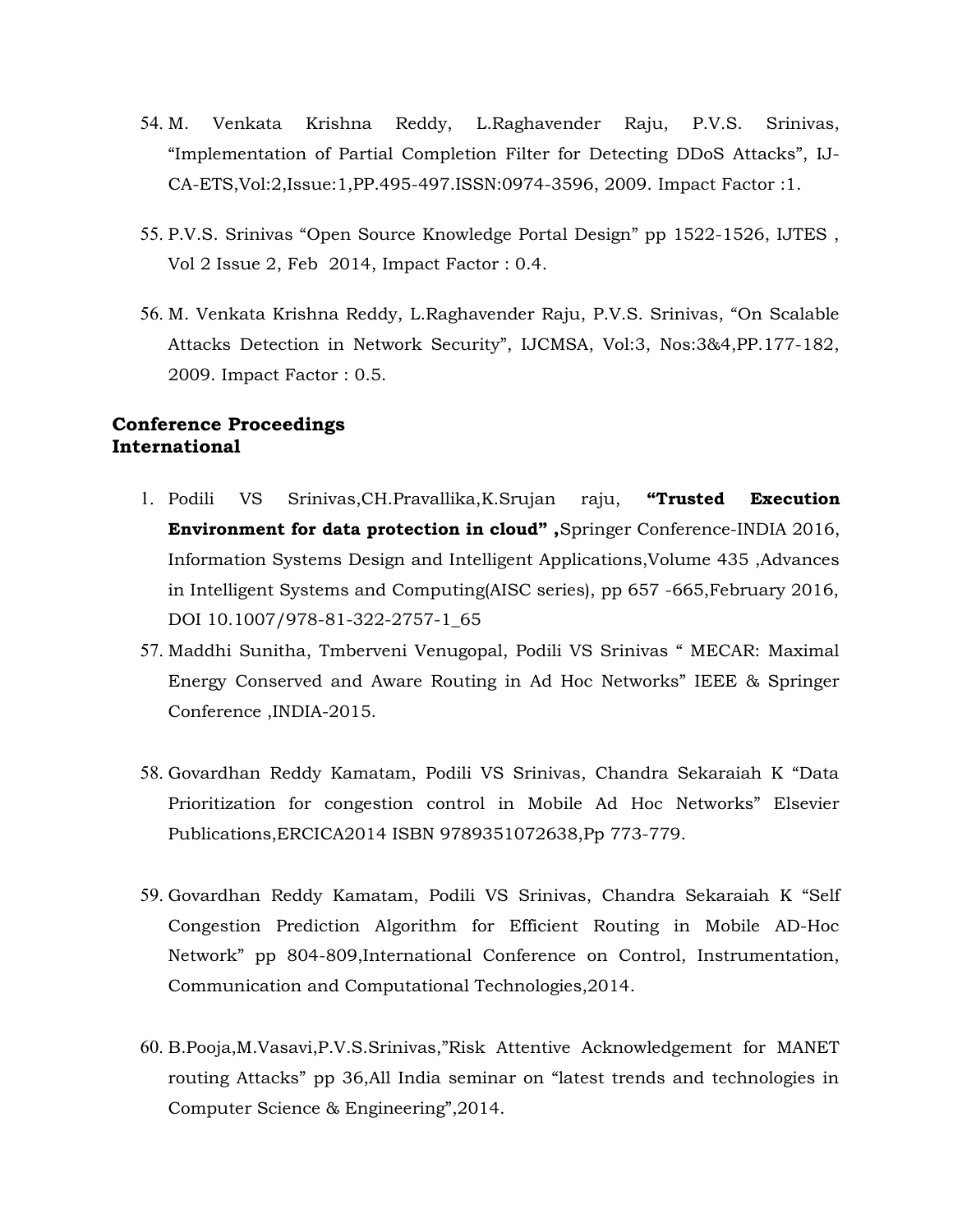- 61. Govardhan Reddy Kamatam, Podili VS Srinivas, Chandra Sekaraiah K "Data Prioritization Approach for Congestion Control in Mobile Ad Hoc Network" ELSEVIER's Second International Conference on "Emerging Research in Computing,Information, Communication and Applications" (ERCICA-14).
- 62. K.Srujan Raju ,P.V.S.Srinivas " To Improve TCP Performance in MANETS by detecting IDSS" ELSEVIER'S proceedings of National Conference on Recent Trends in Information Technology (NCRTIT'13).
- 63. SwethareddyDonala,M.Archana, P.V.S.Srinivas "Identifying Best Products Based On Multiple Criteria Using Decision Making System" paper accepted in the Computer Society of India's International Conference 13th - 15th December 2013. Springer Proceedings pp.621-628.
- 64. Maddhi Sunitha, Tmberveni Venugopal, Podili VS Srinivas'MPC-BLAR: Maximal Power Conserved and Battery Life Aware Routing in Ad Hoc Networks'.IEEE Fifth Inernational Conference on Computational Intelligence, Modelling and Simulation CIMSim2013 at Seoul, South Korea, 24 – 26 September 2013. ISBN No 978-0-7695-5042-8, ISSN 2166-8531. Pp-354-350.
- 65. B.M.G.Prasad, P.V.S.Srinivas "SAMR: Swarm Adaptive Multipath Routing Topology for Load Balancing and Congestion Endurance in Mobile Ad Hoc Networks". IEEE Third International Conference on Advanced Computing and Computing Technologies {ACCT} Publication Year: 2013, Page(s): 276 – 282.
- 66. Govardhan Reddy Kamatam, Podili VS Srinivas, Chadra Sekaraiah K, "SC<sup>3</sup>ERP: Stratified Cross Layer Congestion Control and Endurance Routing Protocols for Manets", IEEE Computer Society's 4<sup>th</sup> International Conference on Computational Intelligence, Communication Systems and Networks, Phuket, Thailand in JULY 24-26. IEEE 2012 ISBN 978-1-4673-2640-7.pp-382-388. DOI-10.1109/CICSyN. 2012-76.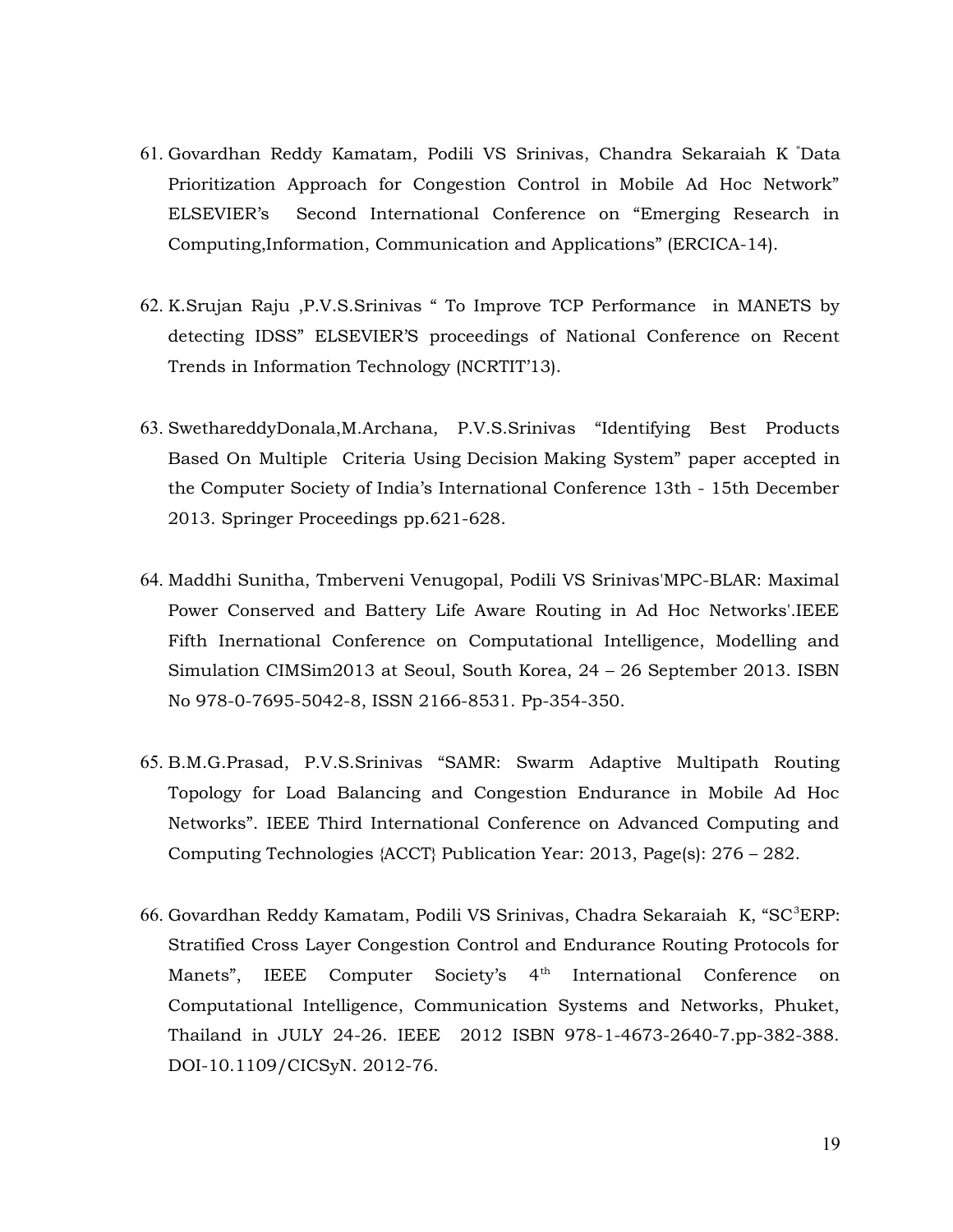- 67. K. Srinivas, A. Govardhan, V. Valli Kumari, P. V. S. Srinivas, "Concept Similarity and Cosine Similarity Result Merging Approaches in Metasearch Engine", ITC-2012, LNEE, Springer-Verlag Berlin Heidelberg, 2012.
- 68. B. M. G. Prasad, P.V.S. Srinivas, "SAHR: Swarm Adaptive Hybrid Routing Protocol for Mobile Ad-hoc Networks, National Conference on Computational Intelligence and Applications (NCCIA-2012), 2012.
- 69. M. Sunitha, Prof. Dr. P. V. S. Srinivas, Dr. T. Venugopal, "A Survey on Power aware Routing Protocols in Mobile Ad-hoc Networks", National Conference on Computational Intelligence and Applications (NCCIA-2012), 2012.
- 70. K. Srinivas, P.V.S. Srinivas, A. Govardhan, V. Valli Kumari, "Search Engine Selection Approaches in Meta Search Engine", National Conference on Computational Intelligence and Applications (NCCIA-2012), 2012.
- 71. P.V.S.Srinivas, V.Kamakshi Prasad, C.RaghavendraRao, "Impact of BPD Protocol on QoS in MANETs", NCCEM-09, 2009.
- 72. P.V.S.Srinivas, V.Kamakshi Prasad, C.RaghavendraRao, "Improving QoS in MANETs through Multipath routing", International Conference on Emerging Trends, May, 2009.
- 73. K.M.V.Madan kumar , P.Sravan Kumar, P.V.S.Srinivas," k-way join approach for association rule mining ", NCCIA 2009.

**Dr. P. Chandra Sekhar Reddy**, Professor **Qualifications:** Ph.D (CSE) (JNTUA) (2014), M.Tech(CSE)(JNTUH) (2004), B.Tech (CSE) (SKU) (1999). **Experience:** 16 years **Research Interest:** Image Processing and Data Mining. **Journal Publications/Conference Proceedings:** 8 **Journal Publications**

#### **International**

1. P.Chandra Sekhar Reddy, "New Method for Classification of

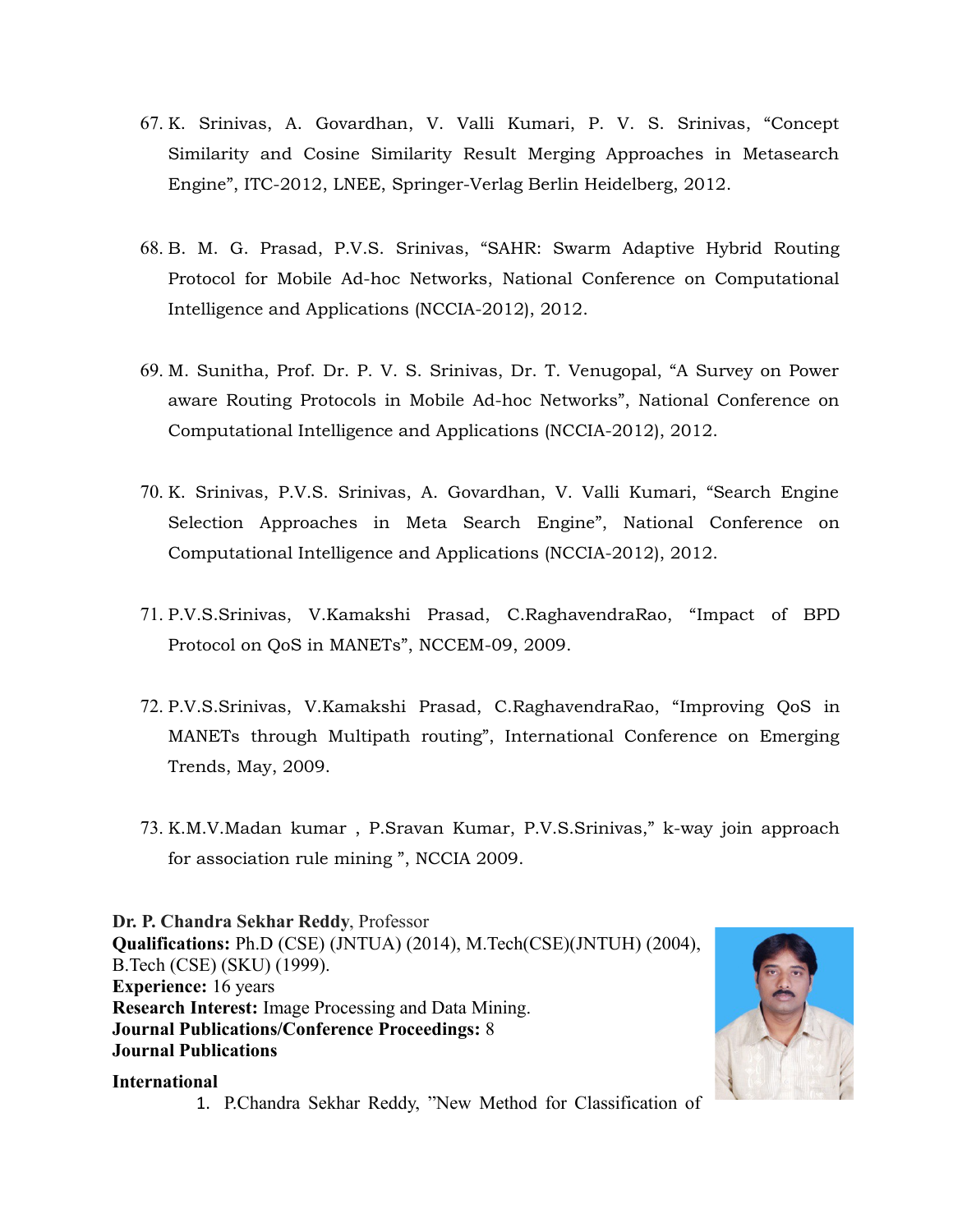Age Groups Based on Texture Shape Features," International Journal of Imaging and Robotics(IJIR), Volume 15(4), 2015.

- 2. P.Chandra Sekhar Reddy,"Fuzzy Based Image Dimensionality Reduction Using Shape Primitives for Efficient Face Recognition," ICTACT Journal On Image And Video Processing,Volume 4(2), pp.696-701, 2013.
- 3. P.Chandra Sekhar Reddy,"Texture Classification Using Texton Co-Occurrence Matrix Derived From Texture Orientation,"International Journal of Soft Computing and Engineering (IJSCE), Volume2(6), pp.18-23, 2013.
- 4. P.Chandra Sekhar Reddy,"Fuzzy Based Texton Binary Shape Matrix (FTBSM) for Texture Classification," Global Journal of Computer Science & Technology:F Graphics and Vision, Volume12(15), pp.38-45, 2012.
- 5. P.Chandra Sekhar Reddy,"Texton Based Shape Features on Local Binary Pattern for Age Classification," International Journal of Image, Graphics and Signal Processing(IJIGSP), Volume4(7), pp.54-60, 2012.

# **Conference Proceedings**

# **International**

- 1. P.Chandra Sekhar Reddy,"Texture classification with shape parameters derived from Intgrated LDP Texton matrix," Proc.2014 International Conference on Advanced Computer Technology and Developments.
- 2. P.Chandra Sekhar Reddy,"Texture primitives based on local Texture aspects using wavelet transforms," Proc.2012 International Conference on Recent Advances in Computer Sciences.
- 3. P.Chandra Sekhar Reddy,"Object detection using AM-FM Features," Proc.2011 International Conference on Computer Science and Informatics.



# **G. MallikarjunaRao, Professor (ID-628)**

**Qualifications:** PhD (Computer Science) (JNTU-H, in progress, Registered 2009), M.E (Digital Systems) (Osmania University, 1993), M. Tech (Computer Science and Engineering) (JNTU, 2008).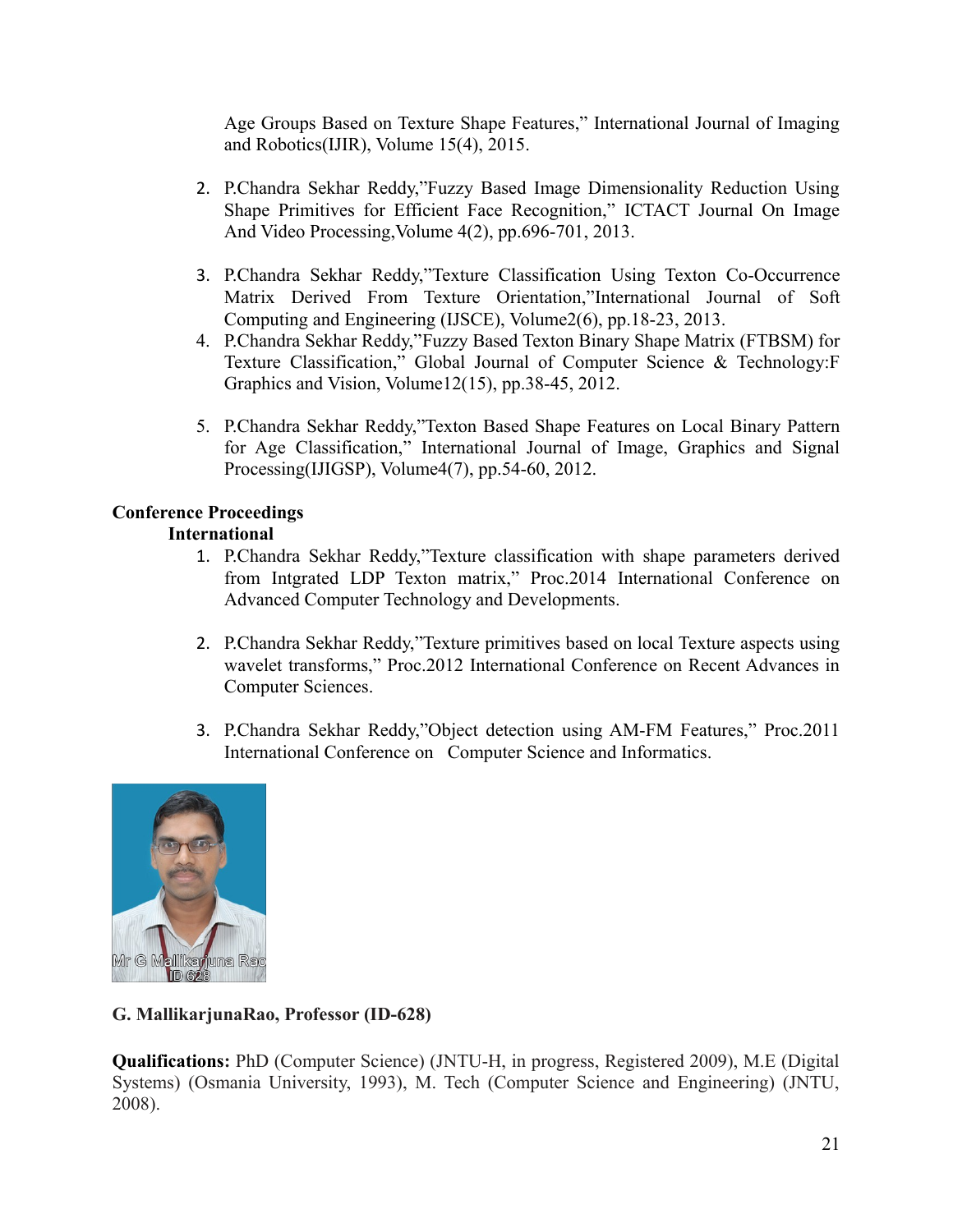**Experience:** 25 years

**Research Interest:** Image Processing & Pattern Recognition, Neural Networks, Language Processors.

#### **Journal Publications/Conference Proceedings:** 18

#### **Journal Publications International**

- 1. MallikarjunaRao G "**GPGPUBased Real Time Video Tracking System"** in International Journal of Computer and Information Engineering -IJCIE-2016.
- 2. MallikarjunaRao G **" Data Mining in Genomics and Poteomics"** DOI 10.4172/2153- 0602.C1.003, November  $30<sup>th</sup>$ -December 1<sup>st</sup> 2015.
- 3. MallikarjunaRao G "**Weighted Local Active Pixel Pattern (WLAPP) for Effective Face Recognition**"in International Journal of Science and Engineering Reasearch-IJSER,Vol 4,Issue 8,Aug-2013.
- 4. MallikarjunaRao G "**Weighted Local Active Pixel Pattern (WLAPP) for Face Recognition in Parellel Computation Environment**" in International Journal of Science and Engineering(IJSE),vol.5(2),ISSN:2086-5023 pp 41-46 Oct-2013.
- 5. MallikarjunaRao G, "**Role of Active Pixels for Efficient Face Recognition on Mobile Environment**", International Journal of Intelligent Information Processing (IJIIP), Volume 2, Number 3, September 2012.
- 6. MallikarjunaRao G "**Efficient Face Recognition using Local Active Pixel Pattern (LAPP) for Mobile Environment"**, CSI Journal of Computing - Computer Society of India, Vol. 1 No.1,pp 1-5,2012.
- 7. MallikarjunaRao. G," **Face Recognition Applications using Active Pixels**", International Journal of Engineering Research and Applications (IJERA) ISSN: 2248- 9622 www.ijera.com, 2012, Vol. 2, Issue 4, July-August 2012.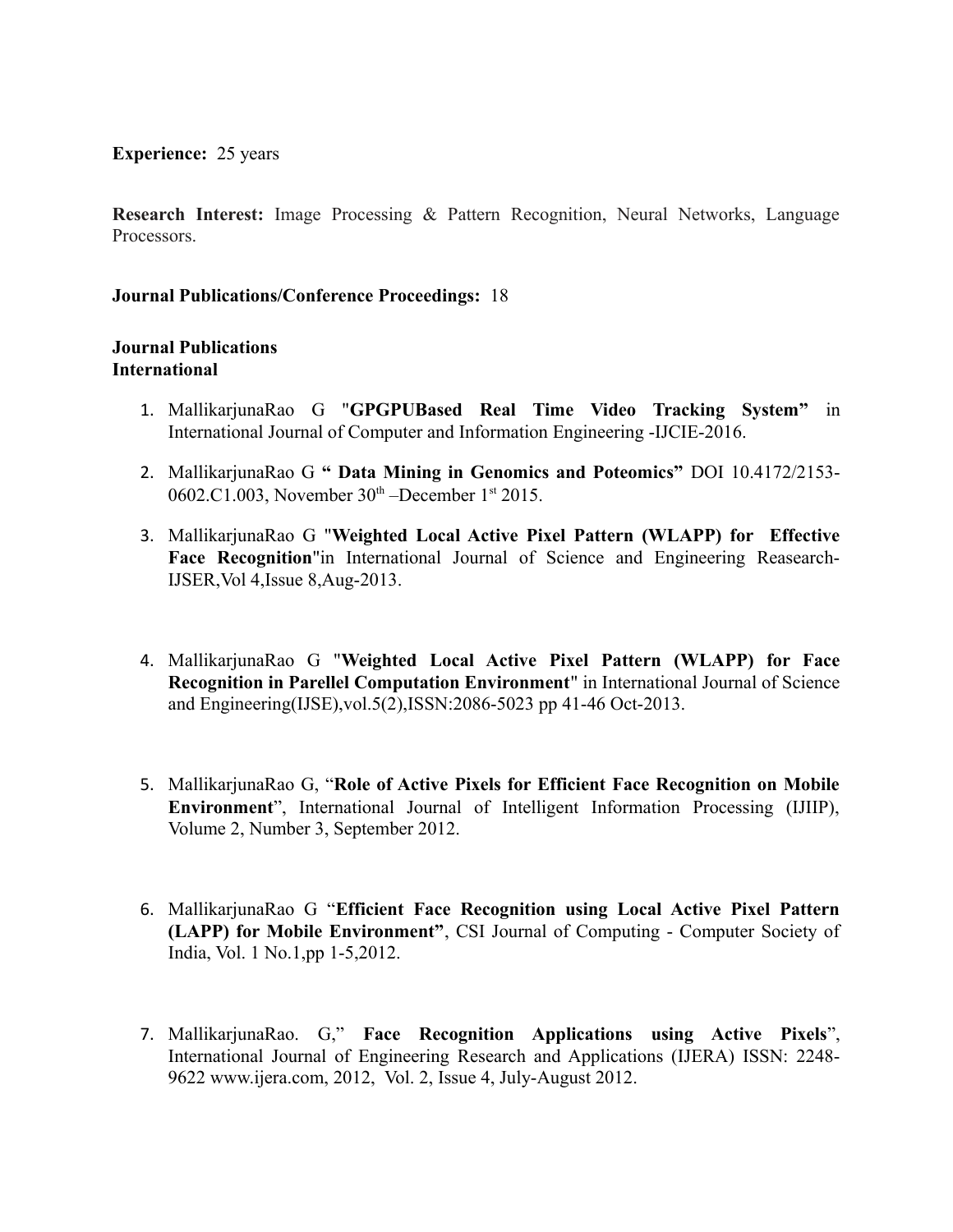8. MallikarjunaRao G, "**Fast Local Binary Patterns for Efficient Face Recognition**" , Internat. J. of Sci. and Eng. Vol. 2(2):22-26, Dec. 2011.

#### **National**

- 1. MalikarjunaRao G, "**Lizard Learning Algorithm**", Journal of Computer Science , 2007.
- 2. MallikarjunaRao G, "**Efficient Face Recognition using Local Active PixelPattern (LAPP) for Mobile Environment"**, CSI Journal of Computing - Computer Society of India, 2012, Vol. 1

# **Conference Proceedings**

#### **International**

- 1. MallikarjunaRao G "GPGPU Based Real Time Video Tracking " 18<sup>th</sup> International Conference Pattern Recognition and Image Processing-ICPRIP,  $24<sup>th</sup>$  - $25<sup>th</sup>$  March 2016, USA.
- 2. MallikarjunaRao G " **Mining of Facial features for gender and expression classification** "2nd International Conference on Big Data Analytics and Data Mining.
- 3. MallikarjunaRao G, "**Exploration of Active Pixels in Intelligent Face Recognition for Constrained Mobile Systems**", 5th Indian International Conference on Artificial Intelligence (IICAI-11). IICAI-11 will be held during December 14-16, 2011.
- 4. MallikarjunaRao G, "**An Investigation into the Use of Partial Face in the Mobile Environment**", ISVC'11 Proceedings of the 7th international conference on Advances in visual computing ,Springer-Verlag Berlin, Heidelberg ©2011, Volume Part Pages 526- 535.
- 5. MalikarjunaRao G, "**Lizard Learning Algorithm**", International Conference Systemic Cybernetics & Informatics, National Academy of Sciences of Bealrus, 2007, 1-3.
- 6. MalikarjunaRao G, "**Methodological Approach for Machine Based Gender Classification**", International Conference on Information Technology (INTL-INFO 2007), Haldia Institute of TechnologyHaldiaCulcutta, 2007, 84-87.
- 7. MalikarjunaRao G, "**Secured Steganography**", International Conference , Proceedings of the International Conference on IS, Pondichery, 2005, 1-9.
- 8. MalikarjunaRao G, "**Network Security-Vulnerability in TCP/IP**", International Conference, SRKRBhimavaram, 2005.
- 9. MalikarjunaRao G, "**On The Notion of Generalized Rapid Transformation & Its use in Recognizing Patterns Due to Deflection the Weld**", The VIII International Conference on JOM Denmark, Conference on JOM Helsinger, Denmark, 1997.

#### **National**

- 1. MalikarjunaRao G, "**Adaptive Boundary Detection Using Live Wire Two Dimensional Dynamic Programming**", SreeNidhi Institute of Technology & Science, 2005.
- 2. MalikarjunaRao G, "**Intelligent Pattern Recognition of Tactile Sensing Data: Robotic Vision**", MS Ramaiah Institute Technology, 2004.
- 3. MalikarjunaRao G, "**Intelligent Pattern Recognition Robotic Vision**", National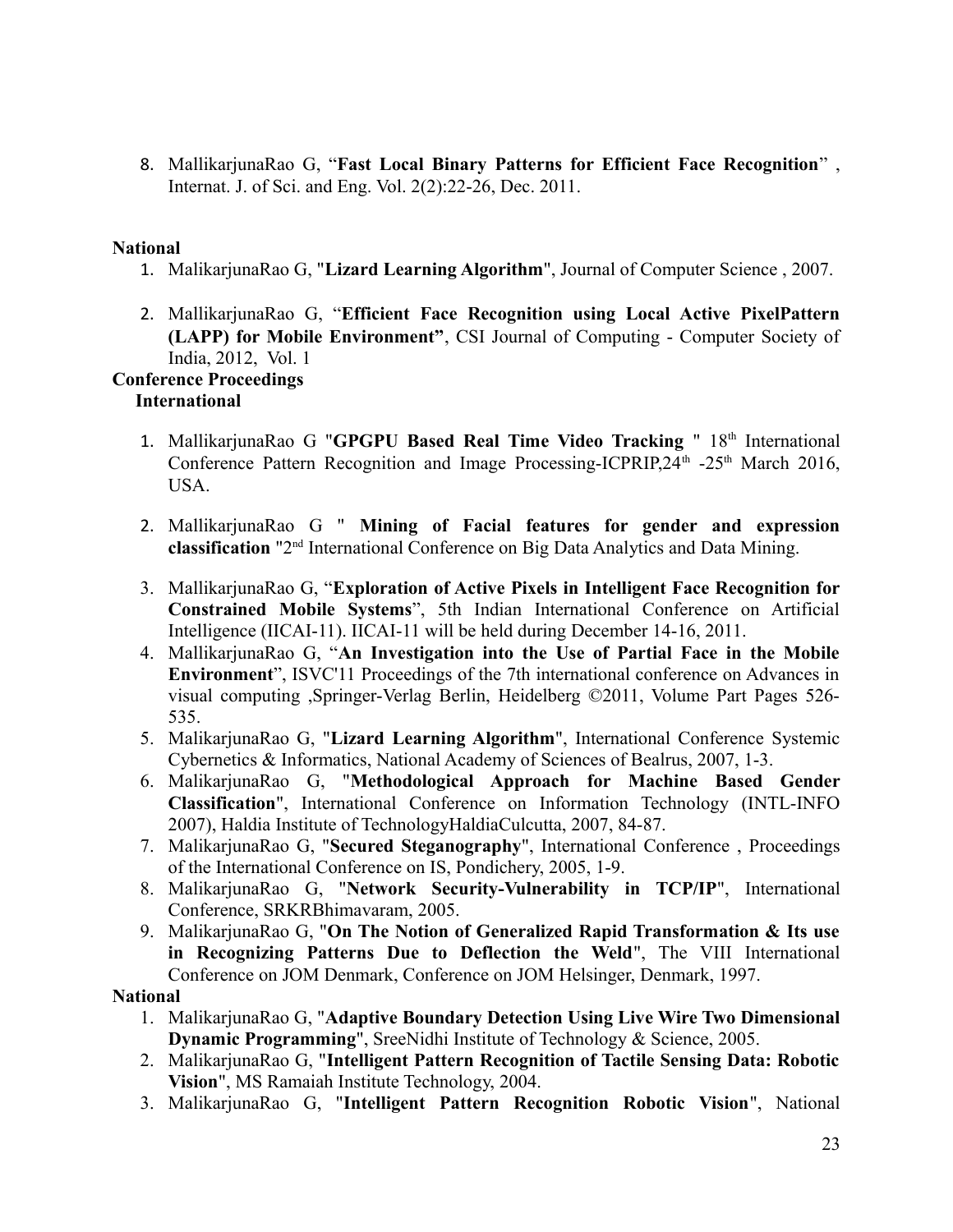Conference onState of Art Technologies, JNTU Hyderabad, 2004.

- 4. MalikarjunaRao G, "**Intelligent Pattern Recognition of Tactile Sensing Data: Non contactSensing**", Advances in Mechanical Engineering , National level Conference SV university Tirupati, 2004.
- 5. MalikarjunaRao G, "**A Speech Recognition Using Modular General Fuzzy Min-Max NeuralNetwork**", Advances in Mechanical Engineering , National level Conference SV university Tirupati,2004.
- 6. MalikarjunaRao G, "**Recurring Neural Networks with Non-Linear Synopsis for Solving Optimization Problems**", Advances in Mechanical Engineering, National level Conference SV university Tirupati, 2004.

Dr.G.R.Sakthidharan Associate Professor

**Qualification:** Ph.D (2014), M.Tech(2006), B.E(2004), D.C.Tech(1998).

**Experience: 13 years (**Academic : 10 years, Industrial: 2 years.) **FDP attended:** 15

FDP **Conducted:** 02

**Technical Society Membership :I.S.T.E**.(Life term), **C.S.I**.(Life term)

**Research Interest:** Mobile and Wireless Sensor Network

**Invited Guest Lecturers:** 05

# **Journal Publications / Conference Proceedings:** 09

**Book Chapter:**

**1**. **Sakthidharan.G.R**& Punitha.K, 2016, "Wireless Sensor Network in Automation and IOT: A Review" IOT and its applications, Springer book on :Internet of Things: Novel Advances and Envisioned Applications", March, 2016

# **International journals:**

1. **Sakthidharan, GR** & Chitra, S 2012, 'Multimedia Transmission in Multi Hop Wireless Sensor Network', International Journal of Computer Applications, vol. 52, no.13, pp. 23-27.

2. **Sakthidharan, GR** & Chitra, S 2013, 'Fuzzy Energy Management Approach for Multimedia Traffic in WSN', Life Science Journal, vol.10, no.4, pp.505-510. (Impact Factor 0.073).

3. **Sakthidharan, GR,** Chitra, S, Madhusudhanan, B, & Saravanan, P 2014, 'Local minima jump PSO for workflow scheduling in Cloud computing environments', Lecture Notes in Electrical Engineering, Springer Series, vol. 279, pp 1225-1234.

# **International Conference:**

1. **Sakthidharan, GR**& Chitra, S 2012, 'A Survey on Wireless Sensor Network: An Application Perspective', In Proceedings of the International Conference on Computer Communication and Informatics, Published in IEEE xplore. Digital Object Identifier: 10.1109/ICCCI.2012.6158870.

# **National Conference:**

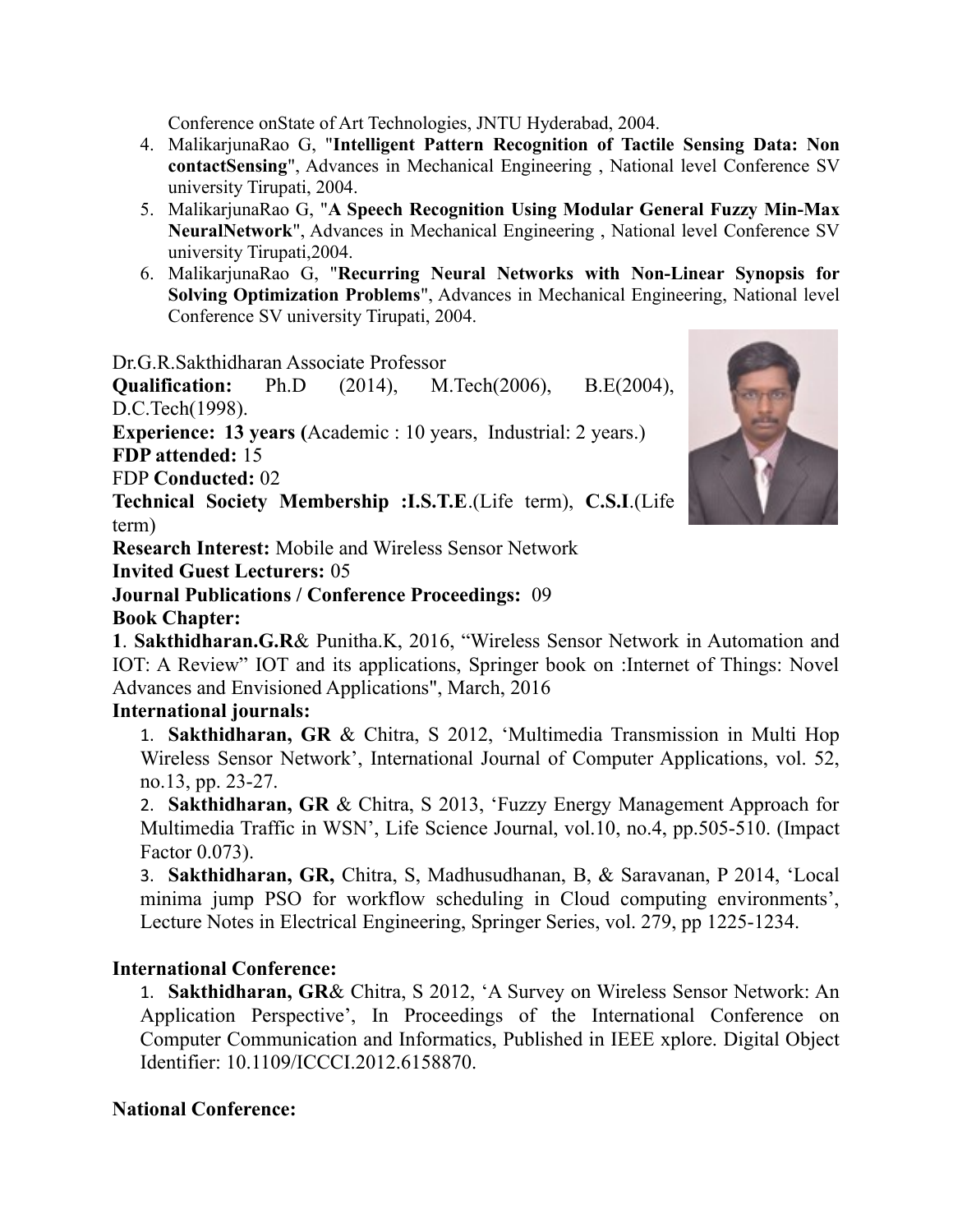1. **Sakthidharan, GR** , Emerging Trends in Engineering Technology & Applications. "Wireless Sensor Networks QOS Routing for Significant Networks". Shridi Sai Engineering college, Bangalore,29th & 30th April, 2009.

2. **Sakthidharan, GR**, Emerging Issues in Computer Applications, "Dynamic cooperative routing in Wireless sensor networks",K.S.R College of Engineering, Tiruchengode, 10th February, 2011.

3. **Sakthidharan, GR**& Chitra , 'Improving QOS in WSN using Meta Heuristic algorithm', National Conference on Advanced computing technologies'13,Dhanalakshmi Srinivasan College of Engineering, Perambalur,19, March, 2013.

4. **Sakthidharan, GR**& Chitra, "Effective Energy Management in Sensor network using generic approach", A National Level Conference on Computing, Communication and Manufacturing, Er.Perumal Manimekalai College of Engineering, Hosur, August, 2013.

**Dr.K.Madhavi**, (ID-1396) Professor, CSE

**Qualifications: Ph.D** (Computer Science and Engineering) (JNTUA- Anantapur, 2013), **M.Tech** (Software Engineering) (JNTUA, Anantapur, 2003), **B.E** (Computer Science and Engineering, Kuvempu Unviversity, Karnataka, 1997)

**Experience: 19** years **Research Interest:** Software Engineering and Model Driven Engineering. **Journal Publications/Conference Proceedings:** 15 **Journal Publications International**

- 1. K.Madhavi "Model-Driven Software Evolution: The Multiple Views", in the proceedings of IAENG International conference on Software Engineering Conference, IMECS 2009, March  $17<sup>th</sup>$  -20<sup>th</sup>, 2009, HongKong. Published in International Journal, Lecture Notes in Engineering and Computer Science.
- 2. K.Madhavi "A Framework for Visualizing Model-Driven Software Evolution and Its Application", in the proceedings of IJCSI International Journal of Computer Science Issues, Vol. 7, Issue 1, No. 3, January 2010 ISSN (Online): 1694-0784 ISSN (Print): 1694-0814 pp 47-53. **Impact Factor:0.341.**
- 3. Madhavi karanam, "A Framework for Visualizing Model-Driven Software Evolution- Its Evaluation", International Journal of Software Engineering and Its Applications, IJSEIA, Vol. 5 , No. 2, April, 2011, pp 135-148. **Impact Factor:0.762**
- 4. Madhavi Karanam, " mROSE : To Determine Tool Selection and to Understand Model-Driven Software Evolution", International Journal of Computer Applications,volume 42, Number 1 ,March 2012,pp 46-55. **Impact Factor:0.835.**
- 5. Dr. Karanam Madhavi , " MARTE Genetic Algorithm for Uncovering Scenarios Leading to Static and Dynamic Data Races in Concurrent Systems", International Journal of Advanced Research in Computer Science and Software Engineering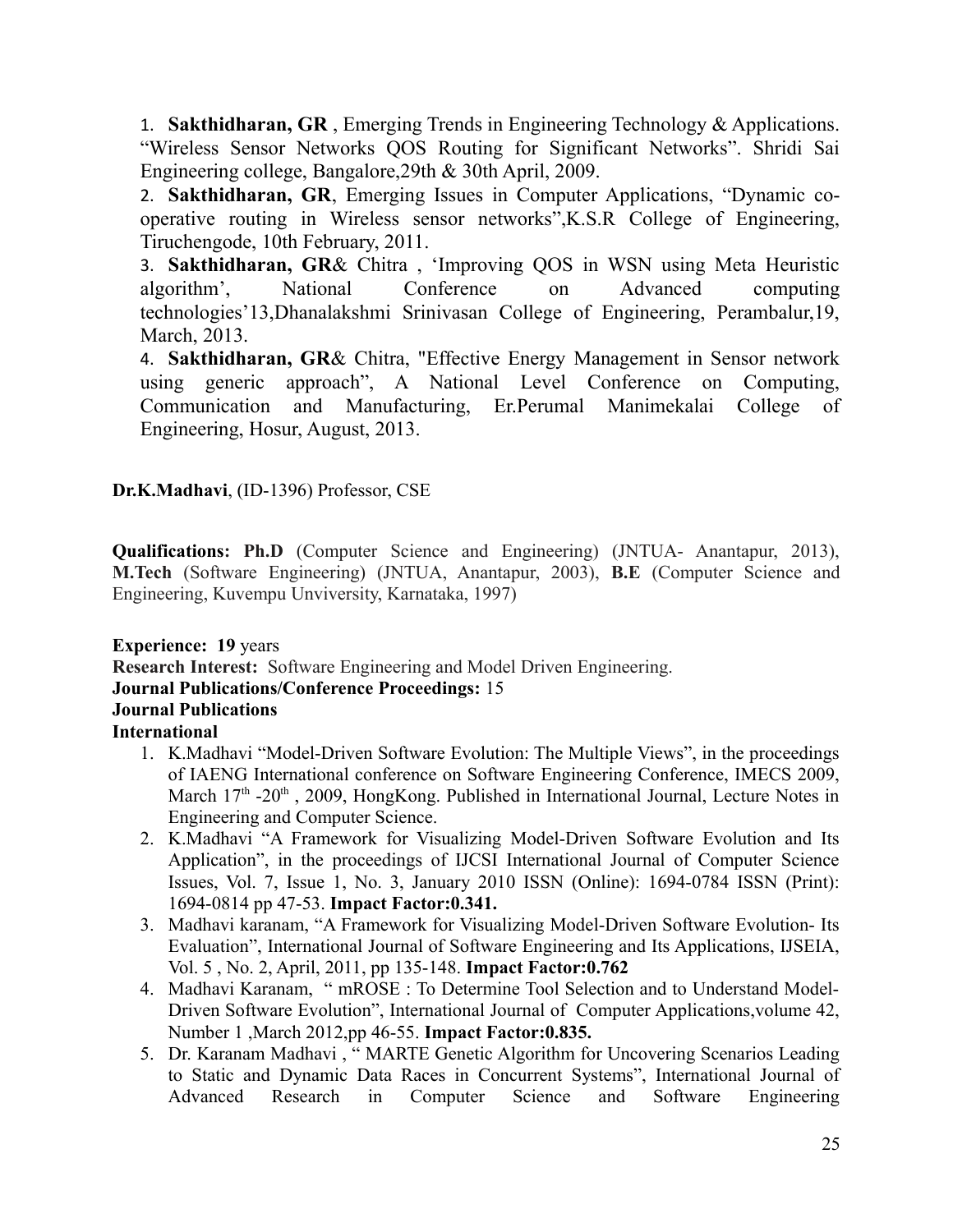Volume 4, Issue 4, April 2014, **Impact Factor: 2.080**

6. Madhavi Karanam, " MDA Tool Support for Model Driven Software Evolution : A Survey", International Journal of Computer Science Engineering, Volume 4, Issue 1, January, 2015.

## **Conference Proceedings**

### **International**

- 1. K.Madhavi and Bijyonath Koushik "Applying Framework for Reinforcement Learning for Parameter Control in Text Detection in Images from Video Sequences" in the proceedings of International Conference On Management Sciences & Arts  $15<sup>th</sup> - 17<sup>th</sup>$ ,September,2008, Grukul Kangri University, Haridwar.
- 2. K.Madhavi "A Framework for Visualizing Model-Driven Software evolution", in the proceedings of IEEE International Advanced Computing Conference (IACC'09), March 6 th -7th , Thapar University, Patiala, Punjab. **It is also published in IEEE Xplore Digital Library.**
- 3. K.Madhavi "A Semantic Model for Model-Driven Software Evolution", in the proceedings of International Conference On Software Engineering (CONSEG 2011), Feb  $17<sup>th</sup>$  -19<sup>th</sup>, 2011, Bangalore ,Karnataka.

#### **National**

- 1. K.Madhavi "The UML Profile for Object Oriented Database Management Systems" , in the proceedings of National Conference on Emergining Principles and Practices of Computer Science & Information Technology (EPPCSIT '06), Aug  $18<sup>th</sup>$  -19<sup>th</sup>, 2006, at Guru Nanak Dev Engineering College, Ludhiana, Punjab.
- 2. K.Madhavi "Software Design Versioning and Version Management", in the proceedings of 2<sup>nd</sup> National Conference on Computing For Nation Development, INDIACom-2008, 8<sup>th</sup> -9<sup>th</sup> February, 2008 at Bharati Vidyapeeth's Institute of Computer Applications and Management(BVICAM),New Delhi.
- 3. K.Madhavi **"**Applying framework to reinforcement learning for solving vision and text detection in image based problems", in the proceedings of National Conference on Technologies and Trends in Advance computing,  $2<sup>nd</sup> - 3<sup>rd</sup>$  May, 2008 at Ideal Institute of Technology, Ghaziabad.
- 4. K.Madhavi "UML Profile for XML Schemas", in the proceedings of National Conference on future trends in Software Development 2008 (FTSD08), July  $4<sup>th</sup> -5<sup>th</sup>$ , 2008 at Manav Rachana College of Engineering, Faridabad.

#### **Dr. B.SankaraBabu, Professor, ACE for PG (ID-441)**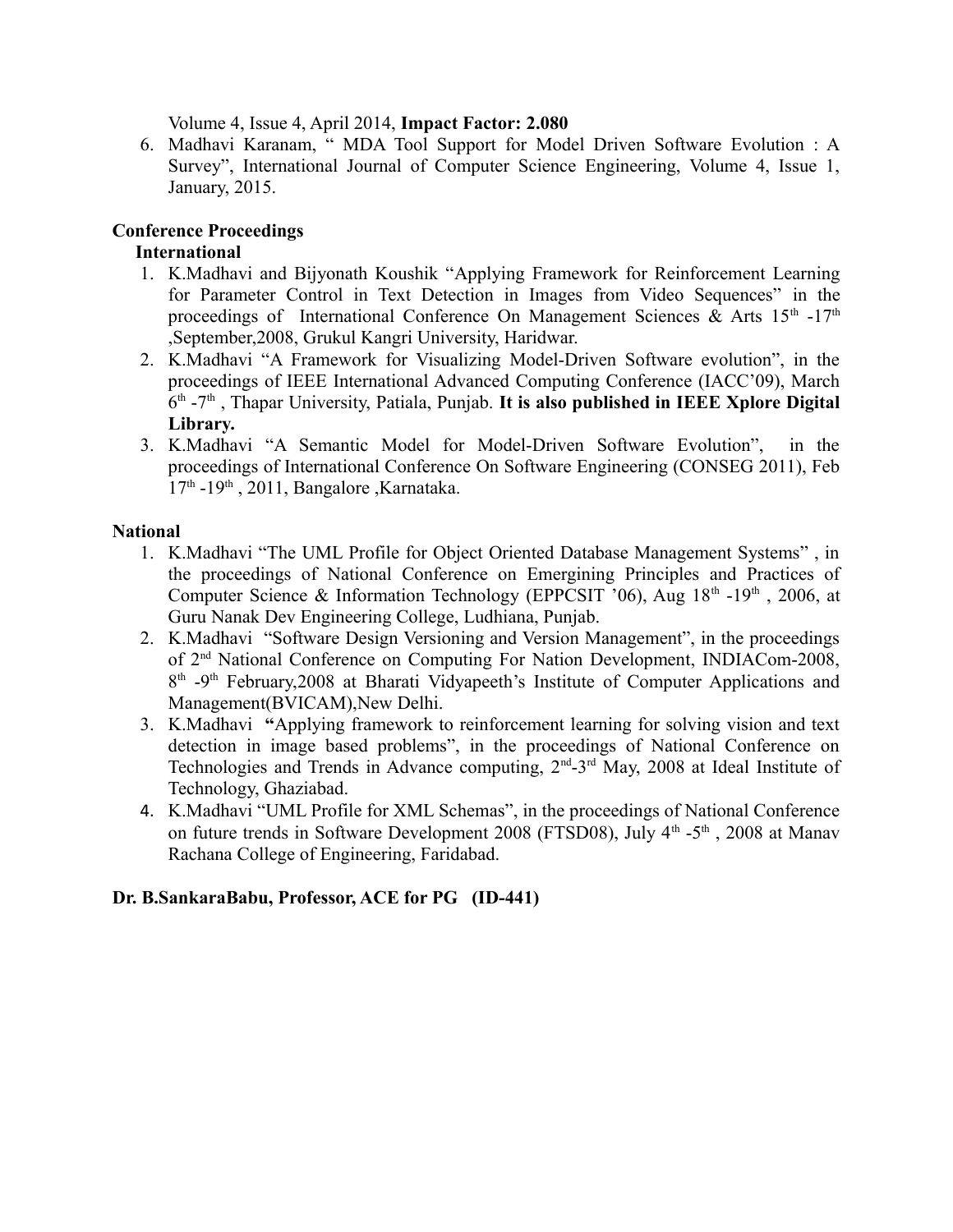**Qualifications:** PhD (CSE), M.Tech (Computer Science and Engg) (JNTUH 2009), B.Tech (Computer Science and Engg) (JNTU, 2004),D.CM.E (Computer Engineering) (SBTET&T, 2001)

**Experience: 13** years



**Research Interest:** Data Mining, Computer Networks and Information Retrieval Systems

**Journal Publications/Conference Proceedings: 9**

**Certifications:** 1.Oracle Certified Java Standard Edition 6 Programmer(OCJP) 2. Oracle Database SQL Certified Expert

**No. of times invited for guest lectures:** 1 **Conference Proceedings International**

1. B.Sankar Babu **" Text Classification in Data Mining and Warehousing – Distributional features technique"** Springeron Data Sciences pp. 1-12, 26<sup>th</sup>-28<sup>th</sup> February 2014, VNR VJIET.

#### **Journal Publications**

#### **International**

- 1. B.Sankara Babu "Text Mining: Pattern Extraction and Classification (Data management and Distribution)" International Journal of Innovative Research in Science, Engineering and Technology An ISO 3297: 2007 Certified Organization. Vol. 5, Issue 6, ISSN (Print) : 2347-6710, June 2016
- 2. B.Sankara Babu "An Advanced Precision based Approach to StringTransformation" International Journal of Soft Computing and Engineering (IJSCE),Volume-5 Issue-1, ISSN: 2231-2307 ,March 2015.
- 3. **B.SankaraBabu "Progression Towards Controlling of Packets Loss in Networks",**International Journal of Innovative Technology and Research, Vol. 2, Issue 1,776-778, December/January 2014.
- 4. B .Sankara Babu " A new Approach for Extraction of pattern frames in Text Mining " International Journal of Computer Applications Vol.103,Issue 7, ISSN :0975- 8887 ,October 2014.
- 5. **B.SankaraBabu "Algorithm of features selection intended for high dimensional Data"** IJRRECS, Vol. 2, Issue 5 May 2014 ,ISSN 2321-5461.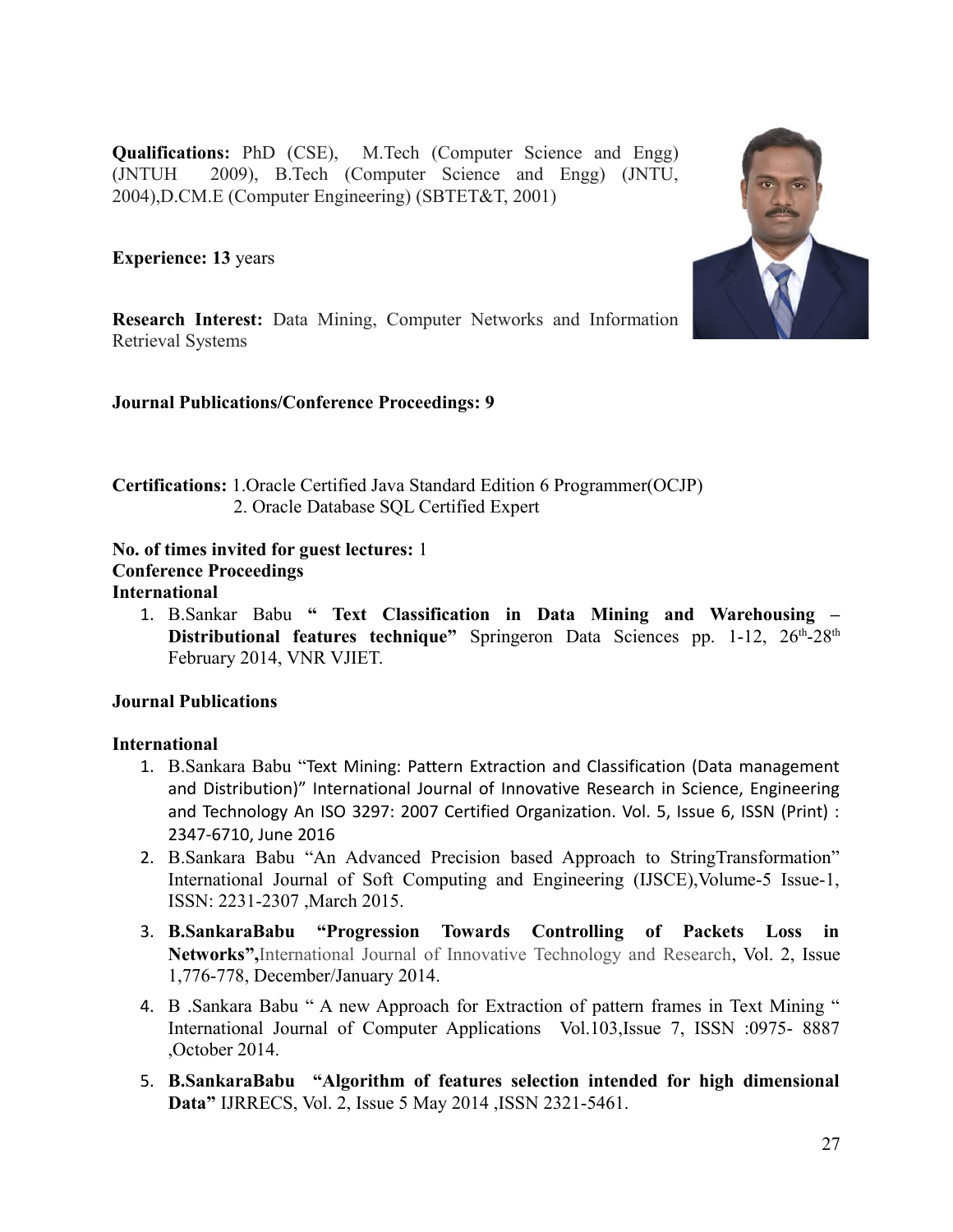- 6. **B.SankaraBabu "Geoportal-A Spatial Cloud Information Service",** International Journal of Engineering Science and Technology, Vol. 3, 2011,ISSN: 0975 -5462.
- 7. B Sankara Babu ,"Tracking Indian Tigers using Adhoc Networks & GIS " International Journal of Computer Applications "Vol.26 ,Issue 11,ISSN :0975-8887,July 2011.
- 8. B.Sankara Babu, "An Improved pattern extraction from frames in text mining" International Journal of Applied Engineering Research ISSN 0973-4562,Volume 10, Nmber-17(September-2015) pp 37747-37750.

#### **V. Sowmya**, **AssociateProfessor of CSE**(ID-612)

**Qualifications: PhD** (Computer Science (JNTU-H, in progress registered 2011), **M.Tech** (Software Engineering) (JNTU, 2009), **B.Tech** (Computer Science and Information Technology) (JNTU, 2004)



**Experience: 10** years

**Research Interest:** Data Mining, Bioinformatics

#### **Journal Publications/Conference Proceedings:** 5

 **Certifications:** Oracle Certified Java Standard Edition 6 Programmer (OCJP) Oracle Certified Web Component Developer (OCWCD)

#### **Journal Publications International**

- **1.** V.Sowmya, et.al "**Farthest Neighbor Approach for finding initial centroids in KMeans**" International Journal of Data Engineering, 2014.
- **2.** V.Sowmya, et.al **"Analysis of Stemming Algorithm for Text Clustering",** International Journal of Computer Science Issues, Vol.8 -issue 5, 2011, IF: 0.242.

#### **Conference Proceeding International**

1. V.Sowmya, et.al **"Variant Nearest Neighbors for Text Document Clustering"** International conference on ICT and Critical Infrastructure in CSI 2013,48<sup>th</sup> Annual convention of CSI associated with Visakhapatnam Steel Plant (Springer Lncs),ISSN:2194-5365,ISBN:978-3-319-03107-1.

2.

#### **National**

1. V.Sowmya, et.al **"Text Document Clustering with a Variant Partitional Approach"** National Conference on "Advanced Computing and Pattern Recognition"ACPR-14 in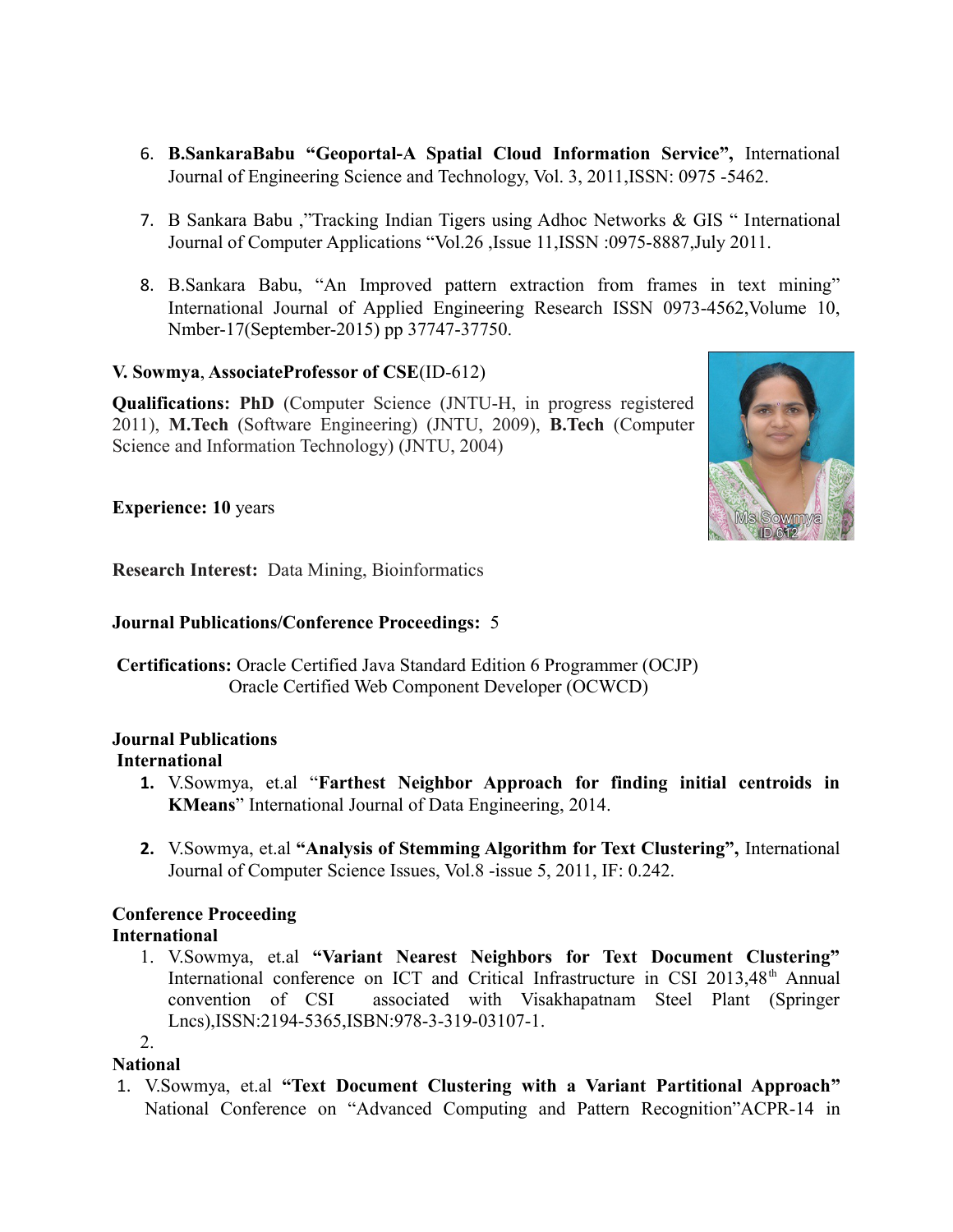Association with CSI and ISTE (8-9 Jan 2014)

2. V.Sowmya, et.al **"A Variant Agglomerative Approach for Text Document Clustering"** National Conference on "Modern Trends in Computer Science and Technology" in Association with CSI.(2014).

# **G. N. Beena Bethel Associate Professor(staff-id=809)**

**Qualifications:** PhD(Computer Science) – Pursuing in JNTUH registered in 2010, MTech(Computer Science and Engineering) from JNTUH in 2008, BTech(Computer Science and Engineering) from JNTUH in 2003, DCME (Diploma in Computer Engineering) from SBTET in 1999.

#### **Experience:** 13 years

**Research Interest:** Data warehousing and Data Mining, Soft Computing, Software Engineering. **Journal Publications/ Conference Proceedings:** 03

#### **Journal Publications**

#### **International**

- 1. G. N. Beena Bethel, "An efficient feature reduction technique for an improved heart disease diagnosis", IJAER, Volume 10, Issue 1, January 2015.
- 2. G. N. Beena Bethel, " Decision Support System for Information Security in the Semantics of Bio- Medical Documents", IJECS, Volume 3, Issue 10, October 2014.

#### **Conference Proceedings**

#### **International**

1. G.N. Beena Bethel, "Design and simulation of Constant bit rate compressor using fuzzy logic", 1<sup>st</sup> International Conference on Networks and Soft Computing, ICNSC-14, held during 19-20 August, 2014 and published in IEEE Explore.

#### **S. GovindaRao: (ID-486)Associate Professor**

**Qualifications: PhD** (Computer Science) (JNTUK, in progress, submitted thesis), **M.Tech** (Information Technology) (Andhra University, 2006), **BCA** (Computer Applications) (Andhra University, 2001), **M.Sc**.(Information Systems) (Andhra University, 2003)

#### **Experience: 11** years



**Research Interest:** Data Mining, Computer Networks, Networks Security.

#### **Journal Publications/Conference Proceedings:** 06

**Certifications:** Oracle Certified Java Standard Edition 6 Programmer (OCJP)

# **Journal Publications**

#### **International**

1. S. Govinda Rao"Performance Validation of the Modified K-Means Clustering Algorithm Clusters Data" International Journal of Scientific & Engineering Research, Volume 6,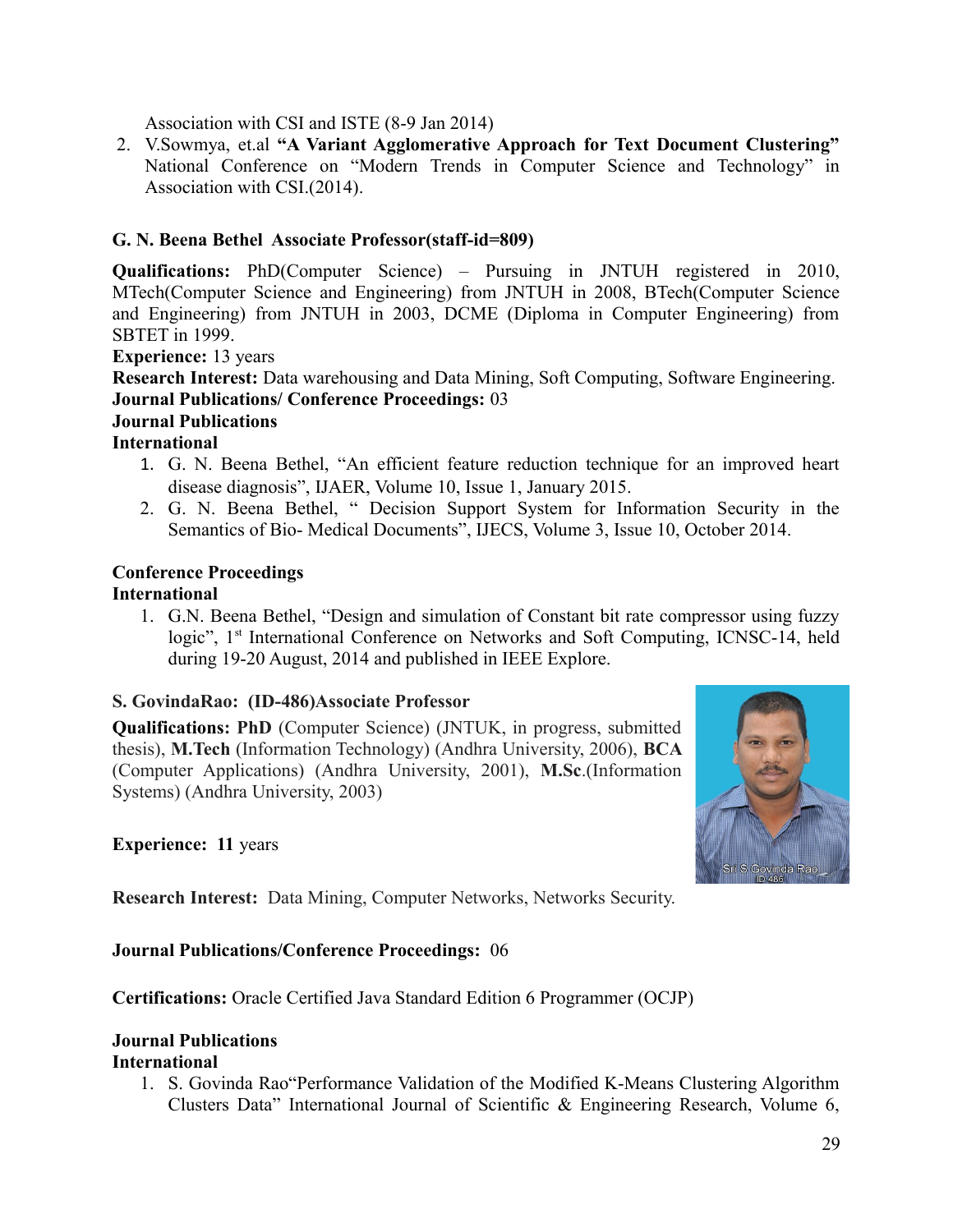Issue 10, October-2015 726 ISSN 2229-5518.

- 2. S.Govinda Rao"Evaluation of H- and G-indices of Scientific Authors using Modified K-Means Clustering Algorithm"*I.J. Information Technology and Computer Science,* **2016, 2, 47-51** Published Online February 2016 in MECS [\(http://www.mecs-press.org/\)](http://www.mecs-press.org/).
- 3. S.Govinda Rao "Investigation of validity metrics for modified k-means Clustering algorithm"inResearch Papers
- 4. S GovindaRao"Assessing the h g indices of scientific papers by using K Means Clustering Algorithm" IJCA ,Vol 100,Number 11 August 2014.
- 5. S GovindaRao" Progression Towards Controlling of Packet Loss in Networks" IJITR, Vol-2 ,issue-1, 776-778 December-January 2014.
- 6. S GovindaRao" Clustering perspective in Attribute Bases Data Set in the Collaborative learning Behaviour" IJECS ISSN: 2319-7242 vol-3,issue-3 March 2014.
- 7. S.GovindaRao: "Clustering Oriented Approach based on Assemble Method"IJITR Valume. No.-1, Issue No.-5,August-September2013.
- 8. S.GovindaRao: "Plagianized web page Detection by Measuring the Dissimilarities Using SIFT" ,Journal of Computing, Valume No.-4,Issue-5, May 2012.
- 9. S.GovindaRao: " A Novel Approach to Protect web Content Using Barcode" Journal of Computing, Valume No.-4,Issue-5, 2012.



#### **P.VaraprasadaRao, (ID-487)Associate Professor of CSE**

**Qualifications: Ph.D** (Computer Science and Engineering) Registered in 2009( JNTUK) University), **M.Tech** IT Andhra University-2006, **B.Tech** CSE -2002.

**Experience:** 11 years

**Research Interest:** Network Security, DataMining, Computer Networks

**Journal Publications:** 6 **Certifications:** Oracle Certified Java Standard Edition 6 Programmer(OCJP) **Journal publications International**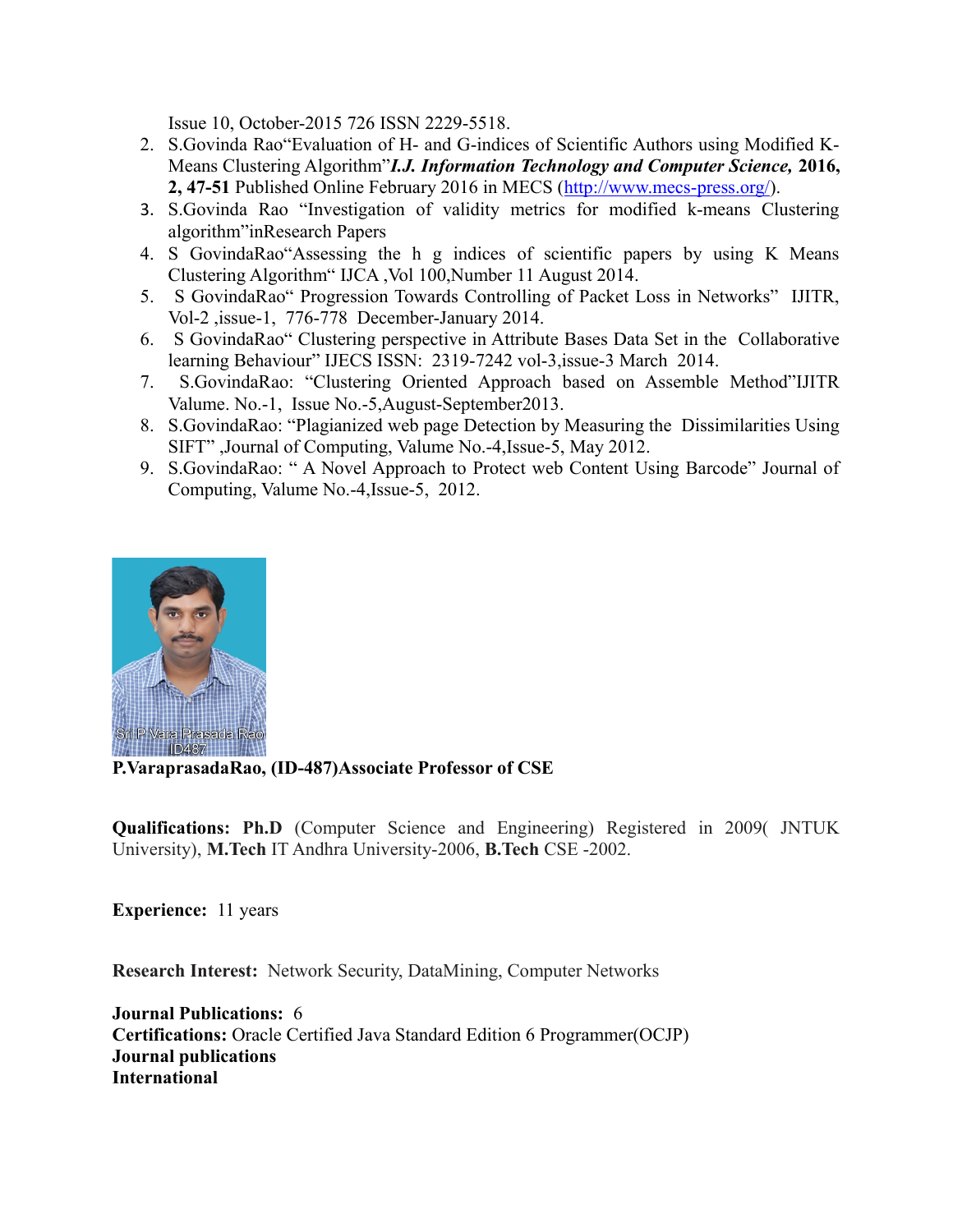- **1.** P.VaraprasadaRao,**"A python based regression approach on reliable journal parameters to assess few scientific impact measures" IJCA(0975 – 8887)** February 2016
- **2.** P.VaraprasadaRao, **"Implementation of a python based hierarchical clustering program on h-index dataset of journals using normalization and priority queue elements"International Journal of Applied Engineering Research** ISSN 0973-4562 Volume 10, Number 24 (2015) pp 44440-44444.
- **3.** P.VaraprasadaRao, **"A Python Based Regression Script to Evaluate Dependency Of H-Index Of Journals On Various Citation Parameters" i-manager's Journal on Information Technology**, Vol. 4,No. 4 September – November 2015
- **4.** P.VaraprasadaRao, **"Content Based Removing Text in OSN through Policy Based Personalization"IJRECS,** July – Aug 2014, V-1, I-4,ISSN-2321-5484
- **5.** P.VaraprasadaRao, **"Multi-Cloud Architecture to Reduce Security Risks in Cloud Computing" International Journal of Advanced Research in Computer Science and software Engineering**,Volume 3, Issue 8, August 2013 ISSN: 2277 128X
- **6.** P.VaraprasadaRao, **" Parallel protein Folding with STAPL "**International Conference on Bioinformatics in Computer Science andEngineering,2006.

#### **P.L.SrinivasaMurthy**, (ID-924)**Associate Professor**

**Qualifications: Ph.D** (Computer Science and Engineering) (JNTUK, 2010), **M.Tech** ( Computer Science and Engineering) ( JNTUA, 2007 ), **B.E.** (Gulbarga University, 1995 ).



**Experience: 19** years

**Research interest:** Network Security, Image Processing **Conference Proceedings: 02 Certifications:** CISCO Certification

**No. of times invited for guest lectures: 4 Books Published:**

1. P.L.Srinivasa Murthy, **"Internal Circulation book for Micro Processor",** GRIET. **Conference Proceedings**

## **National**

- **1.** P.L.Srinivasa Murthy, **"Effective Multicasting for Secure Group Communication with Low Communication Overhead**" A two day National Conference on COSMOS, 2012.
- **2.** P.L.Srinivasa Murthy "**Effective Analysis of Offloading Systems Operating in**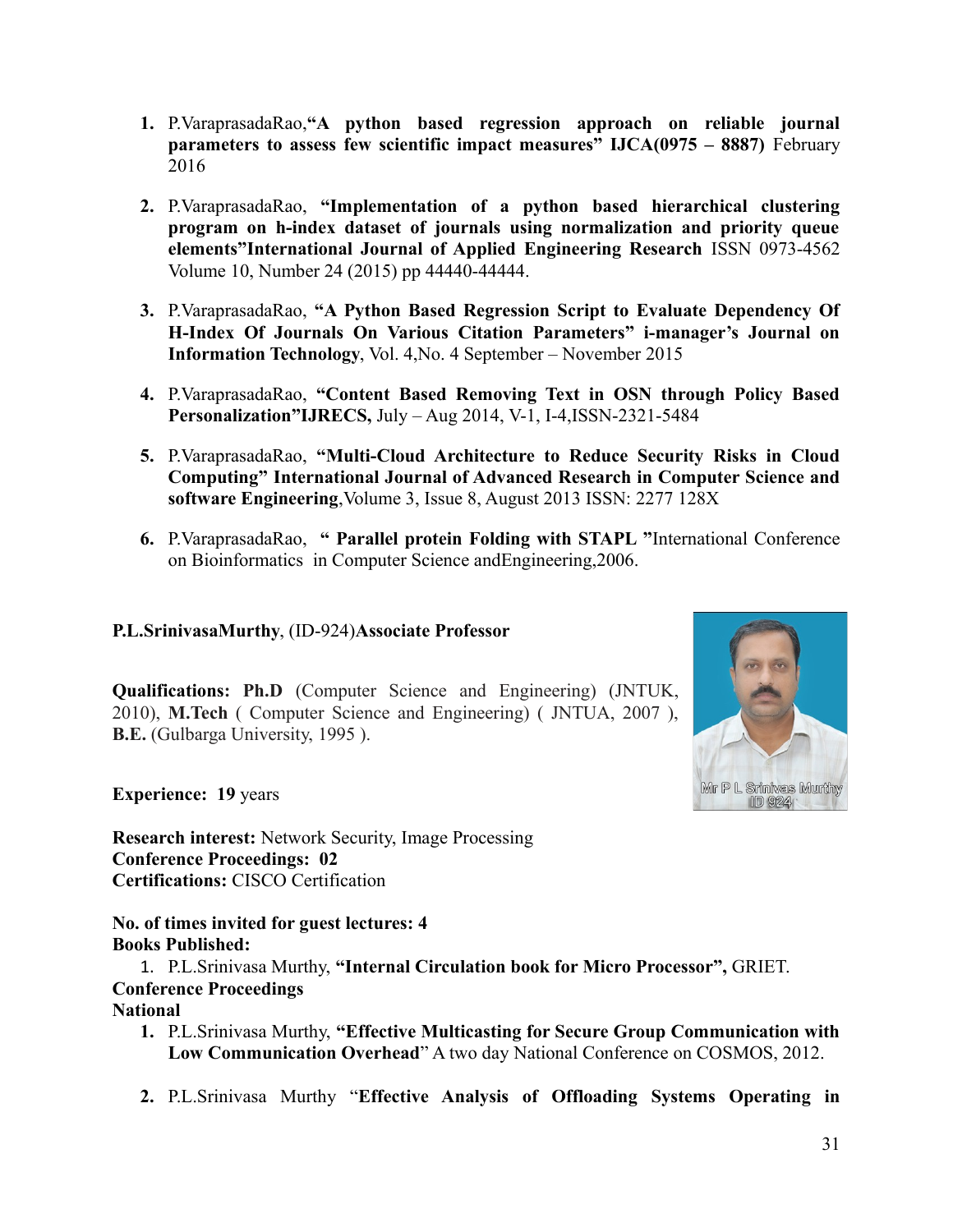**ADHOC-Networks**" A two day National Conference on Network Security, 2012.

**Dr. K. BUTCHI RAJU, Associate Professor** (ID-674) **Qualification: Ph.D** (Computer Science & Engineering) (JNTU-HYDERABAD)**. M.Tech**(Computer Science & Technology)(Andhra University ,2008) **Experience:** 10 Years **Area of research interest:** Information Retrieval Systems

# **Acting as Principal-Investigator to UGC-Minor Research**

**Project** (**8-284/2011 (CPP-I/C)**) "A Computing Parallel

String Matching Approach with Omega Model".

#### **Journal Publications/Conference Proceedings:** 16 **Journal publications**

#### **International publications:**

- 1. K Butchi Raju , "A new multi processor parallel string matching with omega model", ARPN Journal of Engineering and Applied Sciences, Vol 11-No.9,pp-5881-5885,May 2016,ISSN: 1819-6608.
- 2. K Butchi Raju et.al, "Numeral N-Folded Parallel String Matching", International Journal of Applied Engineering Research, Vol 10-No.19,pp.40415-40433, 2015, ISSN 0973- 4562.
- 3. K Butchi Raju et.al, "A Novel Frame Work for Parallel String Matching With Omega Model", International Journal of Advanced Computing, Vol-7, Issue-2, pp.47-50,April 2015, ISSN: 0975-7686.
- 4. K Butchi Raju et.al, "Parallel String Matching with Multi Core Processors-A Comparative Study for Gene Sequences", Global Journal of Computer Science and Technology, Vol-13, Issue-1, pp.27-41, 2013, ISSN: 0975-4172
- 5. K Butchi Raju et.al, "Recent Advancement in String matching algorithms- A survey and experimental results", International Journal Computer Information Systems,Vol 6 No 4, pp.23-30, 2013, ISSN: 2229-5208
- 6. K Butchi Raju et.al," Parallel String Matching Problems with Computing Models An Analysis of the Most Recent Studies", International Journal of Computer Applications , Vol.76-No.15,pp.7-25, Published by Foundation of Computer Science, New York, USA, August 2013, IF-0.821, ISSN: 0975-8887.
- 7. K Butchi Raju et.al, "A Frame work for Parallel String Matching-A Computational Approach with Omega Model", Global Journal of Computer Science and Technology, Vol-13, Issue-2, pp.13-20, 2013, ISSN: 0975-4172
- 8. K Butchi Raju et.al," A Parallel Computational Approach for String Matching- A Novel Structure with Omega Model", Global Journal of Computer Science and Technology, Vol-

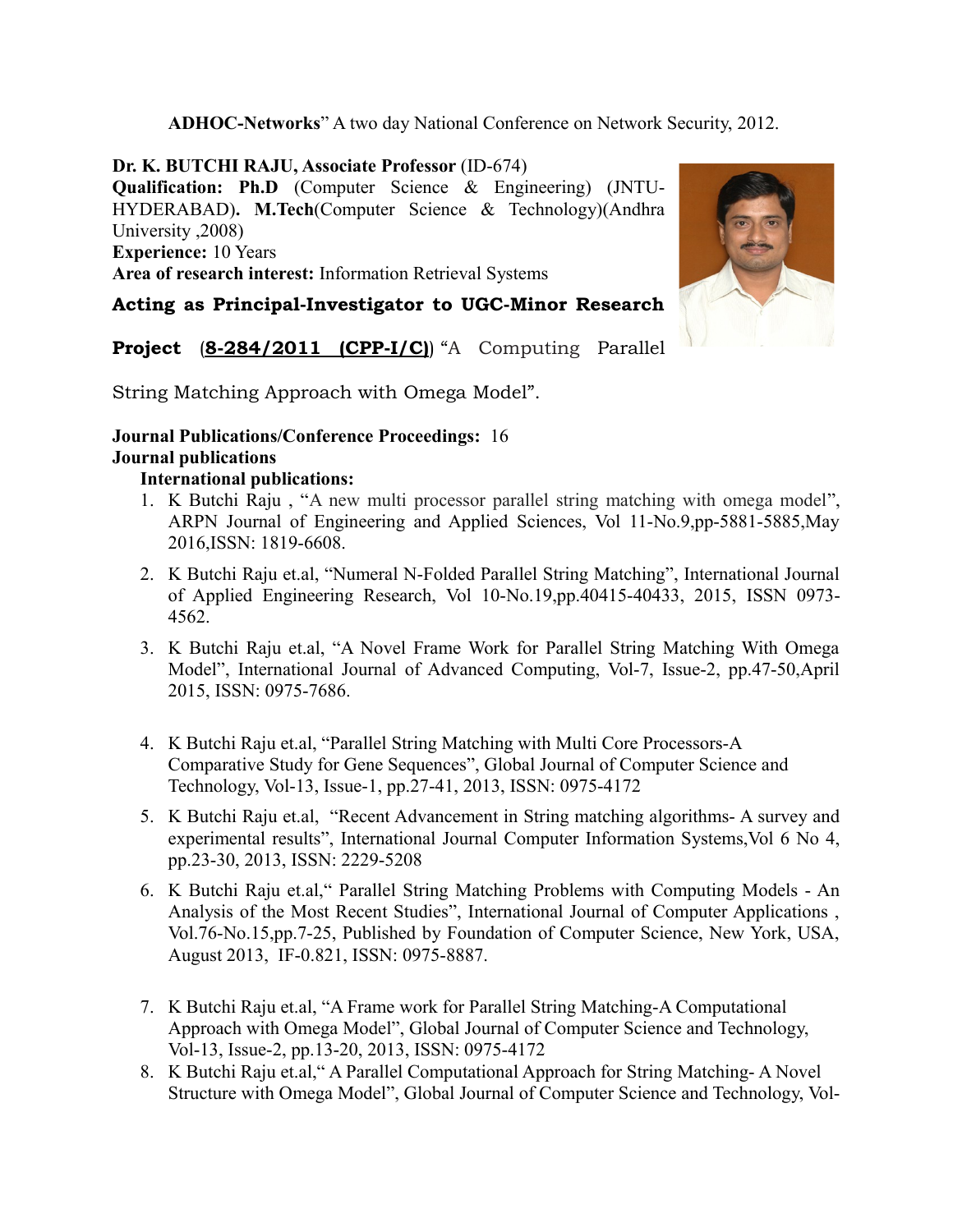13, Issue-12, pp.11-29, 2013, ISSN: 0975-4350.

- 9. K Butchi Raju et.al," String Matching Problems with Parallel Approaches An Evaluation for the Most Recent Studies", Global Journal of Computer Science and Technology, Vol-13, Issue-11, pp.9-18, 2013, ISSN: 0975-4350.
- 10. K Butchi Raju et.al," A Novel Structure for Parallel String Matching- A Computational Approach with Omega Model", International Journal of Advanced Computing, Vol-5, Issue-3, pp.94-100,July 2013, ISSN: 0975-7686.
- 11. K Butchi Raju et.al, "Recent Advancement is Parallel Algorithms for String matching A survey and experimental results", International Journal of Advanced Computing, Vol 4 issue 4, pp-91-97, 2012, ISSN: 0975-7686.
- 12. K Butchi Raju et.al, "Parallel Algorithms for String Matching Problem based on Butterfly Model", pp.41-56, International Journal of Computer Science and Technology, Vol. 3, Issue 3, July – Sept, ISSN 2229-4333, 2012, IF-0.478

#### **Conference Proceedings International Conferences:**

a.i.1. K Butchi Raju et.al, "Recent Advancement in Parallel Algorithms for String matching on computing models - A survey and experimental results", LNCS, Springer,pp.270-278, ISBN: 978-3-642-29279-8 ,2011.

a.i.2. K Butchi Raju et.al, "PDM data classification from STEP- an object oriented String matching approach", IEEE conference on Application of Information and Communication Technologies, pp.1-9, ISBN: 978-1-61284-831-0, 2011.

a.i.3. K Butchi Raju et.al,"Implementation of Interactive Data Knowledge Management and Semantic Web for Step-Data from Express Entities", Proceedings of the 2010 3rd International Conference on Emerging Trends in Engineering and Technology, pp.537- 542, ISBN: 978-0-7695-4246-1, 2010.

#### **National conferences:**

a.i.3.a.i.1. K.Butchi Raju, "Role Based Access Control", National Conference on Information Security at Sidhardha Engineering College,Vijayawada,pp.78-84, 2007.



**S.BhargaviLatha, (ID-877)Assistant Professor**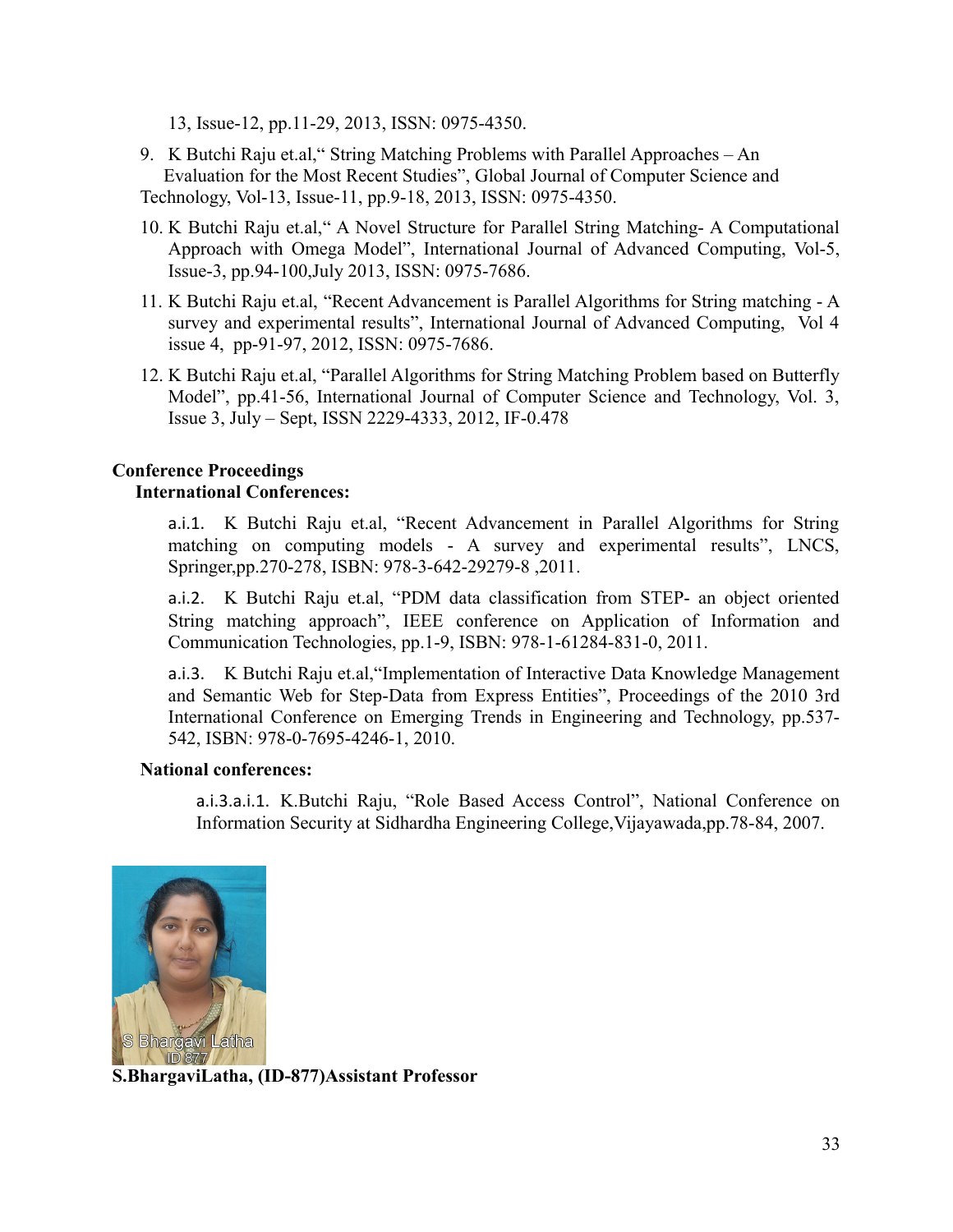**Qualifications: Phd** pursuing(JNTUH**,** In-Progress**)** M.Tech (Computer Science Engineering) (JNTU, 2009), B.Tech (Computer Science and Engineering) (JNTU, 2002)**.**

**Experience: 11** years

**Research Interest:** Image processing.

#### **Journal Publications/Conference Proceedings: 4 Journal Publications: International Journal:**

1. S. Bhargavi Latha, D.Venkata Reddy "**Cuckoo Search Algorithm for the Selection of Scaling Factor in Colour Image Watermarking**" IJCSIET--International Journal of Computer Science information and Engineering Technologies. Volume:3, Issue:5 September-2015

#### **Conference Proceedings National Conference:**

- **1.** S.BhargaviLatha"**Face Recognition –A review**" in NCECT-2013,GRIET
- **2.** S.BhargaviLatha "DWT-SVD Based Color Image Watermarking Giving Better PSNR Value" National Conference on "Information Security"(NCIS-2015),CBIT,HYD, Aug-2015.

#### **International Conference:**

1. S.BhargaviLatha**"Digital Video Watermarking using DWT and Singular Values"**ICTCS,Udaypur,RJ, 2016

#### **G.Karuna**, (ID-922), **Assistant Professor, CSE**

**Qualifications:** Ph.D. (Computer Science & Engg) (JNTUH, 2016), M.Tech (Computer Science & Engg) (JNTUH, 2010), MCA (IGNO University, NewDelhi, 2004).

**Experience: 11 years**

**Research Interest:** Image Processing, Network Security.

**Journal Publications/ Conference Proceedings:** 12

**Certifications:** Oracle Certified Java Standard Edition 6 Programmer (OCJP)

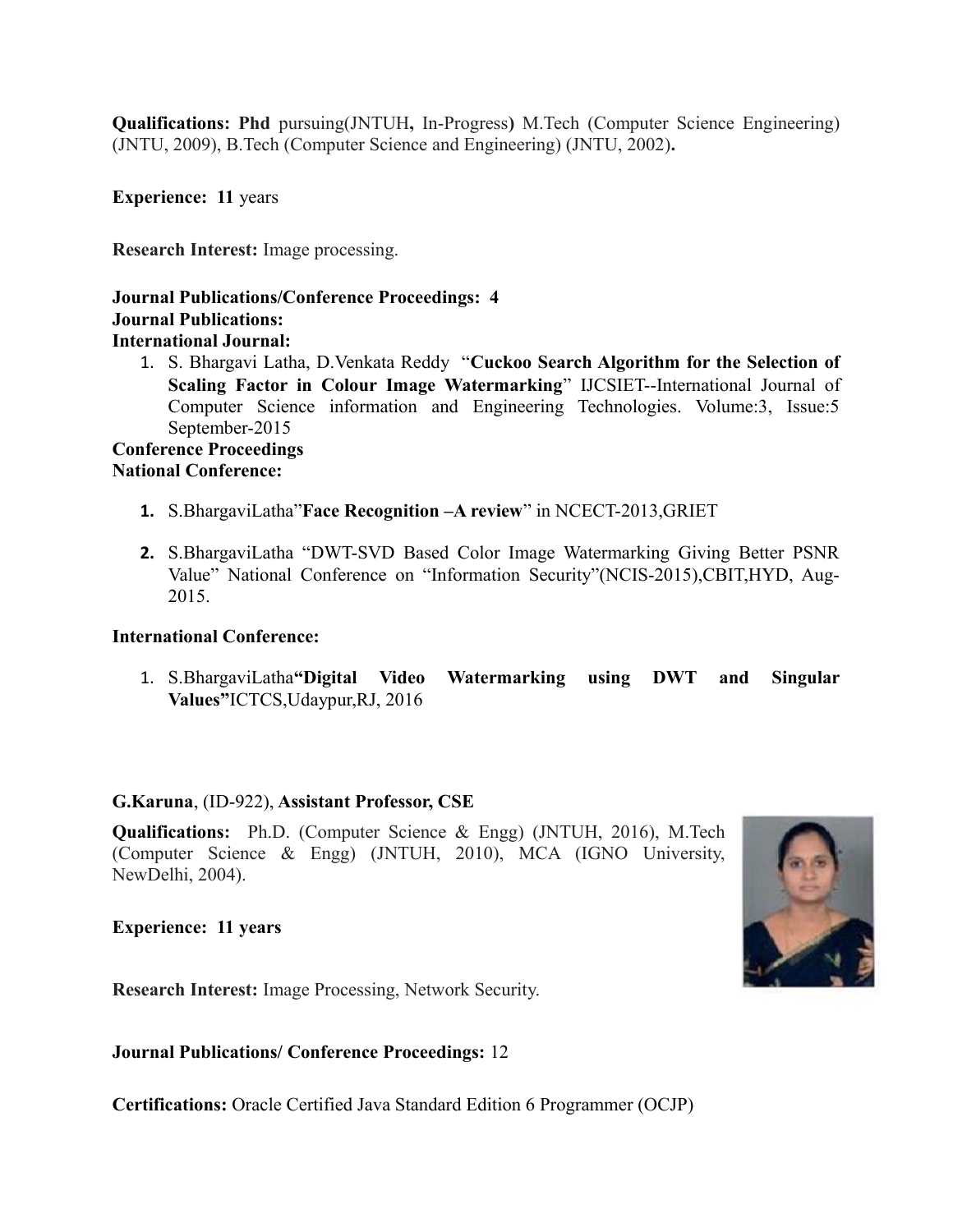#### Oracle Certified Web Component Developer (OCWCD)

#### **Books Published:**

- "**Programming and Data Structures" (**I-B.Tech, Civil &Mech, SCDE, JNTUH), BSP Publications, 2010.
- "**C & Data Structure"** (I-B.Tech, ECE & EEE, SCDE, JNTUH), BSP Publications, 2010.

#### **Journal Publications: International:**

- 1. G.Karuna, **"A Novel Approach for Information Preserving Shape Representation by using Hit-or-Miss Operation",**International Journal on Computing, Communications and Systems (IJCCS), Vol-4, Issue-1 -February-2015, ISSN: 2277-6699.
- 2. G.Karuna, **"Moment Based Object Classification from Shapes",** International Journal of Computer Applications (IJCA), Vol-109, Issue-5, January 2015, ISSN: 0975 – 8887.
- 3. G.Karuna, **"Performance measures for Image Fusion based on Top-hat transform and Wavelet transform",** International Journal of Smart Business and Technology (IJSBT), Vol-2, Issue-2, December 2014, ISSN: 2288-8969.
- 4. G.Karuna**, "WaSS: A Novel Hybrid Method for Object Recognition Using Wavelet based Statistical and Structural Approaches",** International Journal for Computer Science Issues (IJCSI), Vol-11, Issue-4, July 2014, ISSN: 1694-0814.
- 5. G.Karuna, **"An efficient representation of Shape for object recognition and classification using Circular Shift Method",** International Journal of Scientific and Engineering Research, Vol-4, Issue-12, December 2013, ISSN: 2229 -5518.
- 6. G.Karuna**,** "**Hiding Technique in Image processing Using DCT",** International Journal of Advanced Computing, Vol-2, 2010.

#### **Conference Proceedings International**

- 1. Mrs.G.Karuna, **"A Novel Approach for Information Preserving Shape Representation by using Hit-or-Miss Operation",** "International Conference on Communications, Signal Processing, Computing and Information Technologies (ICCSPCIT-2014)", Hyderabad, 26th – 27th December 2014, ISBN: 978-93-83038-27-5 and received best paper award.
- 2. Mrs.G.Karuna, "Fuzzy based Texton Shape Matrix for Texture classification", "International Conference on Sustainability of Digital Libraries-2014" (ICSDL-2014)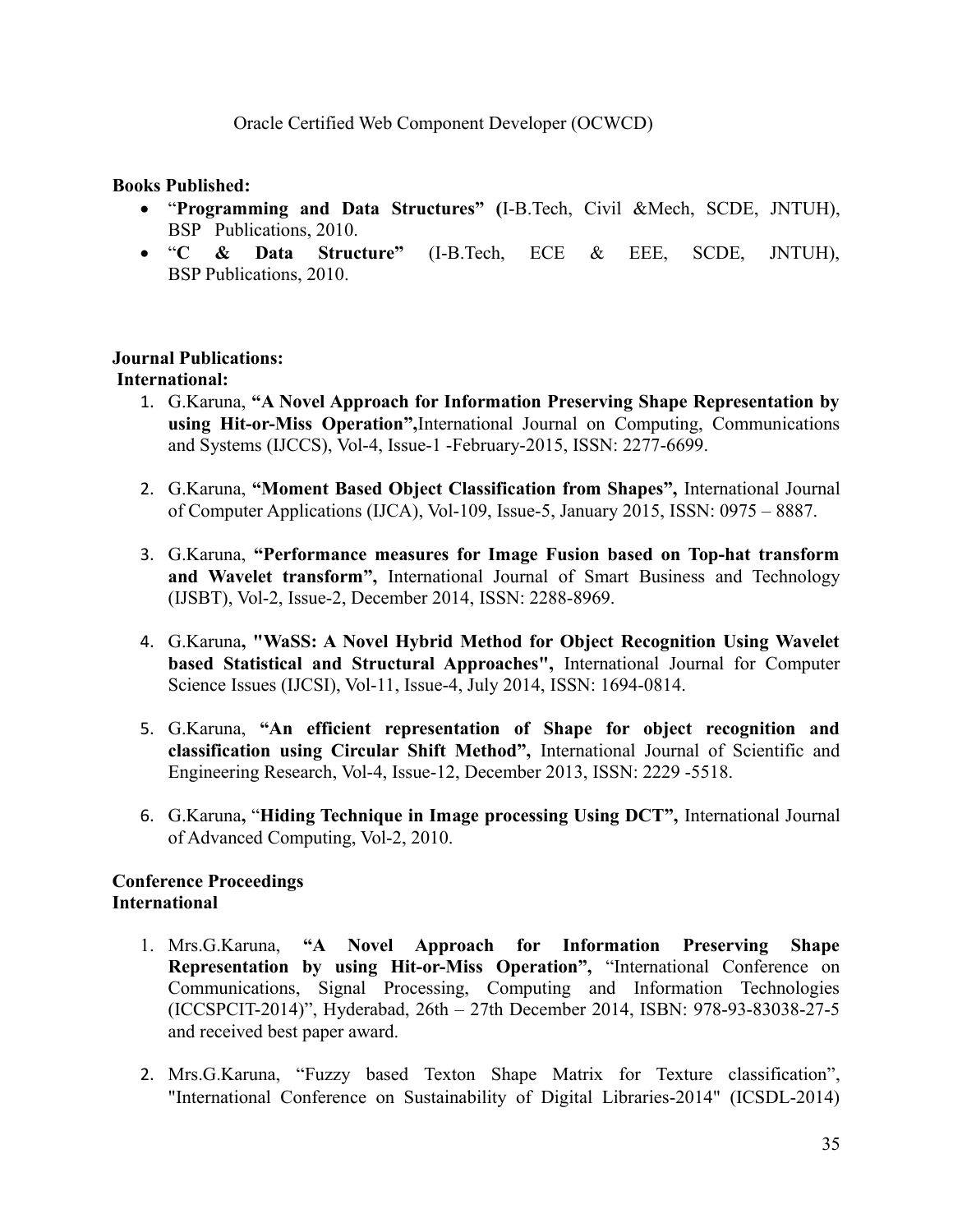held at JNTUH, Hyderabad, 25th – 27th September 2014, ISBN-978-93-83635-33-7.

- 3. Mrs.G.Karuna, "An efficient approach for improvement of packet scheduling algorithm to secure wireless networks", "International Conference on Sustainability of Digital Libraries-2014" (ICSDL-2014) held at JNTUH, Hyderabad, 25th – 27th September 2014, ISBN-978-93-83635-33-7.
- 4. G.Karuna**,**"Fuzzy Rule Based Edge Detection for Object and Texture Classification using Shape Matching", International Conference on Advanced Computer Technologies and Developments (ICACTD-2014) held at Rajahmundry,  $18<sup>th</sup> - 19<sup>th</sup>$  July 2014, ISBN 978-1-4276-5510-3.

#### **National**

- 1. G.Karuna **"Custom queuing method for improvement of Security-Aware Packet Scheduling Algorithm"**, National Conference on Data Mining and Data Warehousing (NCDMDW) at MRCET, Hyderabad, December 2010.
- 2. G.Karuna, **"Analyze the customer behavior from E-Commerce Data using Data Mining Technique",** National Conference on Distributed Computing (NCDC) at MRCET, Hyderabad, December2009.
- 3. G.Karuna, **"A Survey on image filters in Image Restoration",** National Conference on Information Security (NCIS) on  $26<sup>th</sup> - 27<sup>th</sup>$  August-2015 at CBIT, Hyderabad.



**AshlinDeepa R. N, (ID-887) Assistant Professor Qualifications:**Ph.D Reg-2011, M.Tech-2007,M.sc -2005.

**Experience:** 8 Years

**Research Interest:** Image processing

**Journal Publications/Conference Proceedings:** 5

#### **Journal Publications:**

#### **International**

- 1. Ashlin Deepa R.N and Rajeswara Rao R," Feature Extraction Techniques for Recognition of Malayalam Handwritten Characters: Review", International Journal of Advanced Trends in Computer Science and Engineering, Vol. 3(1), 2014, Page(s):  $481 - 485$ .
- 2. Ashlin Deepa R N and R. Rajeswara Rao," An Efficient Offline Tamil Handwritten character Recognition System using Zernike Moments and Diagonal-based Features",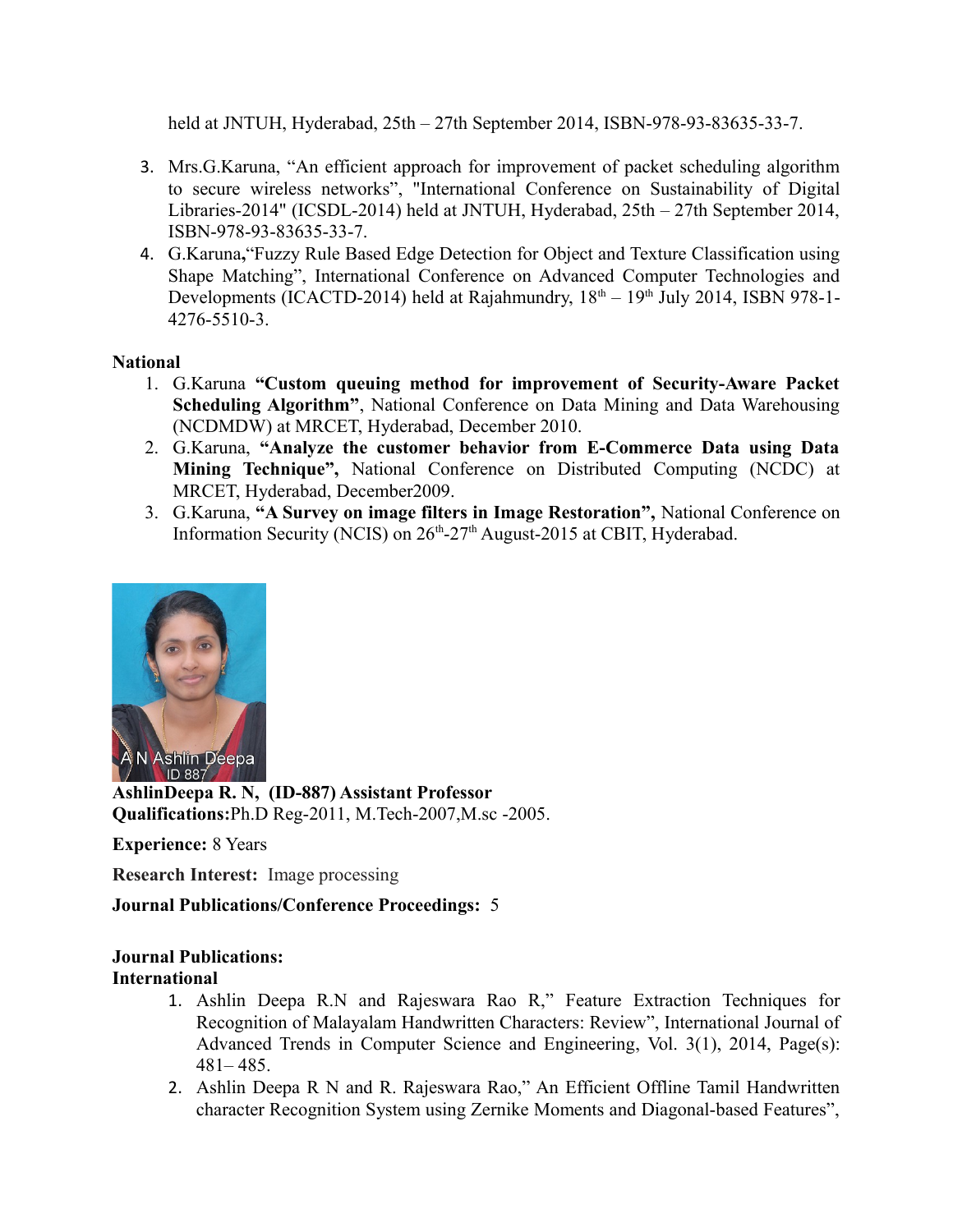#### IJAER( Accepted Paper).

# **Conference Proceeding**

# **National**

1. Ashlin Deepa RN, Rajeswara Rao R and Vijayalata Y, "Pattern Recognization-A review" in Proceedings of National Conference on Emerging Trends *of* ComputingTechnologies*,* 2013, page(s): 64-74.

# **International**

- 1. Ashlin Deepa RN ,Rajeswara Rao R and Vijayalata Y ," A Multiset Approach For the recognition of Handwritten Characters Using Puzzle Pieces",Proceedings of International workshop on Signal Image Processing and Multimedia,AIRCC and CS&IT,2012,Page(s): 79-87.
- 2. Ashlin Deepa R N and RRajeswara Rao ," An Eigencharacters method for Recognition of Handwritten Tamil Character Recognition", AISC, Springer.

# **Y.KrishnaBhargavi**, **(ID-915)AssistantProfessor**



**Qualifications:**Ph.D (Computer Science & Engg) (JNTUK, in progress, Registered 2015), **M.Tech** (Software Engineering) (Shri Vishnu Engineering College for Women-2011), **B.Tech**(Information Technology)(Godavari Institute of Engineering Technology-2009)**. Experience:** 5 years

**Research Interest:** Machine Learning, Big Data Analytics and Cloud Computing

# **Journal Publications/Conference Proceedings:** 3

**Certifications:** Oracle Certified Associate (SQL,PL/SQL)(OCA) **Journal publications**

# **International**

- 1. Y.KrishnaBhargavi, "Application Of Edge Based Segmentation In Bio-Metric Security System", IJAEA 2011.
- 2. Y.KrishnaBhargavi, "Application Of Edge Based Segmentation In Finger Print Images", IJERIA, 2011, Vol 4 No.1.

#### **Conference Proceedings International**

1. Y.KrishnaBhargavi,"**Blog Popularity Mining Based On Conceptual Clustering**",Proceedings Of International Conference On Nanoscience, Engineering & Advanced Computing, 2011.

# **SriLakshmi**, (ID-923)**AssistantProfessor**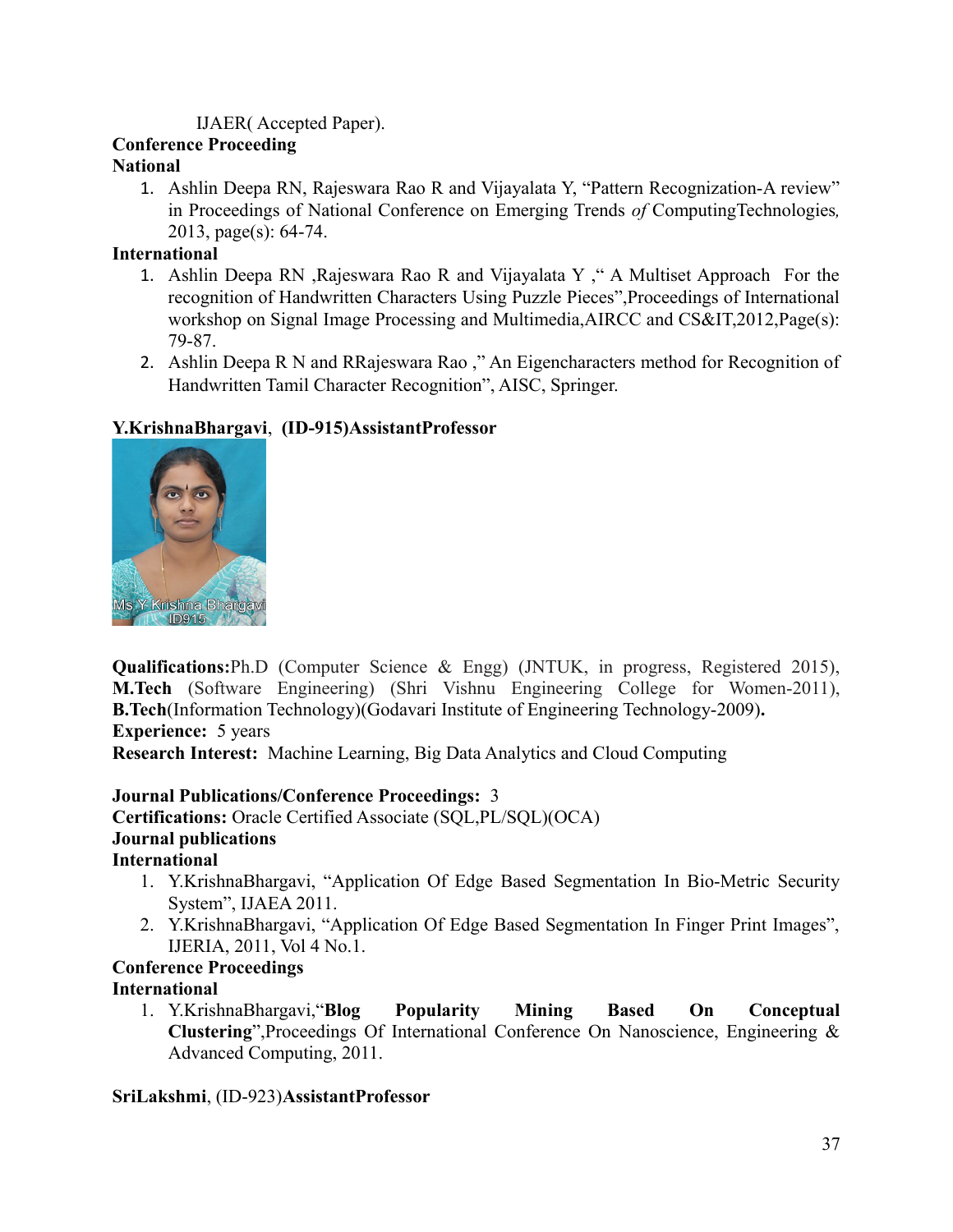

**Qualifications:** Ph.D. (Computer Science & Engg) (JNTUA, in progress, Registered 2014),**M.Tech** (Computer Science and Engineering) (JNTU, 2011), **B.Tech** (Computer Science and Engineering) (JNTU, 2002).

**Experience:** 11 years

**Research Interest:** Data Mining, Neural Networks

#### **Journal Publications/Conference Proceedings: 1**

**Certifications:** Oracle Certified Java Standard Edition 6 Programmer (OCJP). Oracle Certified Associate (SQL)(OCA)

#### **Conference Proceedings National**

**1.** V. Srilaxmi, **"Text Document Clustering with an improved K Modes Approach"** National Conference on "Modern Trends in Computer Science and Technology" in Association with CSI, 2013.



#### **B. Rupa, (ID-936) Assiistant Professor**

**Qualifications:M.Tech**( Computer Science and Engineering, P.B.R. Vishyodaya Institute of Technology, 2012), **B.Tech**( Computer science and Engineering , Gokula Krishna College of Engineering, 2005) ,. **Experience: 10** years **Research Interest:** Data Mining. **Journal Publications/Conference Proceedings:2 Conference Proceedings National** 1. B.Rupa and V.Sunil Kumar."**Fuzzy Keyword Search over**

**Encrypted Data in Cloud Computing** ", National Level Conference and Technical Symposium – **INFOQUEST**, 2012, pp. 100.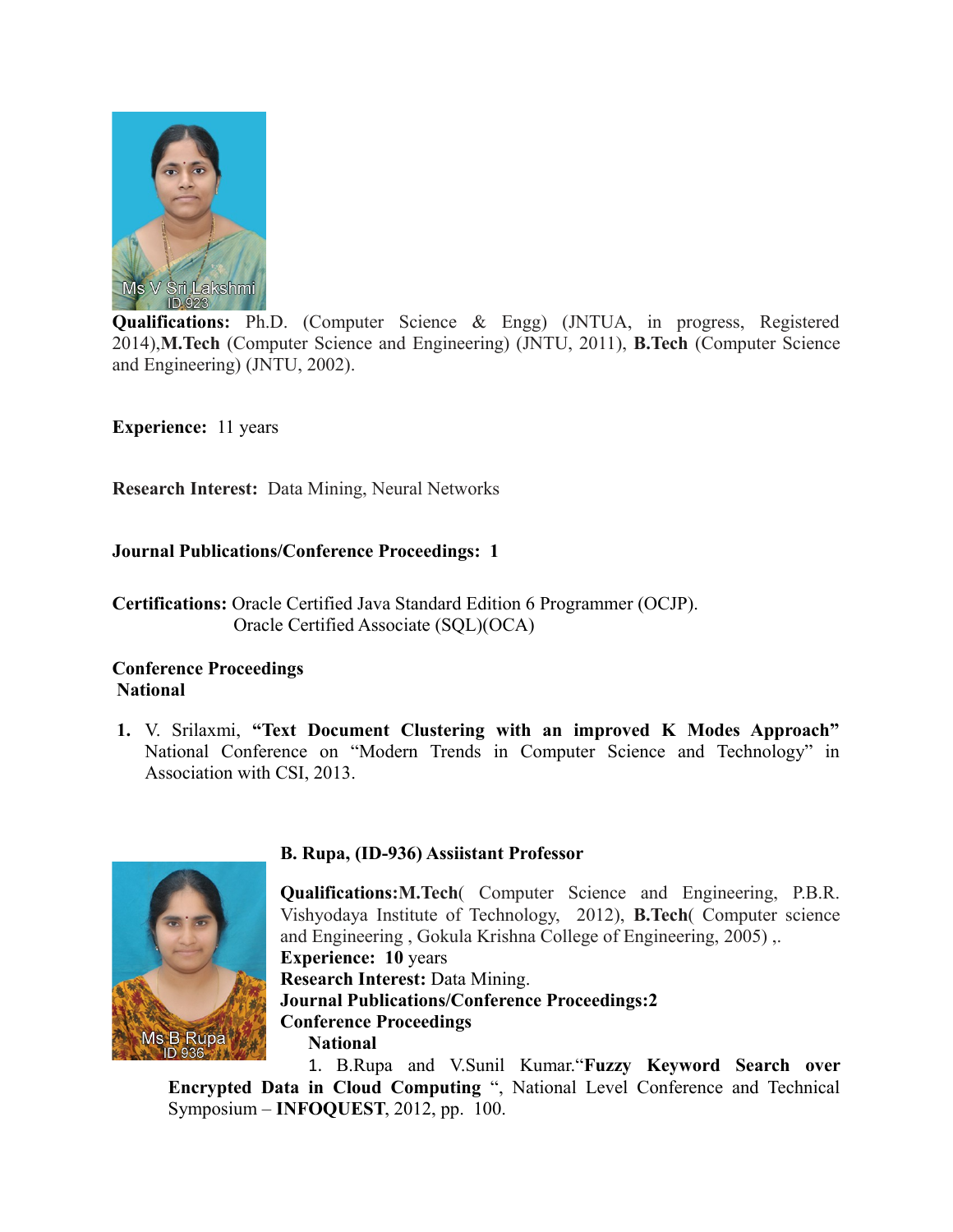#### **International**

1. B.Rupa, N.Sandhya and O.Srinivas Rao "**Issues and Challenges in Big Data-A Survey"** International Conference on Research Advancements in Engineering Science and Information Technology-ICRAESIT- 2015, pp. 245-249.



# **K.Thrilochana Devi ,(ID-949) Asst. Professor of CSE**

**Qualifications:M.Tech** (Computer Science and Engineering, QIS college of Engineering and Technology, 2011), **B.Tech**( Computer science and Engineering , Nalanda Institute of Engineering & technology, 2006) , **Experience: 8** years **Research Interest:** Data Mining **Journal Publications/Conference Proceedings: 01**

#### **Conference Proceedings National Conferences:**

1. K.Thrilochana Devi, "**Document Clustering Techniques For Hierarchical Peer Environment** ", National Level Conference on Technology and Research advances in Computer Science, pp.100.(2011).



**SandhyaStgy,** (ID-1093)**Assistant Professor of CSE** 

**Qualifications:M.Tech**( Computer Science and Engineering, TRR college of Engineering and Technology, 2012), **B.Tech**( Computer science and Engineering , SrideviWomens Engineering college 2009).

**Experience: 6** years **Research Interest:** Computer Netwoking and Distributed computing **Journal Publications/Conference Proceedings: 02 Conference Proceedings**

#### **International**

1. Sandhya STGY, RanjithaGade ,Sravanthi.K, "**Mobile Cloud Computing-The Future Of Communication & A Revenue Generating Model For Telecom Operators** ",International Conference on Recent Trends in Computer Science and Engineering, pp.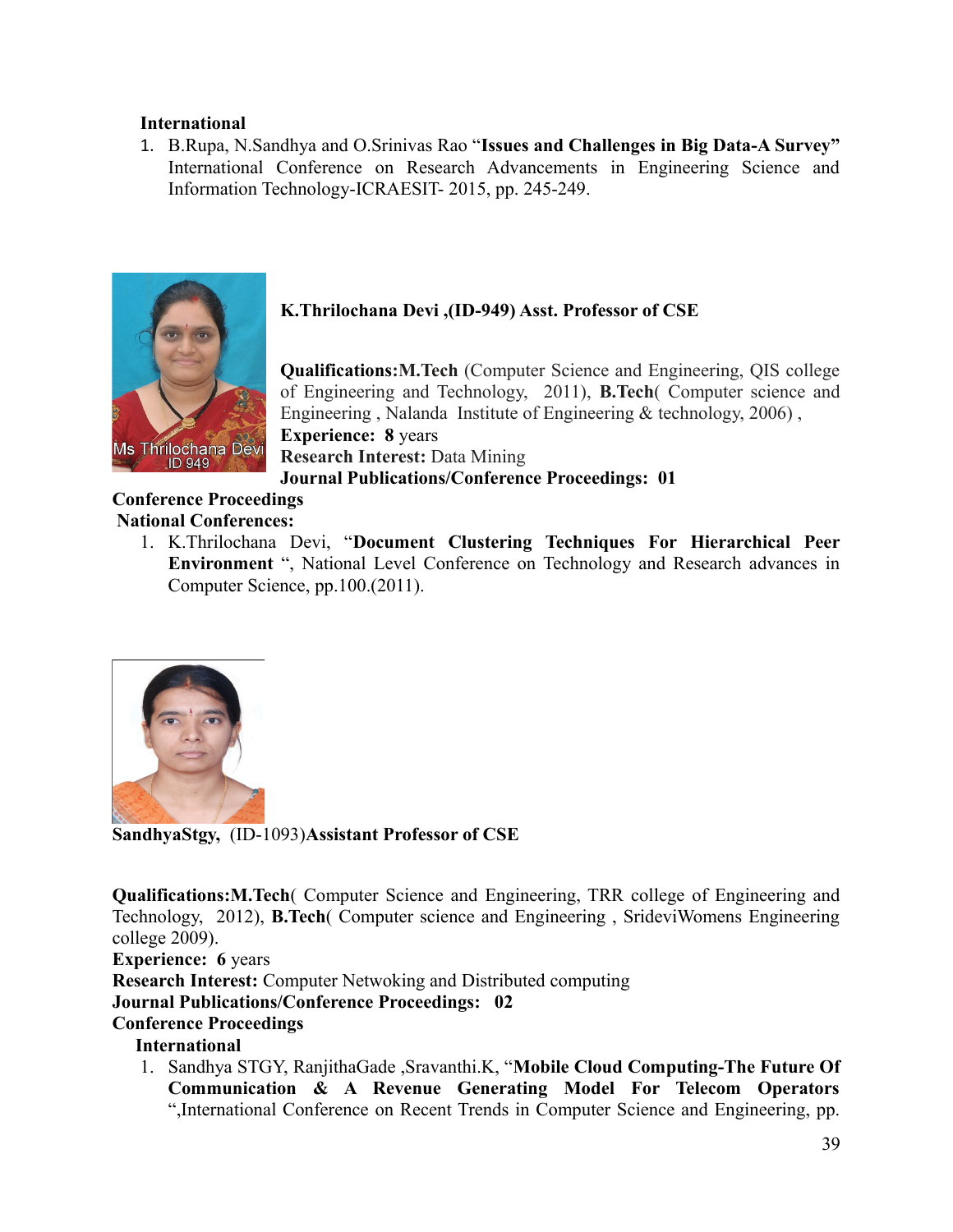74,(2012).

2. Sandhya STGY, RanjithaGade , Dr.VakaMurali Mohan, "**A Study Of Network Security Attacks-Ddos Attacks** ",International Conference on Recent Trends in Computer Science and Engineering, pp. 87,(2012).

# **R.Soujanya,** (ID-1120) **Assistant Professor**

**Qualifications:** M.Tech (Computer Science) ( JNTU Hyderabad-2012 ), B.Tech (Computer Science and Engineering) (JNTU Hyderabad, 2008)**.**

**Experience: 7** Year

**Research Interest:** Network Security, Data Minning

#### **Journal Publications/Conference Proceedings:** 01

**Certifications:** Oracle Certified Associate(OCA)(SQL)

#### **Conference Proceedings**

## **National**

**1.** R.Soujanya, "**Blocking Misbehaving Users in Ananymous Network**"National Conference on Wireless Communications and Mobile Computing (WCMC-12) Muthangi, Medak, 25<sup>th</sup> August 2012.

#### **K.Swanthana,** (ID-1124) **Assistant Professor**

**Qualifications:** M.Tech (Software Engineering) ( JNTUH-2012 ), B.Tech (Computer Science and Engineering) (JNTUH, 2010)**.**

**Experience:** 3 Years

**Research Interest:** Big Data and Cloud Computing

#### **Journal Publications/Conference Proceedings:** 06

**Certifications:** Oracle Certified Java Standard Edition 6 Programmer (OCJP) **Journal Publications:**

#### **International:**

1. K.Swanthana, et al. "Dimensionality Reduction in Big Data using Unsupervised Learning An Overview" International Journal of information and Education Technology (IJIET), Volume 6,Issue 3, Feb 2016.

2.K.Swanthana, et al. "Disjoint community detection algorithms in Social media: an overview" International Journal of information and Education Technology (IJIET), Volume 6,Issue 3, Feb 2016.

#### **Conference Proceedings**

#### **National**

- 1. K.Swanthana, et al. "**Implementation of College Forum and Communicator in a Website**"National Conference on Emerging Trends in Information Technology(NCETIT -12) organized by IMS Ghaziabad,November 2012.
- 2. K.Swanthana et al. "**Managing Contents Hosted on a Website**"National Conference on

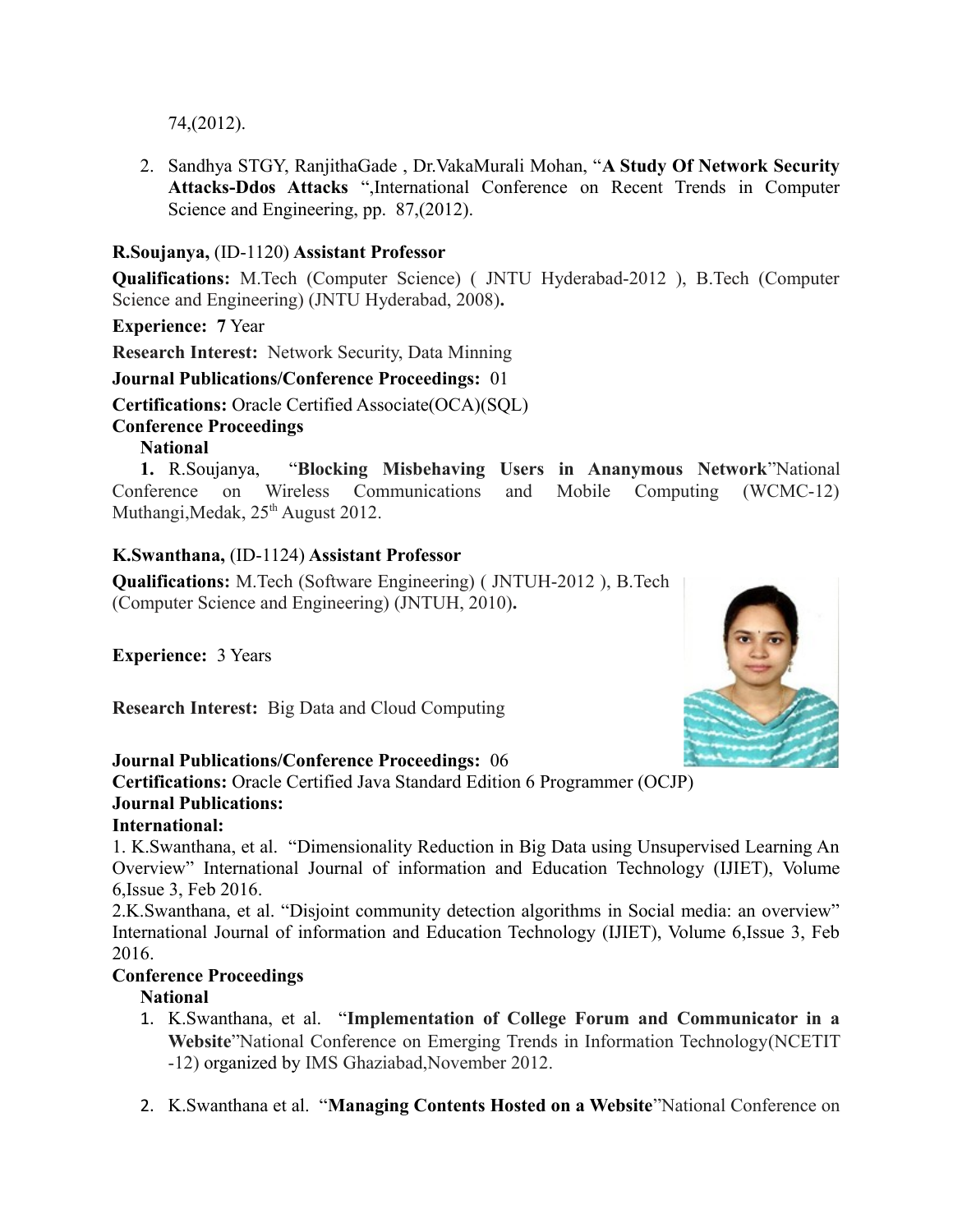Emerging Trends in Information Technology(NCETIT -12) organized by IMS Ghaziabad,November 2012.

- 3. K.Swanthana, et al. "**Onstream Telecom Customer Service**" National Conference on Emerging Trends in Information Technology(NCETIT -12) organized by IMS Ghaziabad,November 2012.
- 4. K.Swanthana, et al. "**Secured Health System**" National Conference on Emerging Trends in Information Technology(NCETIT -12) organized by IMS Ghaziabad,November 2012.

#### **K.Swapnika,** (ID-1125)**Assistant Professor**

**Qualifications:** M.Tech (Software Engineering) ( JNTUH-2012 ), B.Tech (Computer Science and Engineering) (JNTUH, 2010)**.**

**Experience: 3** Years

**Research Interest:** Big Data Analytics and Cloud Computing.

#### **Journal Publications/Conference Proceedings:** 06

**Certifications:** Oracle Certified Java Standard Edition 6 Programmer (OCJP) **Journal Publications:**

**International:**

a.i.1. K.Swapnika, et al. "Dimensionality Reduction in Big Data using Unsupervised Learning An Overview" International Journal of information and Education Technology (IJIET), Volume 6,Issue 3, Feb 2016.

a.i.2. K.Swapnika, et al. Disjoint community detection algorithms in Social media: an overview" International Journal of information and Education Technology (IJIET), Volume 6,Issue 3, Feb 2016.

# **Conference Proceedings**

#### **National**

- 1. K.Swapnika, et al. "**Onstream Telecom Customer Service**"National Conference on Emerging Trends in Information Technology(NCETIT -12) organized by IMS Ghaziabad,November 2012.
- 2. K.Swapnika, et al. "**Managing Contents Hosted on a Website**"National Conference on Emerging Trends in Information Technology(NCETIT -12) organized by IMS Ghaziabad,November 2012.
- 3. K.Swapnika, et al. "**Secured Health System**" National Conference on Emerging Trends in Information Technology(NCETIT -12) organized by IMS Ghaziabad,November 2012.

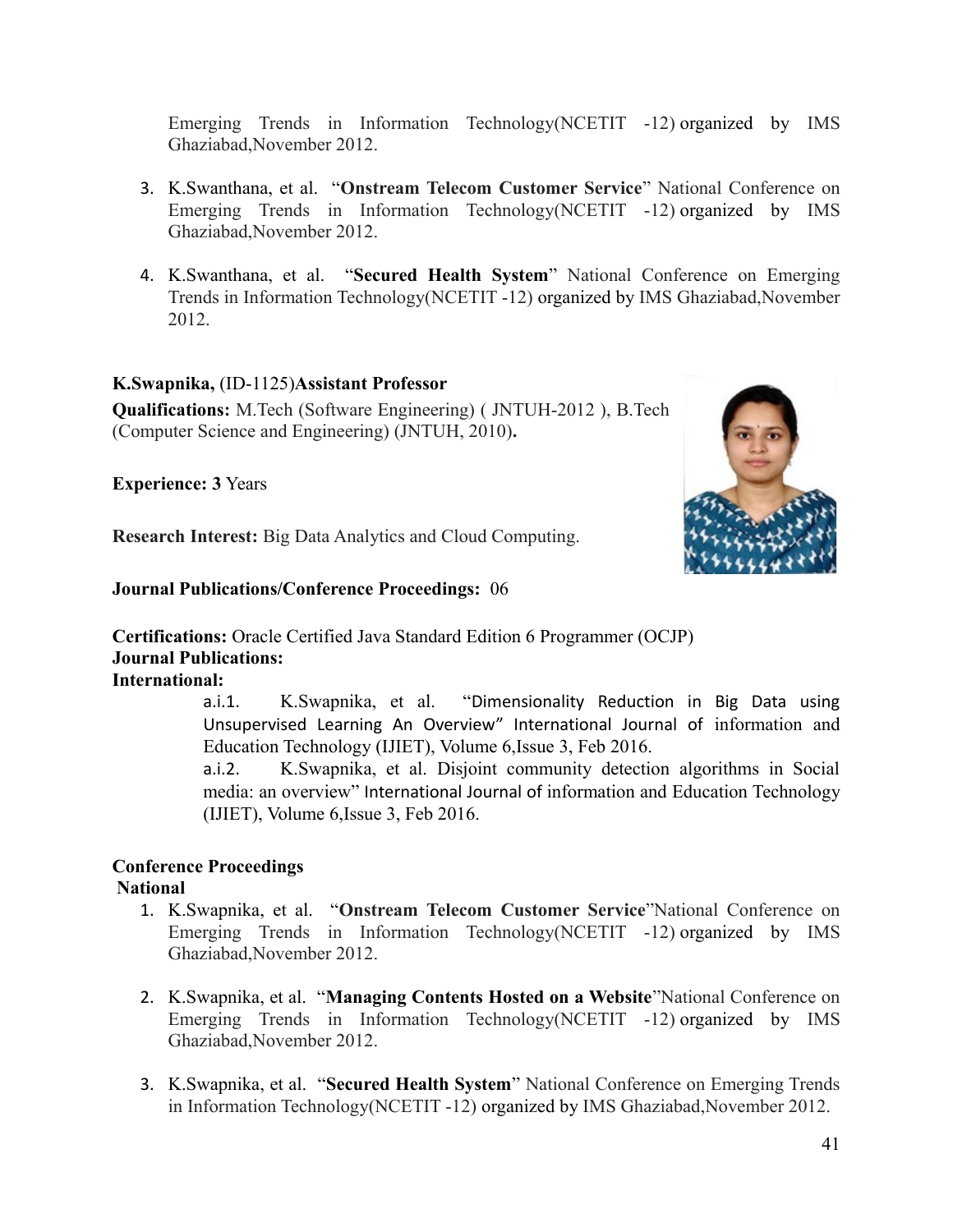4. K.Swapnika, et al. "**Implementation of College Forum and Communicator in a Website**"National Conference on Emerging Trends in Information Technology(NCETIT -12) organized by IMS Ghaziabad,November 2012.

### **B.Padma Vijetha Dev**:**(ID-1181) Assistant Professor of CSE**

**Qualifications: M.Tech** (Computer Science and Engineering) (Acharya Nagarjuna University-2010), **B.Tech** (Computer Science and Engineering) (Sathyabama Deemed University-2006)**.**

**Experience:** 7 years **Research Interest:** Information Retrieval System, Network Security, Computer Networks **Journal Publications/Conference Proceedings:** 1 **Certifications:** Oracle Certified Associate (SQL,PL/SQL)(OCA) **Journal publications International** 

1. B.Padma Vijetha Dev, **"Browser based Instant messenger Design using WEBRTC"** International Journal of Conceptions on Computing and Information Technology.Vol.4, Issue.1 ,January'2016;ISSN:2345-9808

#### **A.SRAVANTHI (1227), Assistant professor**

**Qualification:** M.Tech(computer science and Engineering), B.Tech(Computer science and Information technology).

**Experience:** 9 years

**Journal publications/Conference Proceedings**: 2

**Certifications:** Red Hat EL 4 Certified Engineer **(RHCE)**. **Journal publications International**

- 1. A.sravanthi Acceptance of the Journal on **"DETECTING SQL INJECTIONS FROM WEB APPLICATIONS"** published in IJESAT journal, Vol. -02, Iss. -03; May-Jun 2012, As main Author.
- 2. A.sravanthi Acceptance of the Journal on **"IMPROVE QUALITY OF SERVICE IN SELF-ORGANIZING NETWORKS BASED ON MULTICAST INTELLIGENT ROUTING PROTOCOLS"** published in IJESAT journal, Vol. -02, Iss. -03; May-Jun 2012.

**Name of the faculty:** Mrs.D.Suguna kumari, Assistant Profrofessor in CSE department

**ID No.** : 1228



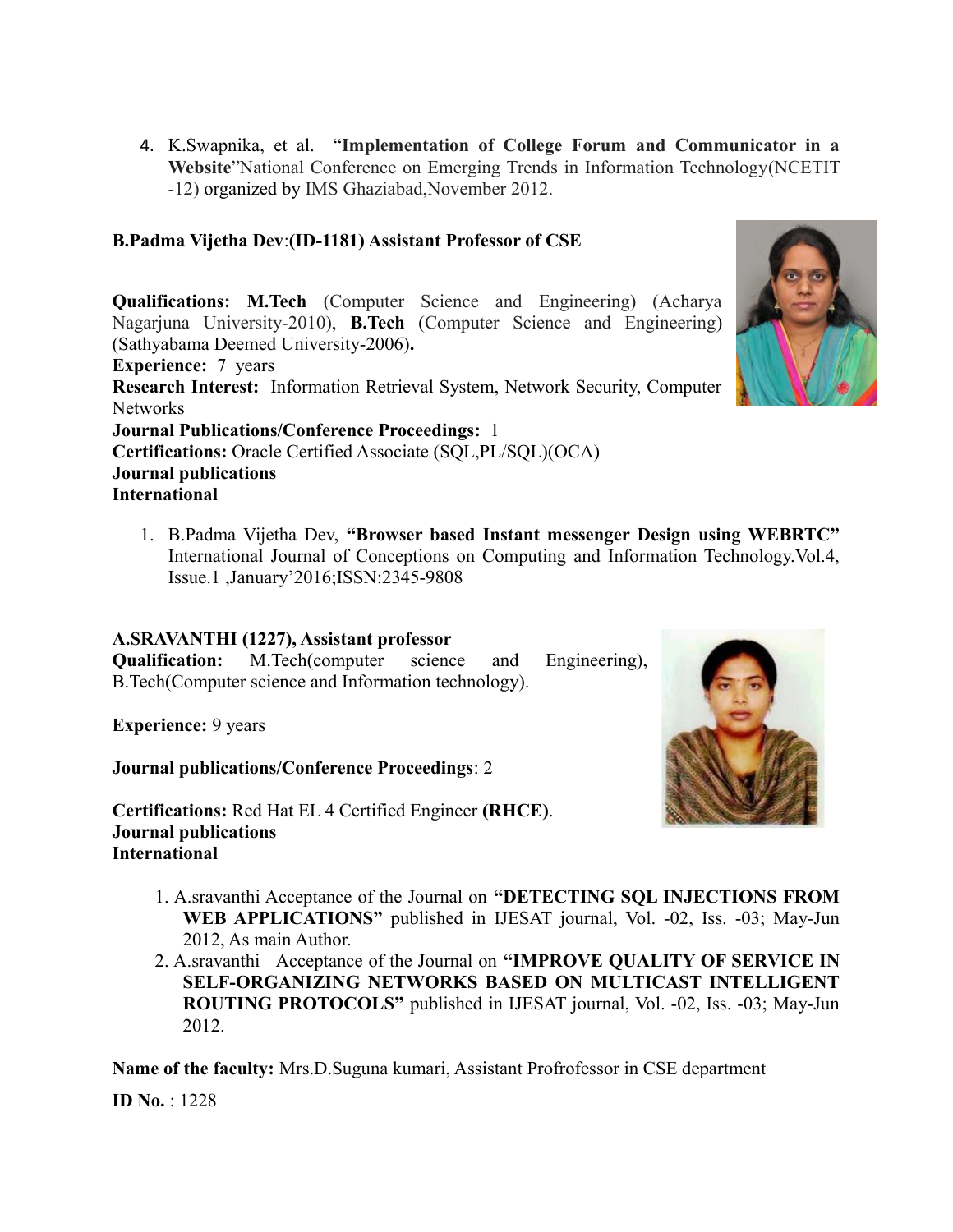**Qualification:** M.Tech. (CSE) **Total Experience:** 9 years **Journal publications/Conferences proceedings: 3 Journal Publications International** 

1. **"OPEN ACCESS Improving Login Authorization by Providing Graphical Password (Security)",** R.V.Sudhakar , A. Mruthyunjayam , D. Suguna Kumari , M. Ravi Kumar , B.V.S. Ramesh Babu, published in International Journal of Engineering Research and Application ISSN : 2248-9622, Vol. 3, Issue 6, Nov-Dec 2013, pp.484-489.

# 2. **"AGGREGATION OF THE NETWORK BASED ROUTING ORIENTED STRATEGY"**

**,**D.Suguna Kumari, Rayapati Venkata Sudhakar, B. Srinivasulu, Gudeme Jaya Rao published in Global Journal of Advanced Engineering Technologies, Vol2, Issue 4-2013 ISSN: 2277-6370

3. **"OPEN ACCESS VNC Viewer Authentication and Security Using Remote Frame Buffer Protocol" ,**D. Suguna Kuamari, B. Srinivasulu , G. Srinivas , G. Jaya Rao published in B. Srinivasulu et al Int. Journal of Engineering Research and Applications ISSN : 2248-9622, Vol. 3, Issue 6, Nov-Dec 2013, pp.1007-1011.

**4. "Efficient and Robust Resource Allocation in Resilient Overlay Routing Relay Node Networks using BGP Routing"**D. Suguna Kuamari, Bala Veeravatnam, P. SowmyaInternational Journal of Advanced Research in Computer Science and Software Engineering

Volume 5, Issue 11, November 2015 ISSN: 2277 128X

**5. Preventing Black Hole Attacks in Wireless Networks** Bala Veeravatnam, D. Suguna Kumari, P. Sowmya International Journal of Advanced Research in Computer Science and Software Engineering Volume 5, Issue 11, November 2015, ISSN: 2277 128X

**6. Efficient Trust Establishment in Delay Tolerant Networks by Misbehavior Detection Scheme** D. Suguna Kuamari, Bala Veeravatnam, P. Sowmya

International Journal of Advanced Research in Computer Science and Software Engineering Volume 5, Issue 11, November 2015, ISSN: 2277 128X

#### **C.Bharathi Priya(ID:**1374)**Assistant Professor**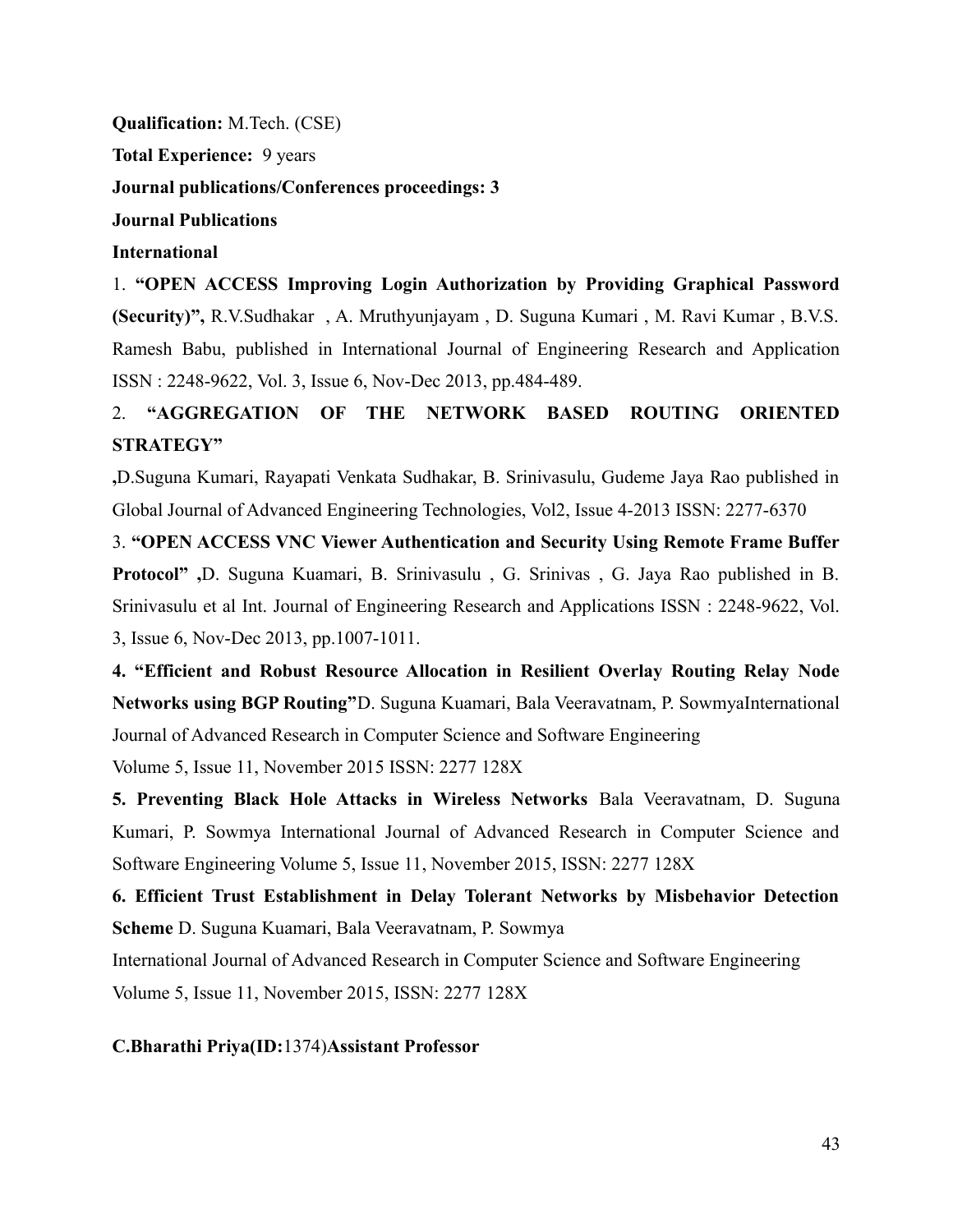**Qualifications:**M.Tech (Computer Science) (University of Mysore), B.E(Information Technology)( Bharathiyar University). **Experience**: 10 Years **Research Interest**: Wireless Adhoc Networks, Cloud Computing,Image Proceesing **Journal Publications/Conference Proceedings**: 2 **Journal Publications:**

### **National**

1. C.Bharathi Priya , "A survey on RCF based Data Dissemination Techniques for VANETs", CVR Inhouse NationalJournal,June 2011.

#### **Conference Proceedings International**

1. C.Bharathi Priya, " Secure storage and Computing mechanisms in Cloud Environments" ,ISBN No. 978-93-85100-08-6, ICICST 2015, August 2015,Hyderabad,India

# **Mr.N.Krishna Chytanya** (ID-1397)

Assistant Professor , Department of CSE .

## **Qualifications: Pursuing Ph.D** (Computer Science and Engineering) (

Osmania Univ.-Hyd), **M.Tech** (Computer Science and Engineering) (JNTUH, 2009),B.E. (Computer Technology,KITS-Ramtek, Nagpur Univ).

**Experience: 13** years **Research Interest:** Neural Networks. **Journal Publications/Conference Proceedings: Journal Publications International**

1. Krishna Chythanya Nagaraju, "**HIP Using Mirror Imaged Characters and fingerprint authentication for on-line election**" International Journal of Advances in Engeering Technolgy, 2012.

# **Conference Proceedings**

#### **National**

1. Presented a paper on "CAPTCHAs with Mirror Images" at ISAN-2009 –**A National level Conference** conducted by CHITKARA INSTITUTE OF TECHNOLOGY-Chandigarh Punjab during 19-20 June 2009.

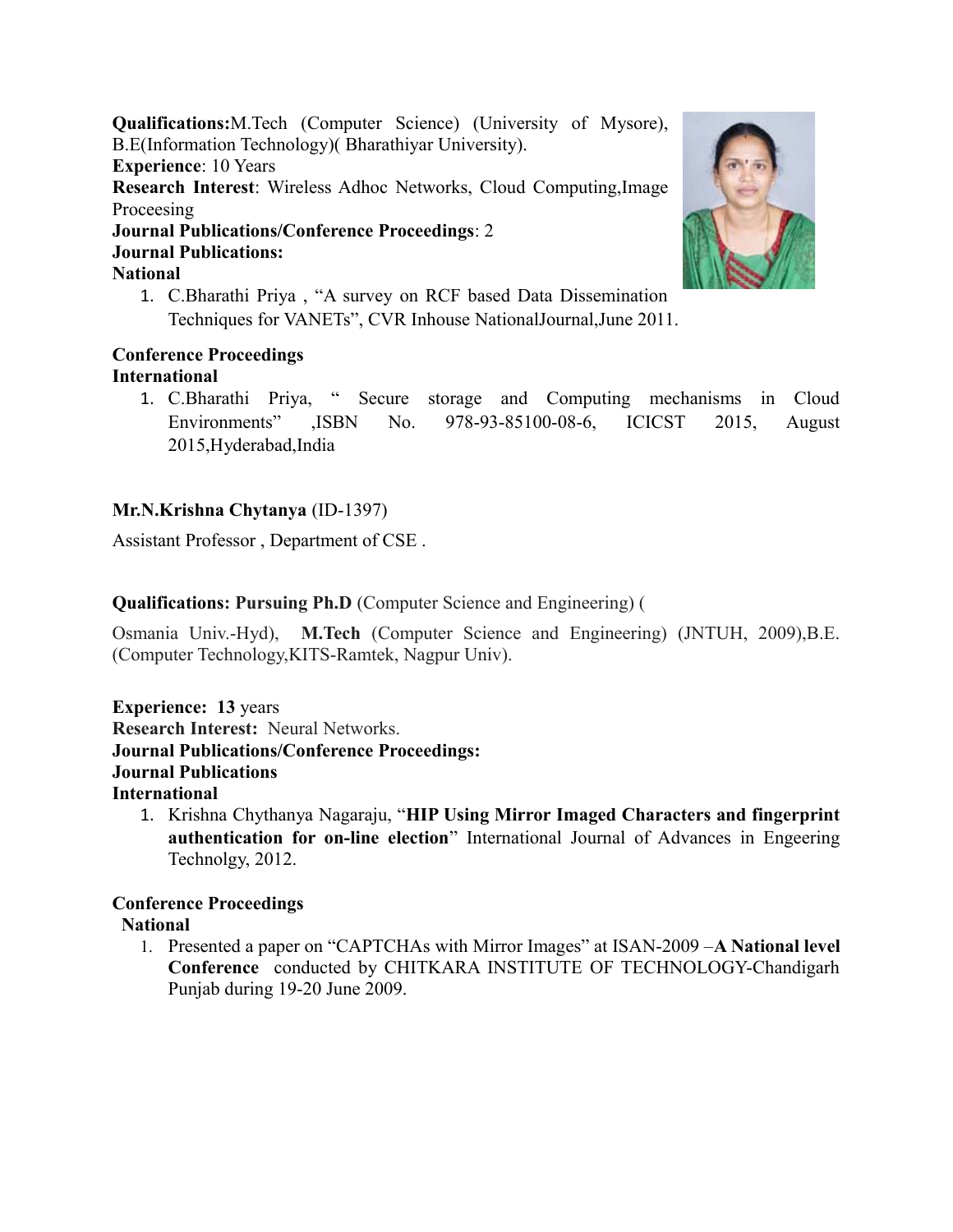**G.Lalitha (staff-id:1333)** Assistant Professor **Qualifications:** M.Tech(Computer Science and Engineering) (Vaagdevi institute of technology and science under JNTUA), B.Tech( Computer Science and Engineering)(JNTUA) **Experience:** 4 years. **Research Interest:** Data Mining, Computer networks **Journal publications/Conference proceedings: 1 Journal publications International**

1." A Dynamic En-route Filtering Scheme for DataReporting in Wireless Sensor Networks" IEEE/ACM TRANSACTIONS ON NETWORKING, VOL. 18, NO. 1, FEBRUARY 2010.

#### **Experience: 13** years **Research Interest:** Data Mining **Journal Publications/Conference Proceedings:** 04 **Journal Publications International**

(CSE) (Vasavi Engineering College-OU, 2004).

1. Mr.M.Sridhar, "Hybrid Modular Approach for Anomaly Detection System". Journal of Computer Applications 14(8):1–7, February 2011. Published by Foundation of Computer Science.

#### **Conference Proceedings International**

 **M. Sridhar, (ID-1370)** 

**Assistant Professor, CSE Department**

- 1. Mr.M.Sridhar, International Conference on Computer Science and Information Technology On 28th July, 2012. Paper on "Secure Routing Algorithm for Wireless Adhoc Sensor Network",
- 2. Mr.M.Sridhar, International Conference on Advanced Computing & Communication Technologies (ICACCT-2008) 0n 08-09 Nov, 2008. Paper on "Clustering Techniques – Past, Present, Future " at Panipat
- 3. Mr.M.Sridhar,International Conference on Advanced Computing & Communication Technologies (ICACCT-2008) 0n 08-09 Nov, 2008. Paper on "Clustering Techniques – Analysis , Comparative Study and Emerging of new Problems " at PanipatDr.K.Anuradha, **"Impact of Data Mining techniques for Polio Cases Analysis"**, International Conference on Health GIS, 2009.



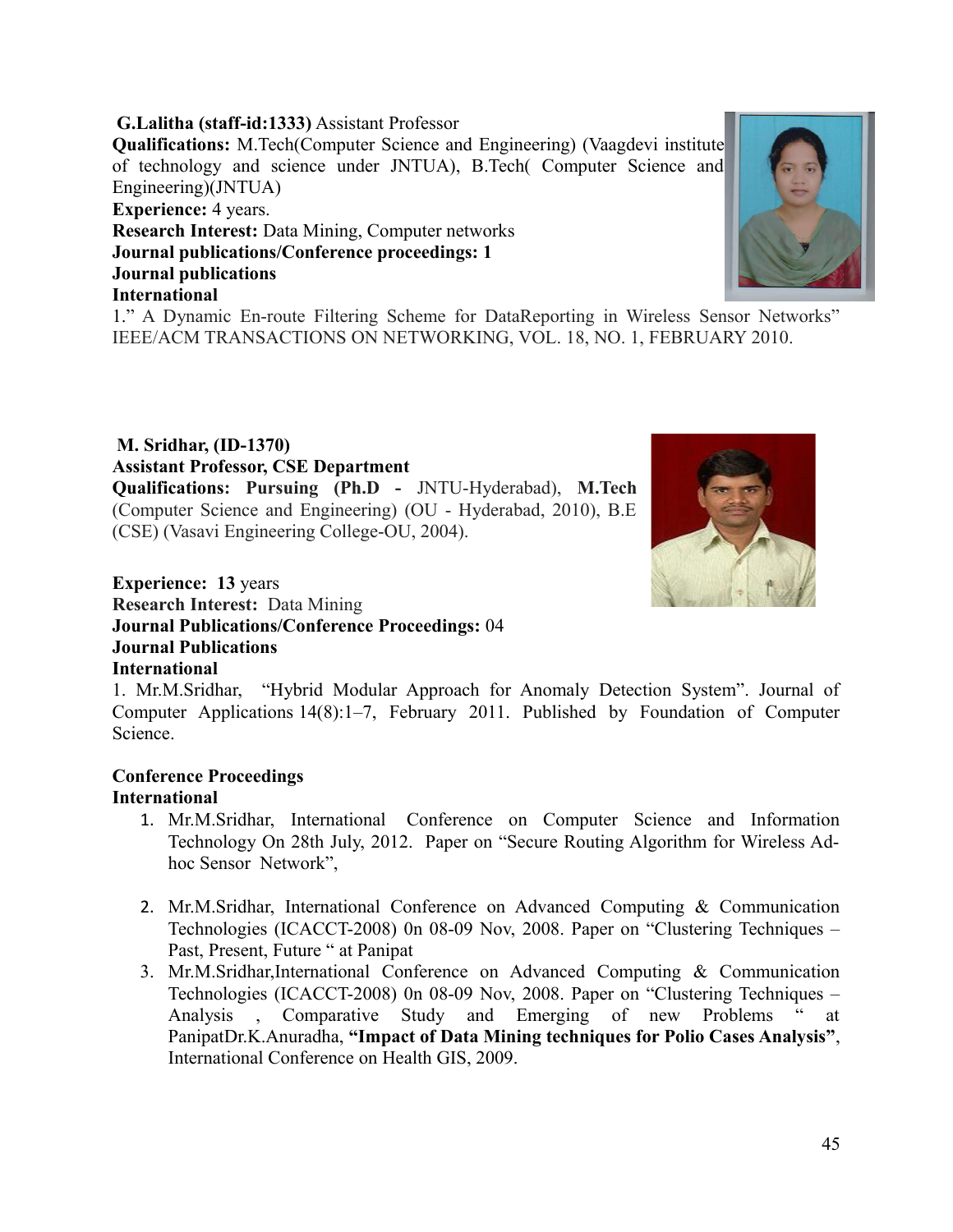#### **Santhosh Kumar Gottumukkala,** Assistant Professor

**Qualification:** M.Tech (Computer science of Engineering, JNTUK, 2014), B.Tech (Information Technology, AU, 2009)

**Experience:** 2 year

**Journal Publications/Conference Proceedings:** 01

#### **Journal Publications International**

1. "An Efficient Web Service Based Mobile Search Engine" in International Journal of Engineering Trends and Technology (IJETT) – Volume 15 Number 7 – Sep 2014.

# **P.Jyothi (**ID NO:**1312)** Assistant Professor

**Qualifications:** M.Tech(Computer Science And Engineering) (GRIET Autonomus under JNTUH), B.Tech( Computer Science And Engineering)(JNTUH).



**Experience: 1 year**

**Research Interest:** Information Security **Journal publications/Conference proceedings: 1 Journal publications International**

1 P.Jyothi "Minimizing Internal Data Theft in Cloud Through Disinformation Attacks" in

International Journal of Advanced Research in Computer and Communication Engineering(IJARCCE), Vol .2 ,Issue 9, September 2013.

#### **K.Sirisha,** Assistant Professor(ID NO:**1330 )**

**Qualifications:** M.Tech(Computer Science And Engineering)(TRR colege of engineering and technology under JNTUH), B.Tech( Computer Science And Engineering)(JNTUH) **Experience: 1 year Research Interest:** Computer Networks, Information Security**. Journal publications/Conference proceedings: 1 Journal publications International** 1 K.Sirisha "FACILITATING EFFECTIVE USER NAVIGATION THROUGH WEBSITE STRUCTURE IMROVEMENT" in International Conference on Computer & Communication Technologies.Vol .17 , March 2014.

**P.Sowmya ,**Assistant Professor(ID NO:1317)

**Qualifications:** M.Tech(Computer Science And Engineering) (GRIET Autonomus under JNTUH), B.Tech( Information Technology)(JNTUK).



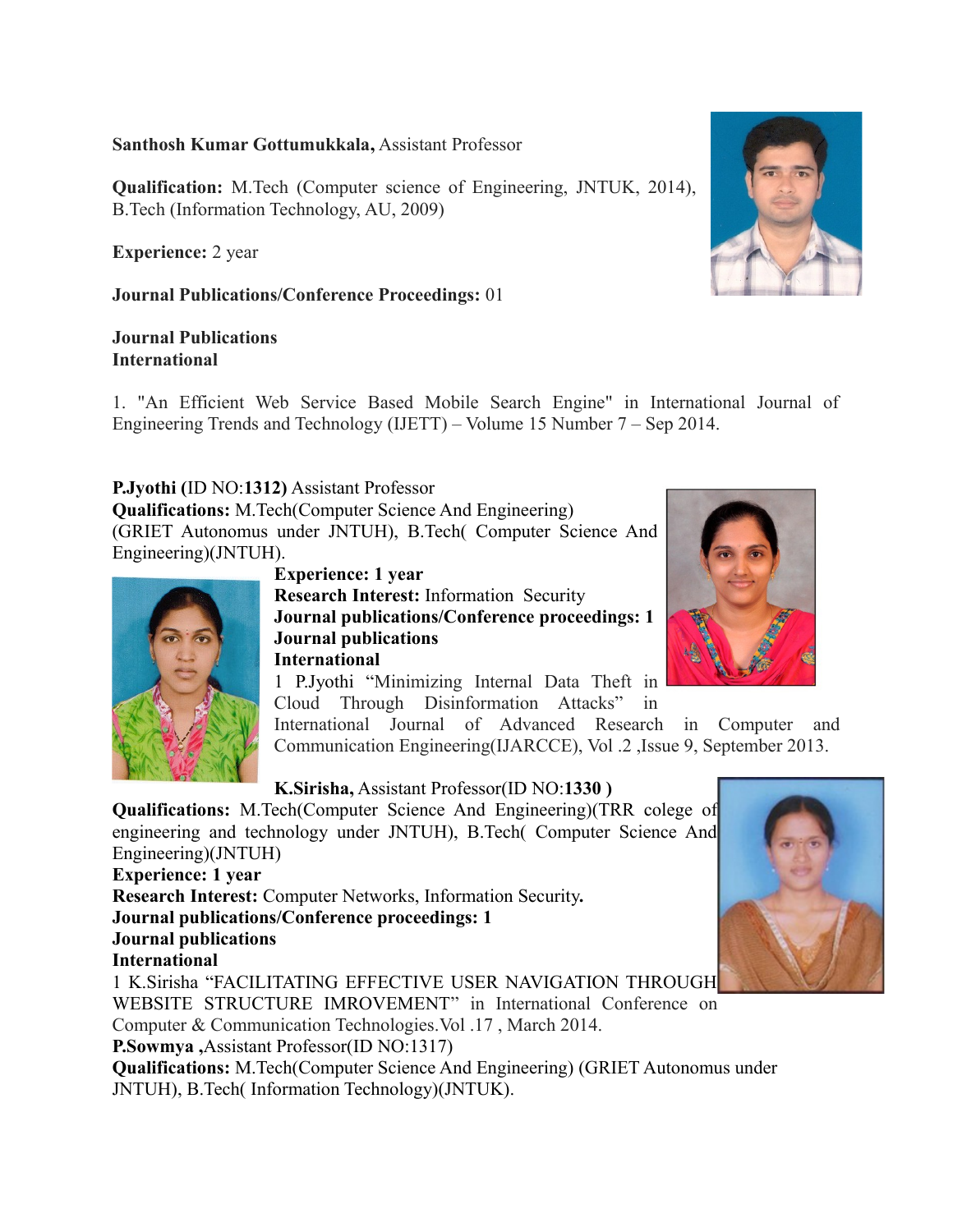**Experience: 1 year Research Interest: Computer networks Journal publications/Conference proceedings: 3 Journal publications International**

**1."Efficient and Robust Resource Allocation in Resilient Overlay Routing Relay Node Networks using BGP Routing"** D. Suguna Kuamari, Bala Veeravatnam, P. Sowmya International Journal of Advanced Research in Computer Science and Software Engineering Volume 5, Issue 11, November 2015 ISSN: 2277 128X

**2. Preventing Black Hole Attacks in Wireless Networks** Bala Veeravatnam, D. Suguna

Kumari, P. Sowmya International Journal of Advanced Research in Computer Science and Software Engineering Volume 5, Issue 11, November 2015, ISSN: 2277 128X

**3. Efficient Trust Establishment in Delay Tolerant Networks by Misbehavior Detection Scheme** D. Suguna Kuamari, Bala Veeravatnam, P. Sowmya International Journal of Advanced Research in Computer Science

and Software Engineering

Volume 5, Issue 11, November 2015, ISSN: 2277 128X

**P.VIJAYALAXMI,**Assistant Professor(ID NO):1232 **Qualifications:** M.Tech(Software Engineering) (GRIET Autonomus under JNTUH), B.Tech( Computer Science and Information Technology)(JNTUH). **Experience: 6 years Research Interest: Data Mining Journal publications/Conference proceedings: 2 Journal publications International**

- 1. " An Analysis of sequential pattern mining on databases using Approximate Sequential Patterns" WJES,ISSUE6,VOLUME3, ISSN: 2320-7213
- 2. **"**A secure and scalable storage system for aggregate data in distributed system in IoT" published in IRJET journal, Vol. -02, Iss. -03;

#### **Sujana Pathuri, Assistant Professor**